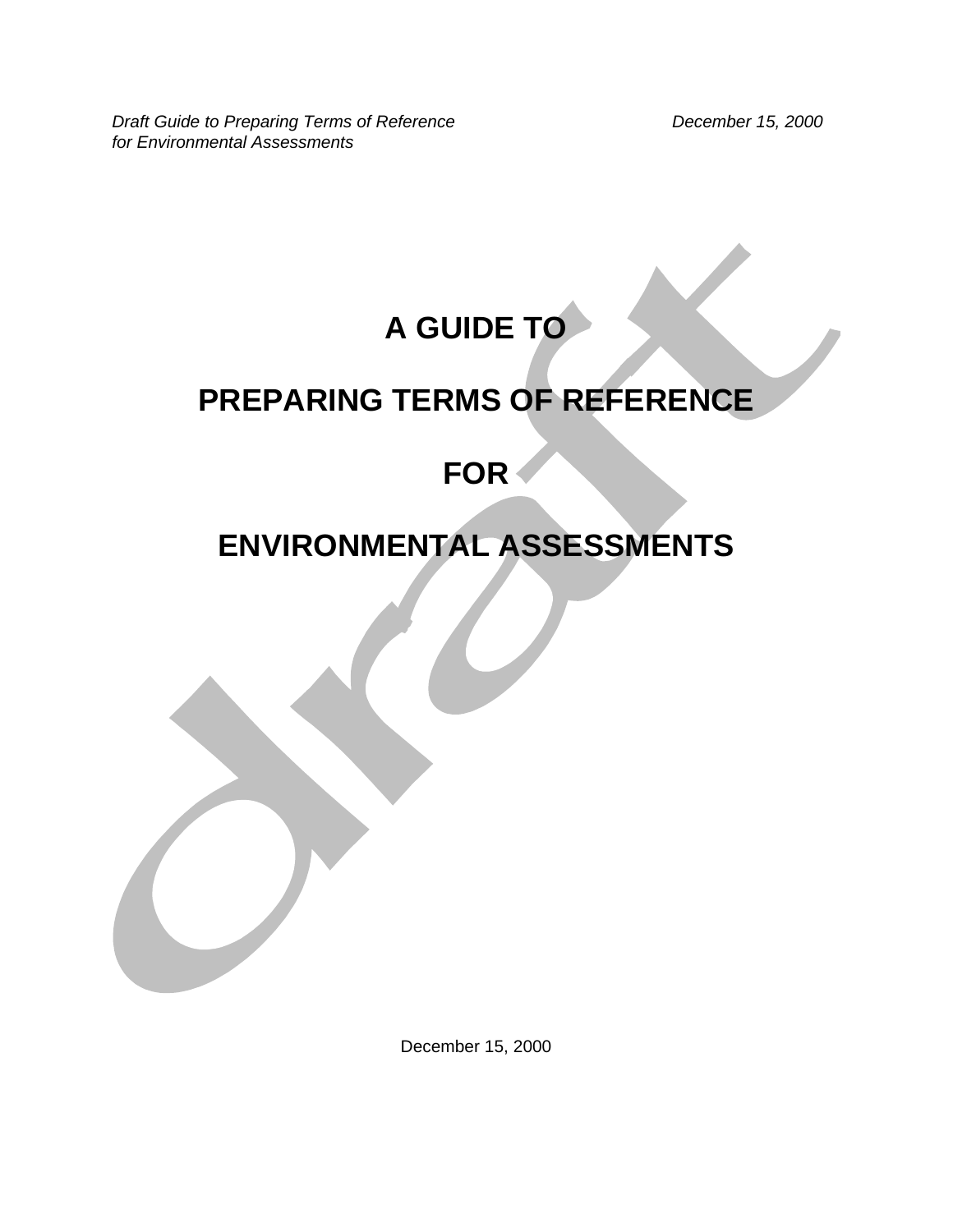

(Inside front cover)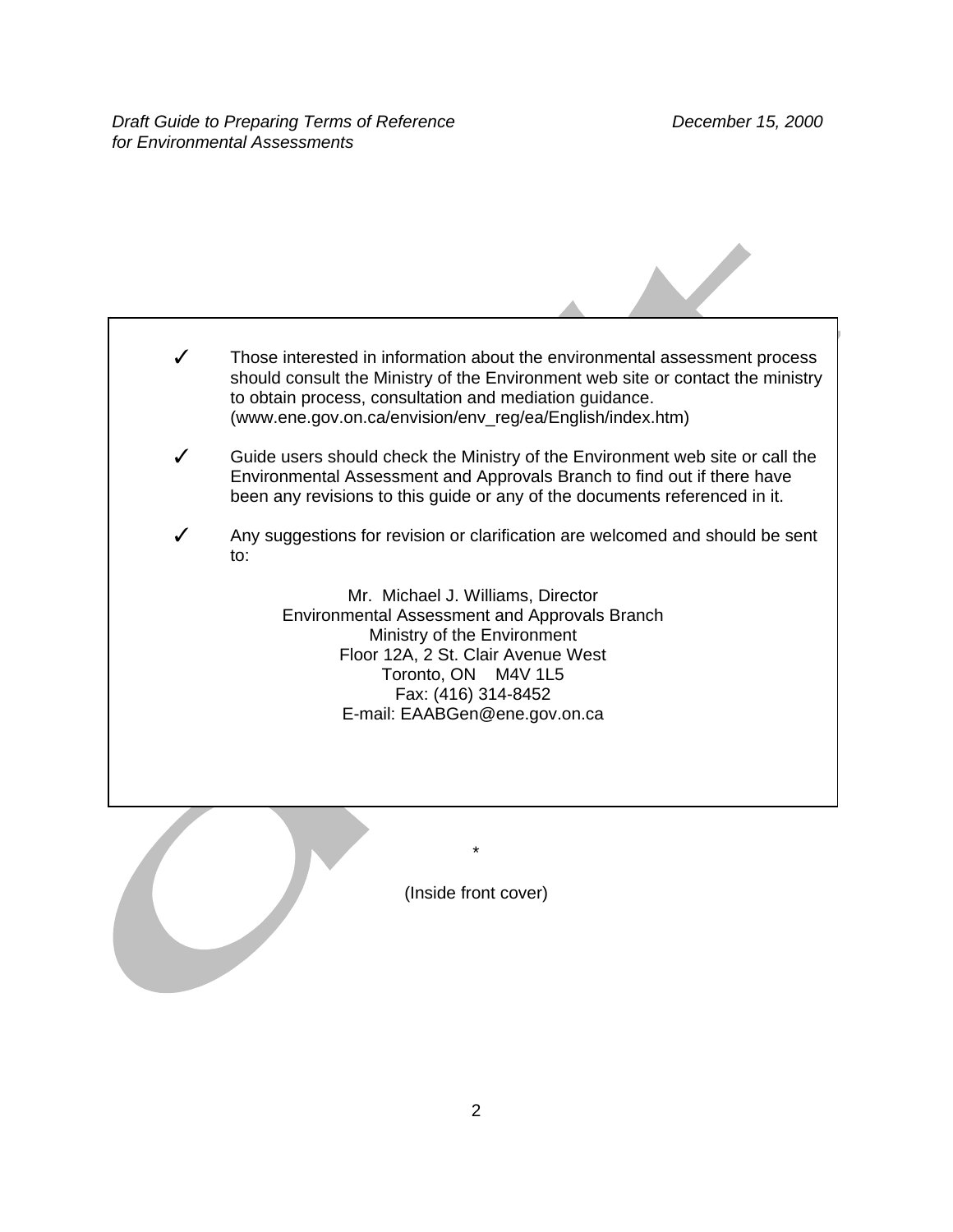## **Table of Contents**

## Page

| PART <sub>1</sub> |                                                                                                                                                                                                                                                                                                                                       |  |
|-------------------|---------------------------------------------------------------------------------------------------------------------------------------------------------------------------------------------------------------------------------------------------------------------------------------------------------------------------------------|--|
| 1.0<br>2.0<br>3.0 | Requirement for Preparing a Terms of Reference (ToR)  6<br>3.1<br>3.2                                                                                                                                                                                                                                                                 |  |
| 4.0               | 4.1<br>4.2<br>4.3<br>4.4                                                                                                                                                                                                                                                                                                              |  |
| <b>PART 2</b>     | THE PREPARATION AND SUBMISSION PROCESS FOR PROPOSED TERMS                                                                                                                                                                                                                                                                             |  |
| 5.0               | 5.1                                                                                                                                                                                                                                                                                                                                   |  |
| 6.0               | 6.1<br>Explanation of the Purpose of the Proposed Undertaking  12<br>6.2<br>Description of the Proposed Undertaking  12<br>6.3<br>6.4<br><b>Alternatives</b><br>Description of Existing Environment and Potential Effects  14<br>6.5<br>6.6<br>6.7<br>6.8<br>Providing Flexibility in the ToR to Accommodate New Circumstances<br>6.9 |  |
| 7.0               | 6.10<br>Other Approvals Required and Related Issues 16<br>7.1                                                                                                                                                                                                                                                                         |  |
| 8.0               | 7.2<br>8.1<br>8.2                                                                                                                                                                                                                                                                                                                     |  |
| 9.0               | Evaluation of the ToR by the Ministry of the Environment  19<br>9.1                                                                                                                                                                                                                                                                   |  |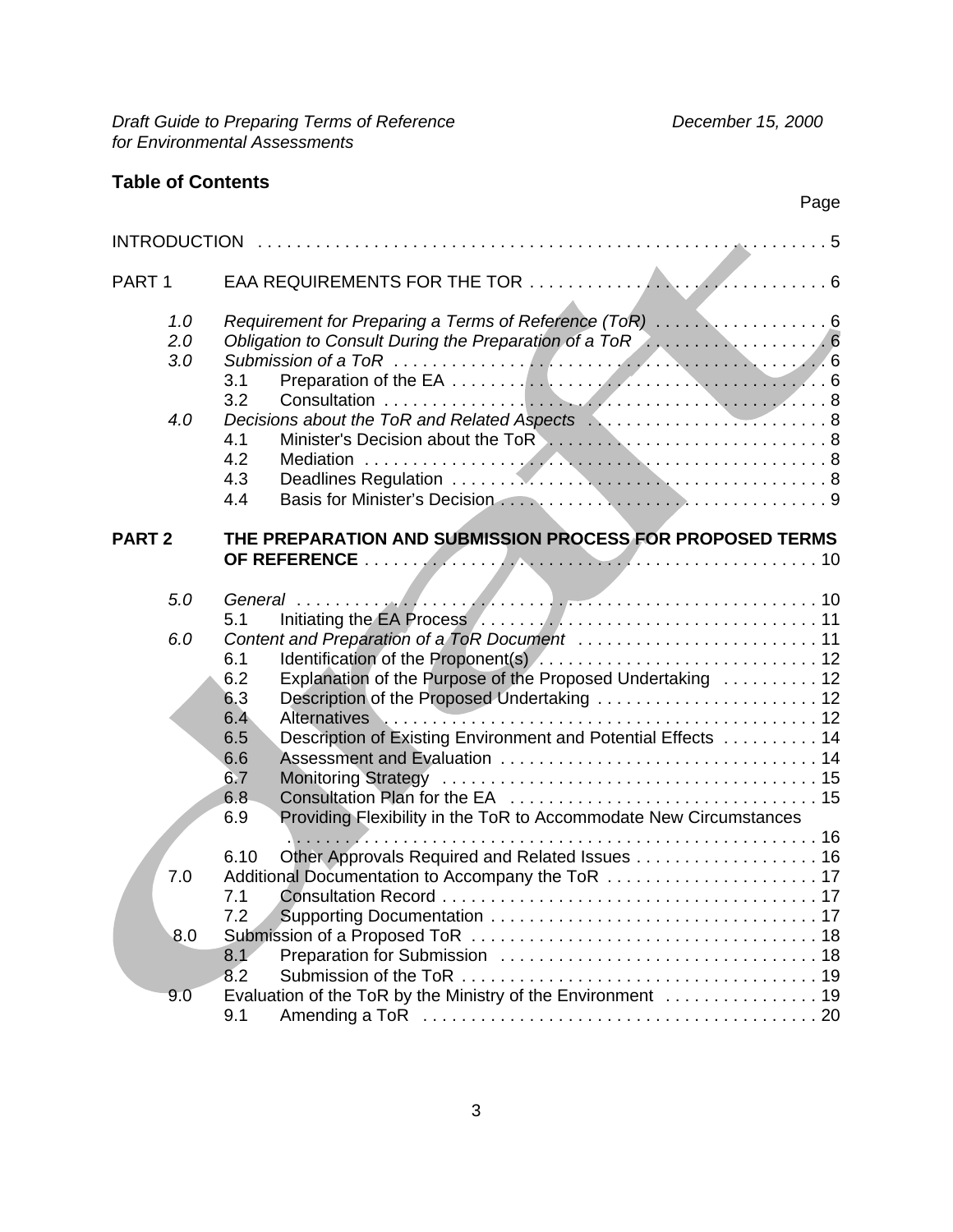**Draft Guide to Preparing Terms of Reference Community Community Community Precember 15, 2000** *for Environmental Assessments* 

## **Table of Contents (cont'd)**

| 10.0 | 10.1<br>10.2<br>10.3                                                                                   |  |
|------|--------------------------------------------------------------------------------------------------------|--|
| 11.0 | 10.4<br>11.1<br>11.2<br>Government Review Team's Roles and Responsibilities Network 23<br>11.3<br>11.4 |  |
| 12.0 |                                                                                                        |  |
|      |                                                                                                        |  |
|      | APPENDIX 2: TIME LINES IN THE ENVIRONMENTAL ASSESSMENT PROCESS 29                                      |  |
|      | APPENDIX 3: TERMS OF REFERENCE FORMS                                                                   |  |
|      |                                                                                                        |  |
|      | APPENDIX 5: ToR AMENDMENTS AFTER FORMAL SUBMISSION  37                                                 |  |
|      | APPENDIX 6: STEPS IN THE TERMS OF REFERENCE PROCESS  40                                                |  |
|      | APPENDIX 7: DRAFT TERMS OF REFERENCE CIRCULATION AND REVIEW                                            |  |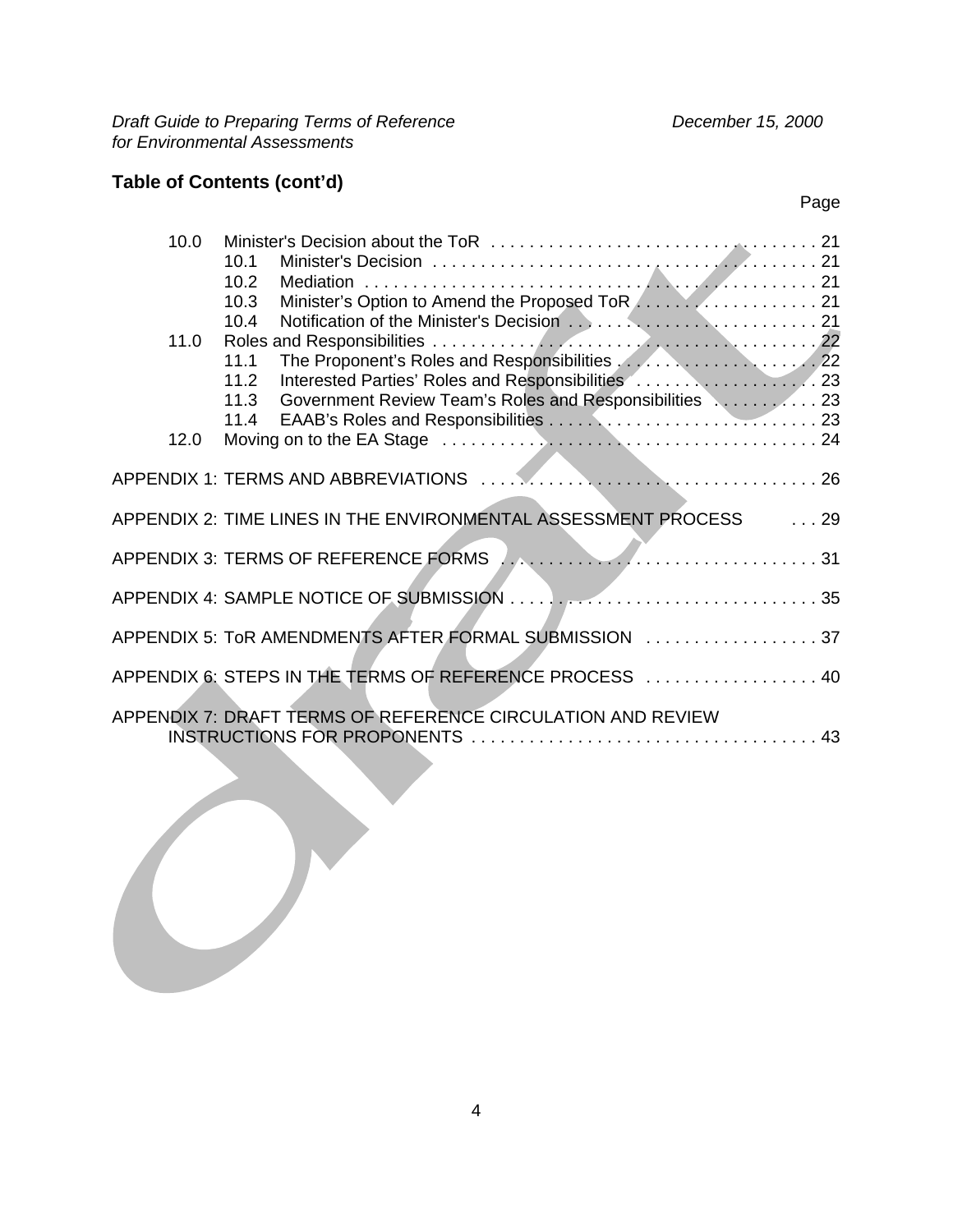## **INTRODUCTION**

The *Environmental Assessment Act* (EAA), as amended by the *Environmental Assessment and Consultation Improvement Act*, *1996*, S.O. 1996, c. 27, and schedules E and F of the *Red Tape Act, 2000*, S.O. 2000, provides for the protection, conservation and wise management of the environment in Ontario by providing an accountable, logical, and reproducible process of decision-making. The EAA promotes environmental planning by requiring the proponent of an undertaking, as defined in the EAA, to apply to the Minister of the Environment ("Minister") for approval to proceed. An application for approval to proceed consists of a terms of reference (ToR) and an environmental assessment (EA).

Undertakings to which an existing class environmental assessment applies that are proceeding in accordance with the class EA do not require a ToR. This guideline does not apply to undertakings proceeding under an existing approval or class approval.

The first step in the application for approval to proceed with an undertaking ("application") under the EAA is the submission of a proposed ToR to the Environmental Assessment and Approvals Branch (EAAB) of the Ministry of the Environment (MOE). If approved, the ToR becomes a framework for the preparation and review of the EA. If the ToR is not approved, the proponent must submit a new ToR for the Minister's approval before an EA can be prepared.

Following approval of the ToR, the proponent completes the application by submitting an EA that has been prepared in accordance with the approved ToR. Neither an approved ToR nor an EA prepared in accordance with an approved ToR guarantees that the Minister will approve an application to proceed with the proposed undertaking.

The EAA lays out a planning process and encourages environmental protection within the context of a broadly defined environment (see Appendix 1). Undertakings approved under the EAA generally require additional approvals in order to proceed including approvals under the *Environmental Protection Act* (EPA), the *Ontario Water Resources Act* (OWRA) and other federal and provincial legislation. This guide focuses on the fulfilment of the requirements of the EAA; however, the proponent should remain aware of other necessary approvals while preparing the ToR and the EA. This may reduce or eliminate duplication of effort in obtaining multiple approvals.

This guide presents an overview of:

- the mandatory elements of ToR preparation under the EAA;
- the Ministry of the Environment's ("ministry") expectations of what the proponent will provide in the ToR; and
	- the ToR preparation options available to proponents.

This document is not a "how to" guide. It outlines ministry expectations for the ToR. Proponents are expected to make the necessary judgements about how to prepare the ToR.

This guide has two (2) parts: an overview of the EAA as it applies to the ToR; and an outline of the information required for the submission and evaluation of a proposed ToR. It focuses on the development of the proposed ToR prior to submission to the ministry.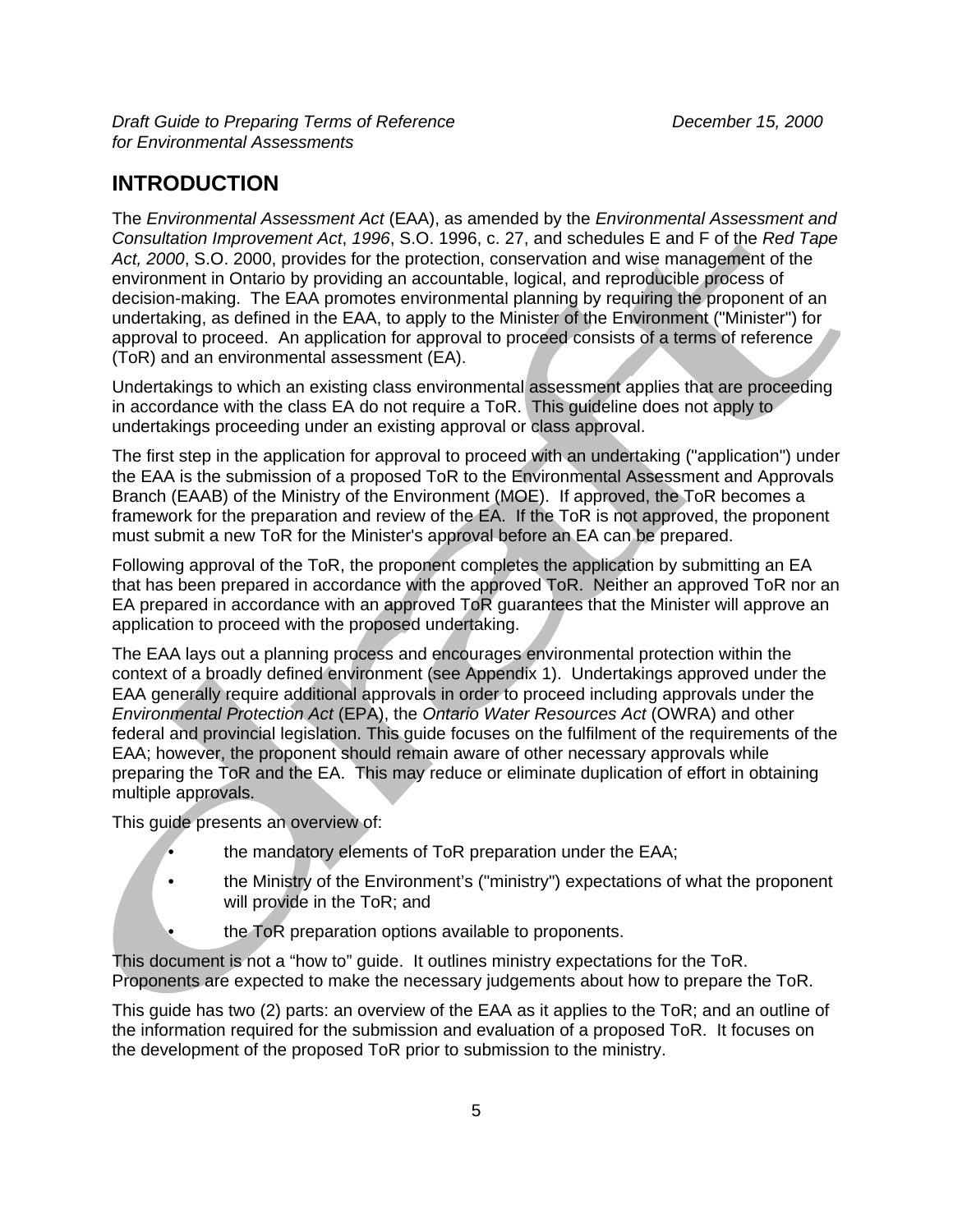# **PART 1 EAA REQUIREMENTS FOR THE TOR**

*This part should be read in conjunction with the Environmental Assessment Act and Ontario Regulation 616/98 ("deadlines regulation") for an accurate and complete description of the requirements for Terms of Reference.*

### *1.0 Requirement for Preparing a Terms of Reference (ToR)*

Major amendments to the EAA came into effect on January 1, 1997. Additional procedural amendments relating to ToRs came into effect in December, 2000. Under the revised process, an application under the EAA goes through a two-step approval process. Subsection 5(2) of the EAA states that the application to proceed consists of the proposed ToR submitted under subsection 6(1) and the EA subsequently submitted under subsection 6.2(1). This guide pertains only to the ToR component of the application.

An approved ToR represents an agreement between the proponent and the Minister about the work that is required in the EA to determine the potential impacts of the proposed undertaking and its alternatives on the environment. Although the document is intended to be comprehensive, in some cases the results of the work undertaken may indicate that additional work is required to fully assess the proposal.

#### An approved ToR does not guarantee approval of the proposed undertaking.

## *2.0 Obligation to Consult During the Preparation of a ToR*

One key aspect of Ontario's EA process is the legislated requirement (section 5.1 of the EAA) for the proponent to **"consult with such persons as may be interested"** during the preparation of both the ToR and the EA.

#### *3.0 Submission of a ToR*

Under subsection 6(1) of the EAA, the proponent **"shall give the Ministry proposed terms of reference governing the preparation of an environmental assessment for the undertaking"**. Section 6 of this guide outlines what should be included in the proposed ToRand section 8 provides information about how the proposed ToR should be submitted to the ministry.

## 3.1 Preparation of the EA

Subsection 6(2) of the EAA provides proponents with a choice of three (3) methods for preparing an EA:

**"The proposed terms of reference must,**

**(a) indicate that the environmental assessment will be prepared in accordance with the requirements set out in subsection 6.1(2);**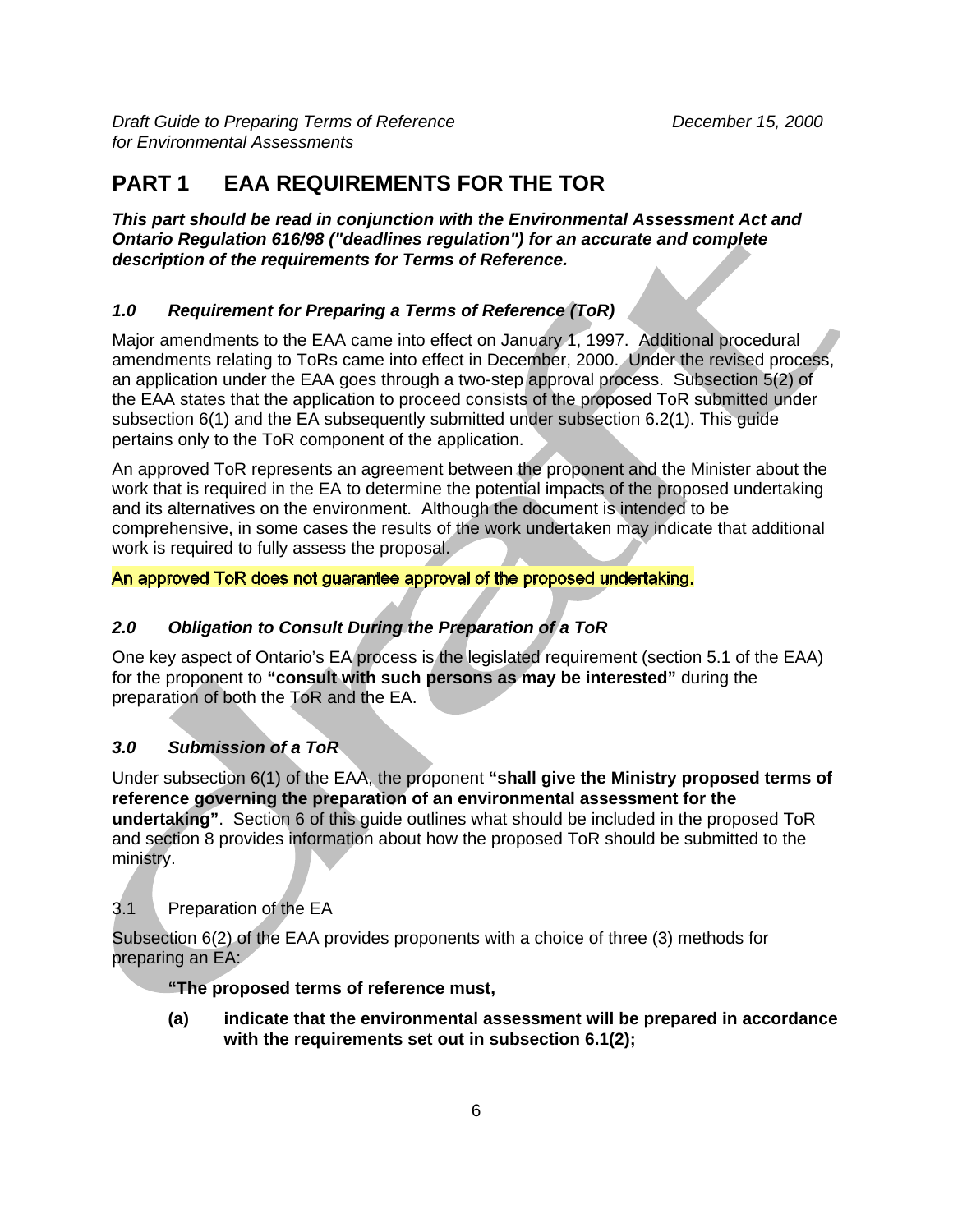- **(b) indicate that the environmental assessment will be prepared in accordance with such requirements as may be prescribed for the type of undertaking the proponent wishes to proceed with; or**
- **(c) set out in detail the requirements for the preparation of the environmental assessment.**"

The proposed ToR must clearly state the clause of the EAA [6(2)(a), (b), or (c)] under which the EA will be submitted.

If the proponent chooses to conduct the EA under  $6(2)(a)$ , the ToR must indicate that the EA will be prepared in accordance with subsection 6.1(2) of the EAA which specifically requires the EA to include a number of things including:

- the purpose;
- a description and rationale for the proposed undertaking, alternative methods for and alternatives to the proposed undertaking;
- a description of the environment to be affected, the effects and the actions needed to mitigate the effects;
- an evaluation of the advantages and disadvantages to the environment;
- a description of consultation carried out during ToR preparation and the results of that consultation; and
- a description of the consultation to be conducted during the preparation of the EA.

The proponent should be aware that the EAA defines the term environment very broadly. In the EAA, the term environment means:

- **(a) "air, land or water,**
- **(b) plant and animal life, including human life,**
- **(c) the social, economic and cultural conditions that influence the life of humans or a community,**
- **(d) any building, structure, machine or other device or thing made by humans,**
- **(e) any solid, liquid, gas, odour, heat, sound, vibration or radiation resulting directly or indirectly from human activities, or**
- **(f) any part or combination of the foregoing and the interrelationships between any two or more of them,**

#### **in or of Ontario."**

In other circumstances, specific requirements and EA processes may be prescribed by regulation for distinct types of undertakings. In this case, proponents would prepare the EA in accordance with clause 6(2)(b) of the EAA. This would be stated in the ToR. The prescribing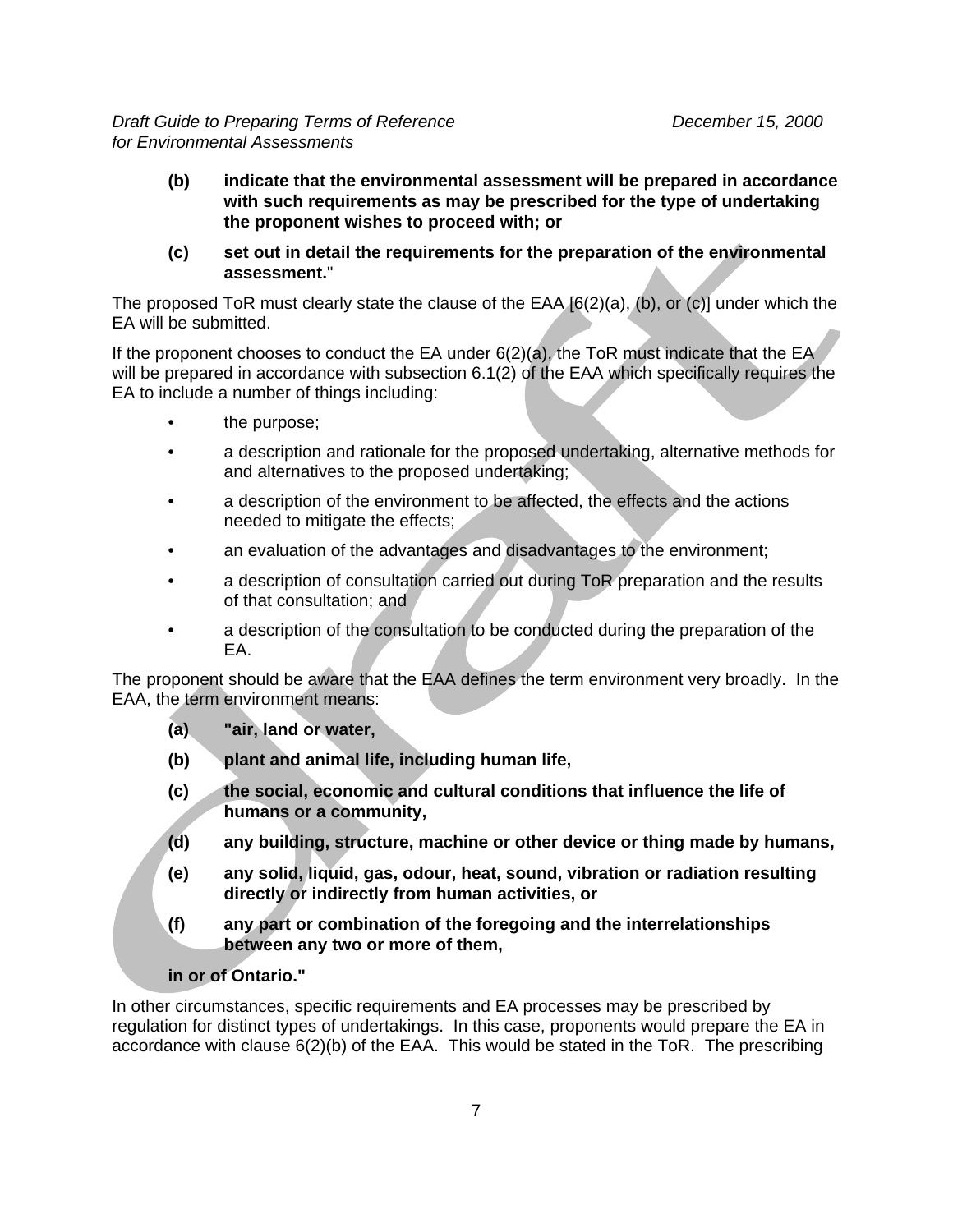regulation must be made by the Lieutenant Governor in Council before a ToR can be submitted under this clause. To date, no regulation has been made for any type of undertaking.

Subsection 6.1(3) of the EAA indicates that an approved ToR may provide that the EA consist of information other than the generic requirements set out in subsection 6.1(2). Therefore, proponents proposing to expand or limit discussion of any of the elements in subsection 6.1(2) must indicate in the ToR that they are proceeding under clause 6(2)(c) and subsection 6.1(3) of the EAA.

#### 3.2 Consultation

One key aspect of the EA process is the legislated requirement for consultation between the proponent and interested parties during the preparation of both the ToR and the EA. Subsection 6(3) of the EAA sets out the requirements for consultation during the preparation of the ToR. It states that "the proposed terms of reference must be accompanied by a **description of the consultations by the proponent and the results of the consultations."** 

The December 2000 amendments to section 6 of the EAA reflect the requirements, under the laws of natural justice and fairness under Common Law, for notification and inviting comments. The Minister considers the comments and the results of the consultation prior to making a decision about the ToR.

### *4.0 Decisions about the ToR and Related Aspects*

#### 4.1 Minister's Decision about the ToR

Subsection 6(4) of the EAA states that the Minister will only approve the ToR **"if the Minister is satisfied that an environmental assessment prepared in accordance with them will be consistent with the purpose of this Act and with the public interest."** Subsection 6(6) states that the **"Minister shall notify the proponent whether or not the proposed terms of reference are approved and shall do so by the prescribed deadline."** Under the laws of natural justice and fairness under Common Law, the Minister shall also provide the proponent and interested parties with reasons for the decision.

#### 4.2 Mediation

The EAA provides the opportunity to mediate issues throughout the ToR preparation and evaluation process. Under subsection 6(5), before making a decision about the proposed ToR, **"the Minister may refer a matter with respect to them to mediation..."**.

#### 4.3 Deadlines Regulation

Although there are no deadlines imposed on the proponent for the preparation and submission of the ToR, once the proposed ToR is formally submitted to the ministry, it is subject to the deadlines regulation (Ontario Regulation 616/98) which establishes the timing of reviews and decisions. The Minister must review and make a decision about the proposed ToR within a prescribed period as stated in subsection 6(6) of the EAA. The regulation requires that the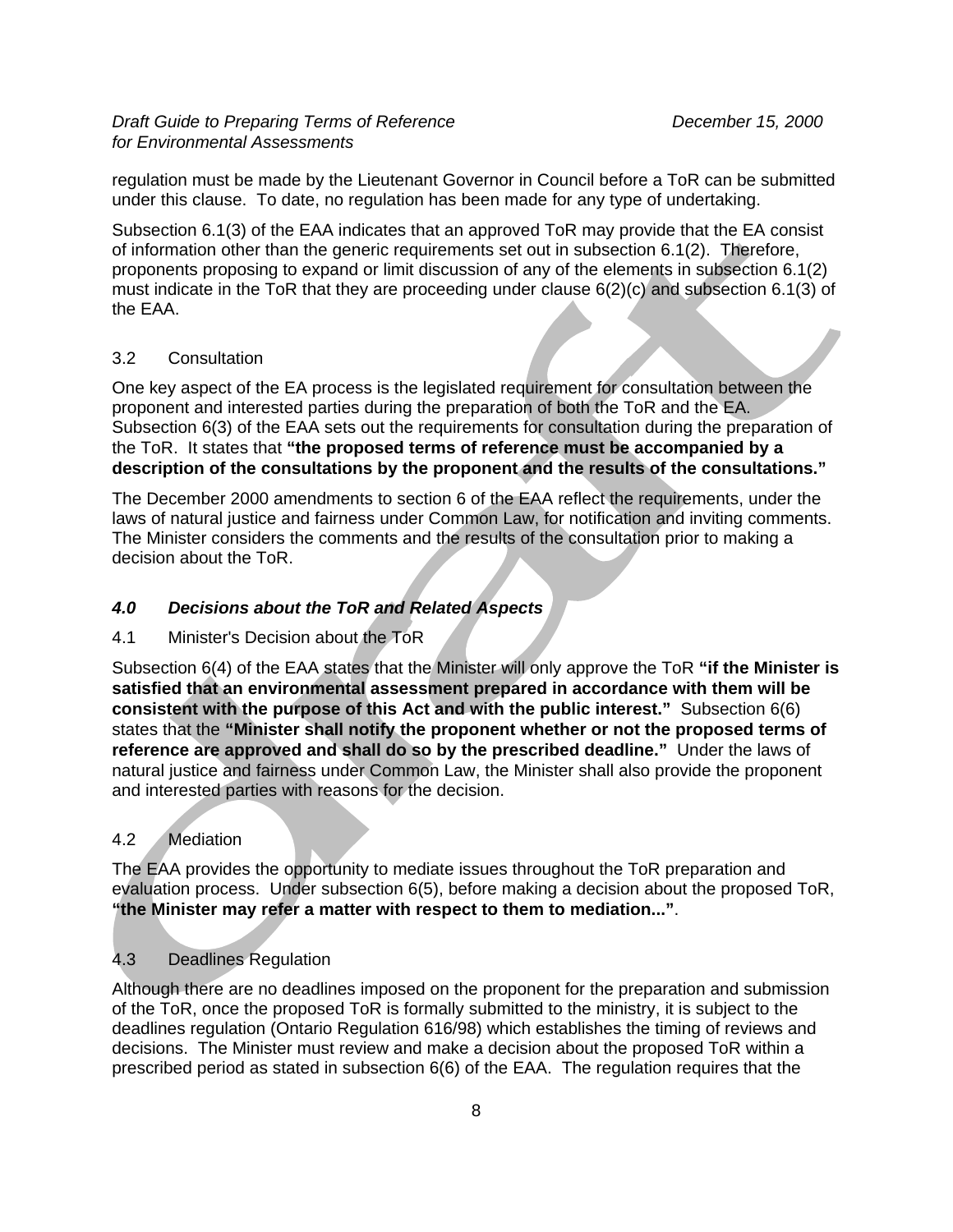Minister make a decision about the proposed ToR within twelve weeks of the commencement of regulated time lines. The time lines for the EA process are set out in Appendix 2.

While the Minister will make every effort to meet the deadlines prescribed in the regulation, subsection 10(4) of the EAA provides that "**a decision of the Minister is not invalid solely on the ground that the decision was not made before the applicable deadline.**" Under no circumstances does the deadlines regulation override any requirements of the EAA, the *Statutory Powers Procedure Act* or the requirements for procedural fairness under the laws of natural justice.

There are provisions within the EAA and the deadlines regulation that adjust the deadlines in the event of an amendment to the proposed ToR by the proponent, or if any matter is referred to mediation. The Director of EAAB may also choose to extend the approval deadlines if extraordinary circumstances exist to justify the extension.

The deadlines regulation creates certainty for proponents, streamlines the approval process and thereby reduces the costs associated with an EA review.

#### 4.4 Basis for Minister's Decision

The proponent should be aware that the approved ToR plays a significant role in the Minister's overall decision about the application for approval to proceed with an undertaking under the EAA. If an EA document does not meet the commitments made in the approved ToR, the Minister may choose to deny the application to proceed.

Section 9 of the EAA details decision options and outlines how the Minister makes the decision about an application for approval to proceed with an undertaking. Subsection 9(2) describes those matters that the Minister must consider in coming to a decision:

- **" 1. The purpose of the Act.**
- **2. The approved terms of reference for the environmental assessment.**
- **3. The environmental assessment.**
- **4. The Ministry review of the environmental assessment.**
- **5. The comments submitted under subsections 6.4(2) and 7.2(2).**
- **6. The mediators' report, if any, given to the Minister under section 8.**
- **7. Such matters as the Minister considers relevant to the application."**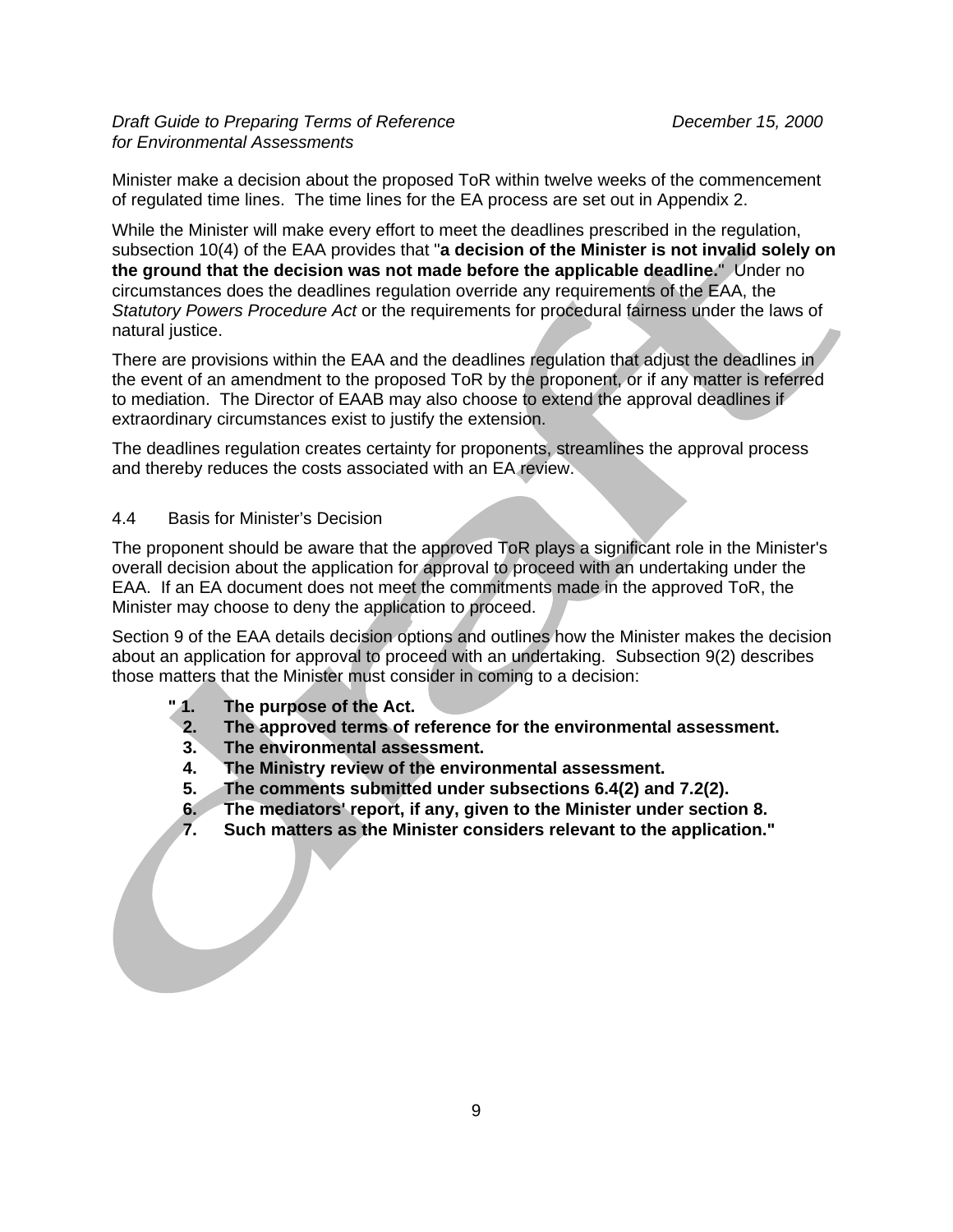## **PART 2 THE PREPARATION AND SUBMISSION PROCESS FOR PROPOSED TERMS OF REFERENCE**

Part 2 is intended to assist proponents with the preparation and submission of a proposed ToR. This part also provides information about the following:

- Content and preparation of a ToR (section 6);
- Additional documentation to accompany the ToR (section 7);
- Submission of a proposed ToR (section 8);
- Evaluation of the proposed ToR by the ministry (section 9);
- Amendments to the proposed ToR (section 9.1);
- Minister's decision about the proposed ToR (section 10);
- Roles and responsibilities (section 11); and
- Moving on to the EA phase (section 12).

#### *5.0 General*

The ToR provides a framework for the preparation and review of the EA. During ToR preparation, the proponent can initiate discussion with potentially interested parties in order to identify concerns and stimulate conflict and issue resolution early in the planning process.

The ToR is not a draft EA. Rather, it sets out the proponent's plan for addressing the legislated requirements of the EAA. The ToR will outline the type of work that is necessary to address environmental issues that have been identified and to prepare the EA document. In general, a ToR identifies the purpose of the proposed undertaking, provides a general description of both the proposed undertaking and the environment that may be potentially affected, outlines the alternatives that will be considered in the EA, and identifies the broad issues that need to be assessed. The ToR should also include a description of the consultation that will take place during the preparation of the EA.

Other information may help the government reviewers during the approval process for the ToR. Although the EAA does not require any specific supporting information, its absence may make it impossible for the Minister to determine whether the proposed ToR would result in a satisfactory EA. Additional information may be especially important if the ToR is submitted under clause 6(2)(c) and subsection 6.1(3) of the EAA. This type of information can be referenced in the ToR and made available to the reviewers in a supporting document. Information that substantiates positions taken in the proposed ToR may be appropriately included as supporting documentation, rather than as part of the proposed ToR. Appendices are considered to be part of the ToR that is approved by the Minister, therefore, it is more appropriate to reference supplementary information and make it available in a supporting document separate from the proposed ToR.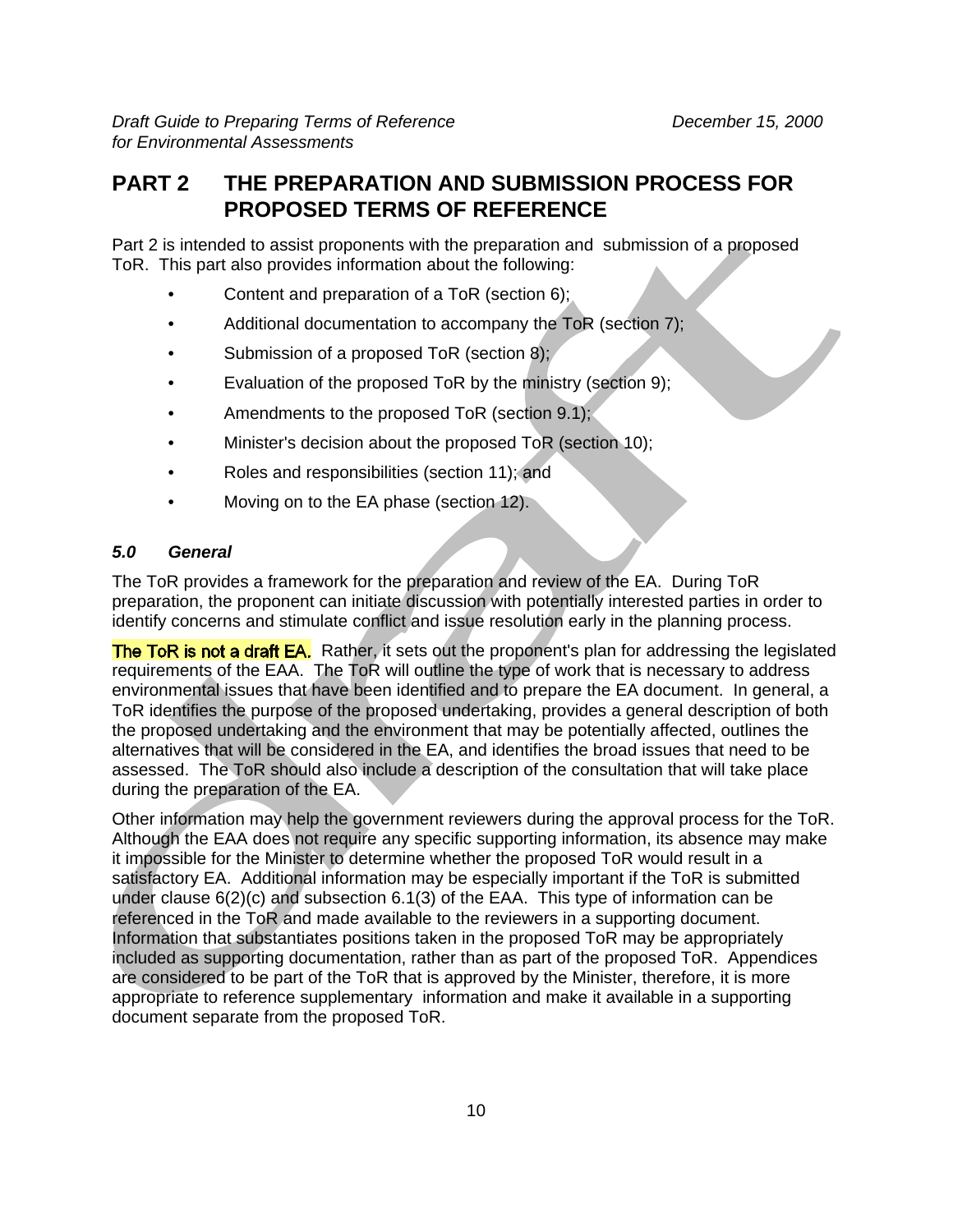A complete ToR submission has four components:

- A transmittal letter to the Project Officer that summarizes the proposed undertaking and that outlines the reasons that the proposed ToR should be approved;
- The proposed ToR (see section 6);
- A consultation record that outlines the public consultation carried out during ToR preparation (see section 7.1); and
- Supporting documentation as required (see section 7.2).

The specific contents of the ToR will vary as each proposed undertaking is unique; however, there are general expectations that each ToR must fulfill. These are outlined in section 6.

Once approved, the ToR sets out a framework that proponents must follow during the preparation of the EA in order to satisfy the requirements of 6.1(1) of the EAA.

### 5.1 Initiating the EA Process

When the proponent submits a *Project Initiation Form* (see Appendix 3) outlining a proposed undertaking, a Project Officer will be assigned to the proposed undertaking to offer advice to all parties. Proponents and other interested parties are encouraged to discuss the proposed undertaking with the Project Officer early in the ToR preparation process.

## *6.0 Content and Preparation of a ToR Document*

#### The ToR should be prepared in consultation with the Project Officer, but it is the proponent's responsibility to ensure that the requirements of the EAA have been met.

The proposed ToR must present a detailed description of the work to be carried out during the preparation of the EA<sup>1</sup>. As each proposed undertaking is unique, the study requirements and the level of detail expected will vary depending on the nature and complexity of the issues associated with the proposed undertaking.

During ToR preparation, the proponent is expected to make necessary judgements and choices with respect to questions such as:

- What alternatives could be usefully examined (section 6.3)?
- What aspects of the environment and what potential environmental effects warrant consideration in the EA (section 6.5)?

 $1$  If the proponent has completed any work that will be included in the EA before the ToR is submitted, this should be clearly stated in the ToR. Public consultation associated with that work should be clearly outlined.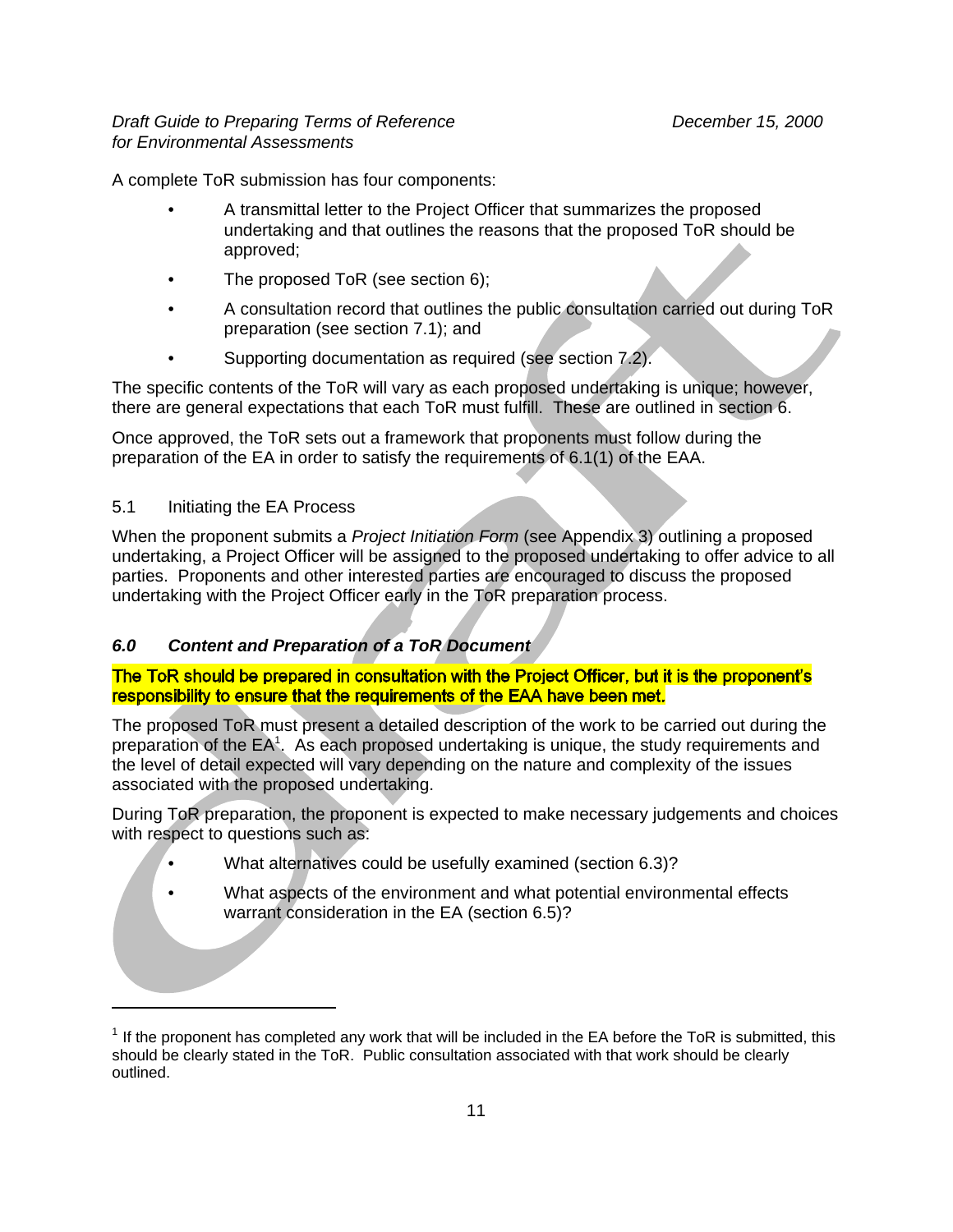- What methods will be used to evaluate the environmental effects (positive and negative) of the proposed undertaking and any described alternatives (section 6.6)?
- Who will be consulted during the preparation of the EA (section 6.7)? and
- How will concerns raised by interested parties be considered and/or addressed (section 6.7)?

The remainder of section 6 indicates what information should be included in the proposed ToR.

#### 6.1 Identification of the Proponent(s)

The proposed ToR should include a brief, clear statement identifying the proponent(s).

#### 6.2 Explanation of the Purpose of the Proposed Undertaking

In general, the supporting documentation should contain a brief explanation of the problem or opportunity that prompted the planning activity. If a previous study or event prompted the proponent to proceed with the proposed undertaking, information about this trigger may be referenced in the ToR and included in a supporting document if it would clarify the proponent's position.

#### 6.3 Description of the Proposed Undertaking

The supporting documentation accompanying the proposed ToR should contain a brief description of the undertaking being considered, if available. In describing the proposed undertaking, particular reference should be made to those aspects of the undertaking that may be environmentally significant. The description should include a key map showing the location of the proposed undertaking within the context of the surrounding area, if relevant.

Proponents may decide to begin preparing an EA for an undertaking that has been defined to various degrees. Therefore, the description of the proposed undertaking included in the supporting documentation can be conceptual (a problem or opportunity has been identified and options to address it are being considered) or very detailed (methods of addressing the problem or opportunity have been focused through initial studies). In either case, the description of the proposed undertaking should include a clear statement identifying the problem or opportunity that would be addressed by the undertaking. The description of the proposed undertaking may evolve during the preparation of an EA, therefore the proponent should state in the ToR that the final description of the proposed undertaking will be included in the EA document.

#### 6.4 Alternatives

The EAA makes reference to two types of alternatives: **alternatives to** a proposed undertaking, and **alternative methods** of carrying out a proposed undertaking. Alternatives to a proposed undertaking are functionally different ways of approaching and dealing with a problem or opportunity. Alternative methods are different ways of performing the same activity.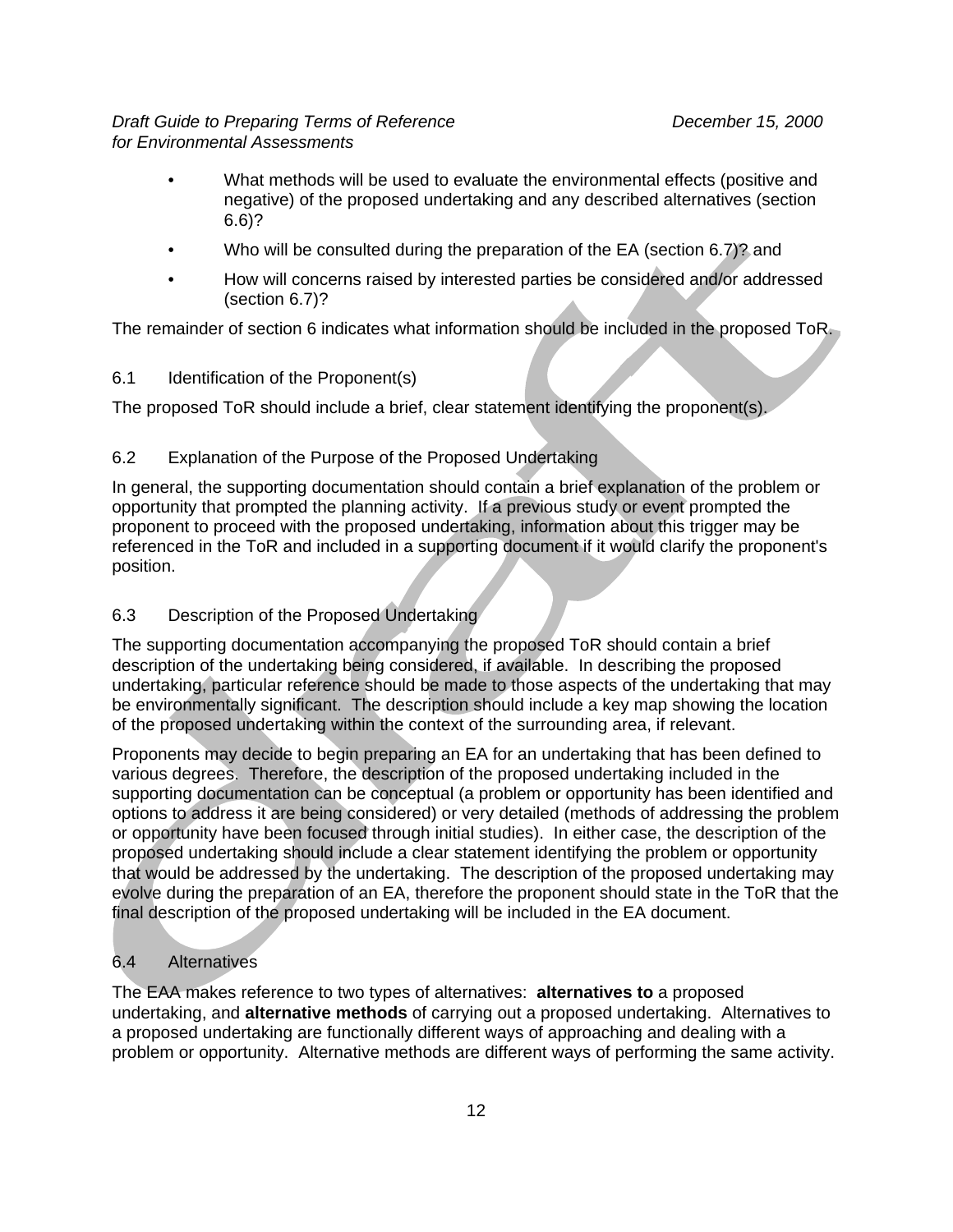Any general references to alternatives in this document include both alternatives to a proposed undertaking and alternative methods of carrying out a proposed undertaking. For a more detailed definition of alternatives, please refer to Appendix 1.

The issue of what constitutes a reasonable range of alternatives is a difficult one; however, the decision is the proponent's, subject to approval by the Minister or the Environmental Review Tribunal (formerly the Environmental Assessment Board). Considering alternatives provides the proponent and others an opportunity to shape, modify and, in some cases, reconsider the proposed undertaking, in light of its potential environmental effects. The alternatives that warrant consideration will vary from undertaking to undertaking, as each is unique.

It is in the proponent's best interest to consult with interested parties on the range and type of alternatives that will be considered in the EA before the alternatives are selected. An initial screening of alternatives during the preparation of the ToR can assist a proponent in deciding which alternatives are reasonable and merit further examination in the EA. Documentation of the initial screening results may help interested parties to understand how alternatives were selected for further study. If included, this information should be placed in the supporting documentation.

It is generally considered to be good EA practice to include the "do nothing alternative" (i.e. nothing is done to address the problem or opportunity that has been identified) in the list of alternatives that will be considered in the EA. Proponents can then compare other alternatives with the "do nothing alternative" in order to determine the extent to which other alternatives address the problem or opportunity.

In the supporting documentation, the proponent should explain the selection of alternatives to assist the Minister in determining whether the ToR is consistent with the purpose of the EAA and the public interest. This explanation should include both the reasons that alternatives were chosen for further consideration and the reasons that other possible alternatives were eliminated from consideration.

#### Clause 6(2)(a) of the *Environmental Assessment Act*

Proponents proceeding under clause 6(2)(a) of the EAA are obligated to include consideration of a reasonable range of both types of alternatives in the EA document in order to satisfy clauses 6.1(2)(b)(ii) and (iii) of the EAA. A ToR prepared under 6(2)(a) should clearly state which alternatives will be considered in the EA. This clear statement allows interested parties the opportunity to review and comment on the alternatives proposed to be studied in the EA. Subsection 6.1(2) also requires proponents to provide a statement of rationale for the alternatives selected.

#### Clause 6(2)(c) of the *Environmental Assessment Act*

Subsection 6.1(3) of the EAA provides that the Minister may approve a ToR that would result in an EA containing information other than that listed in subsection 6.1(2). This enables proponents wishing to proceed under subsection 6(2)(c) to focus the EA such that only alternatives that address their specific needs and circumstances are examined.

The range and type of alternatives should be determined by the significance of environmental effects and the circumstances specific to the proposal (e.g. the proponent's situation, timing,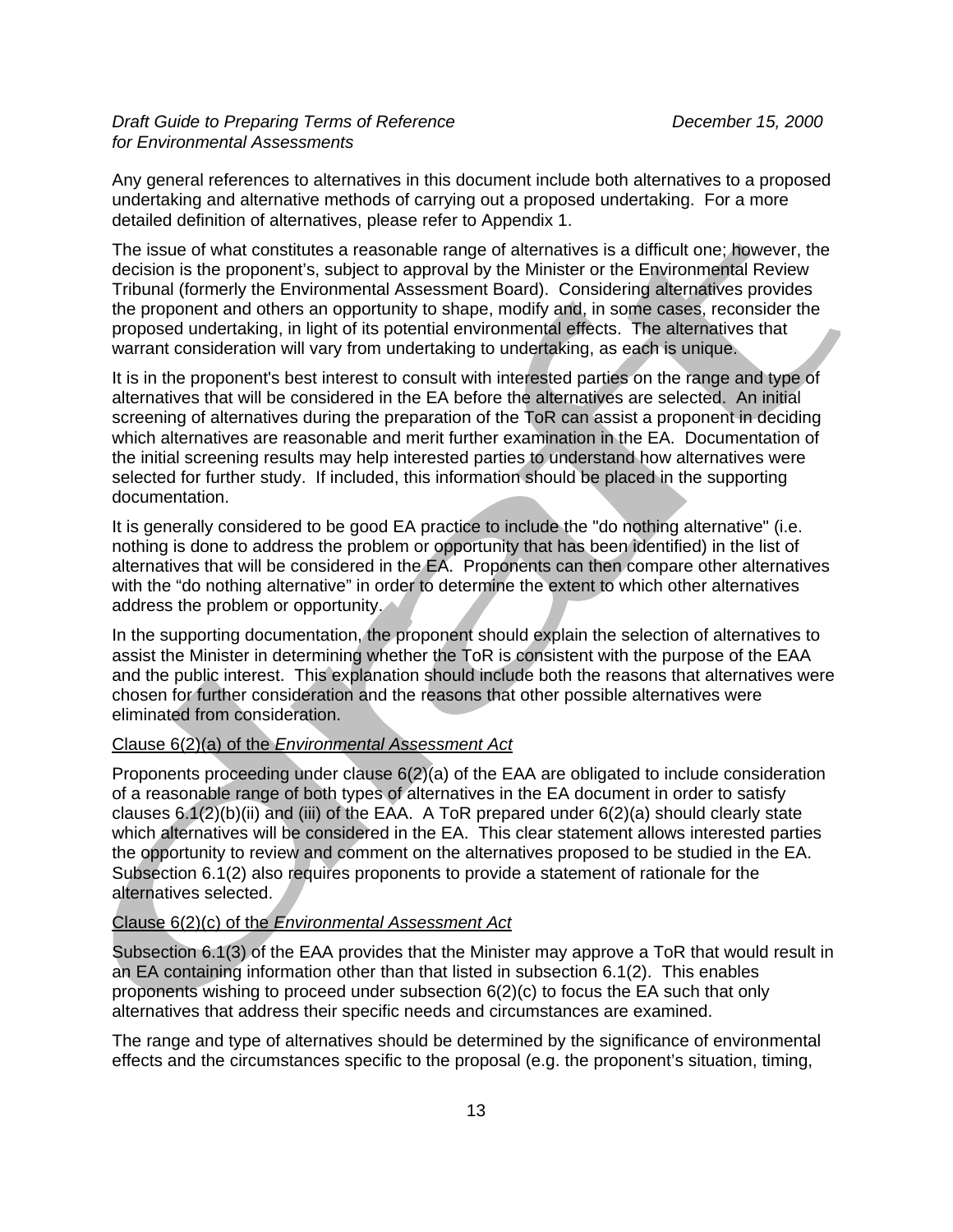financing). For example, in the absence of significant negative environmental effects, a proponent may feel that it is appropriate to propose a limited consideration of alternatives. In other cases, however, a proponent may conclude that a more extensive consideration of alternatives is warranted.

Alternatively, proponents may have previously considered some alternatives during a separate planning or decision-making process. If that process provided for public consultation in a manner that is consistent with the opportunities for public comment provided in the EA process, the proponent may propose to limit the discussion of those alternatives previously considered and discarded in order to focus the EA on the examination of other alternatives. Master Plans and business plans are two examples of supporting documentation that may be submitted with a ToR to support both the range of alternatives readily available to the proponent, and the range of alternatives previously considered.

#### 6.5 Description of Existing Environment and Potential Effects

The supporting documentation should include a preliminary description of the existing environment (at a minimum) in order to facilitate an understanding of the potential effects that should be examined in the EA. The description should include all elements of the environment that are included in the EAA definition of environment (see Appendix 1). The ToR should also include a listing and brief explanation of the studies, tests, surveys and mapping that will be done to provide a more detailed description of the environment in the EA. If the proponent intends to use existing studies to supplement the description of the environment in the EA, this intention should be clearly stated in the ToR.

The proposed ToR should identify those elements of the environment that may be reasonably expected to be affected, either directly or indirectly, by the proposed undertaking and its alternatives. The preliminary description of the environment provided in the ToR should be sufficiently detailed to allow members of the government review team (GRT) to determine whether the proposed studies will meet the information requirements of the review agency at the EA stage. In depth information may be provided in the supporting documentation, if appropriate.

The proposed ToR should provide a general description of the types of potential environmental effects that will be assessed during the preparation of the EA. These can be summarized in a table, if appropriate. The list of potential effects to be examined in the EA should be derived from a preliminary assessment of the proposed undertaking. Details of the preliminary assessment and the rationale for the choice of evaluation criteria should be included in the supporting documentation. This supporting material should be clearly referenced within the proposed ToR.

The descriptions referred to above are not expected to be complete descriptions and analysis of the existing environment and potential effects of the proposed undertaking. Those will only be required at the EA stage.

#### 6.6 Assessment and Evaluation

The proponent should identify the methods that will be used to assess the potential environmental impacts and evaluate the results of any studies, research, surveys or tests that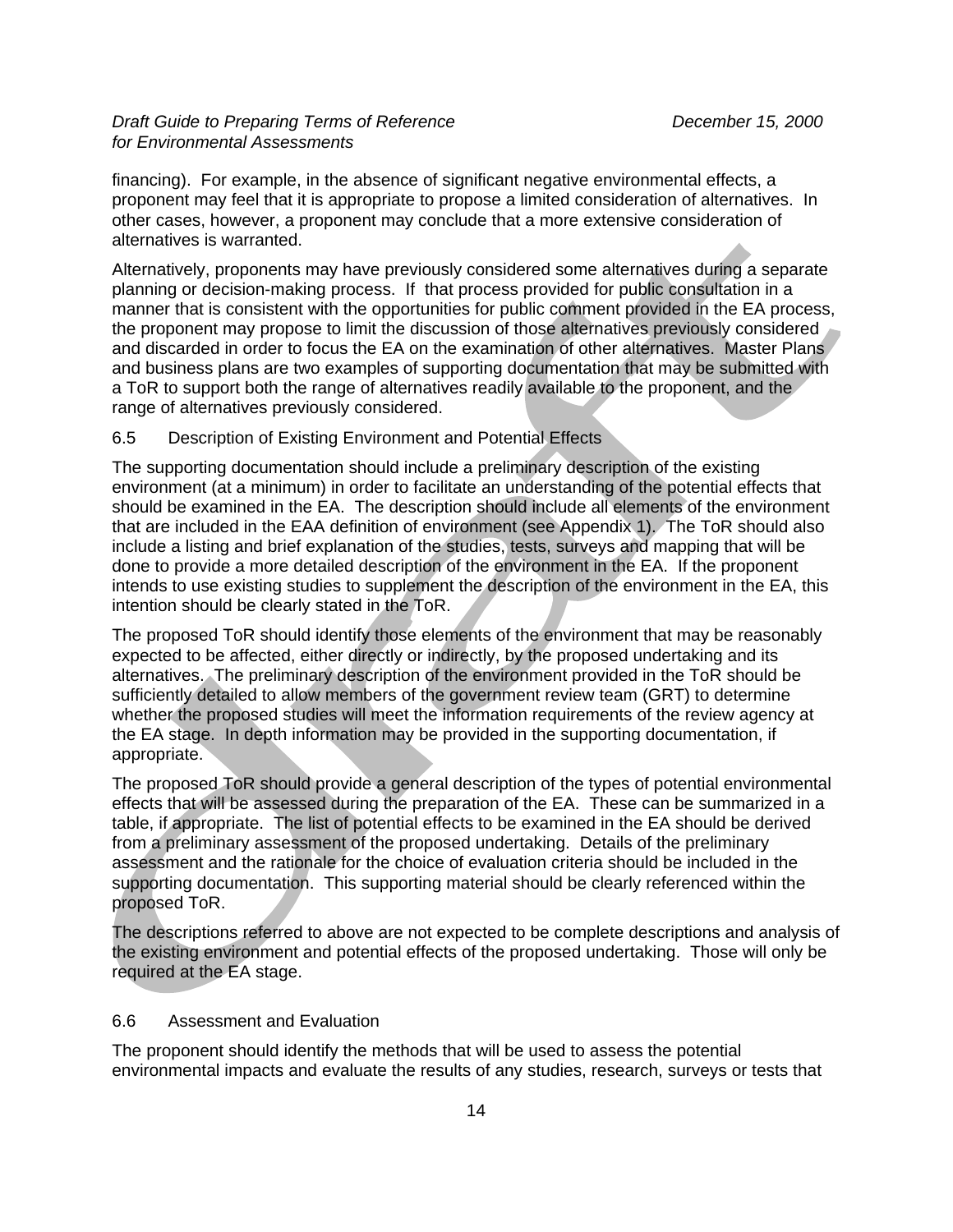will be undertaken during the preparation of the EA. The proponent should also state what will be done to study different aspects of the environment (e.g., the cultural impact of the undertaking will be assessed in part through an archeological study). Government departments and agencies should be consulted to determine whether there are any formal standards or methods that should be followed. Any standards or methods that will be followed in the EA should be clearly referenced in the ToR.

Sufficient information should be given about the impact assessment methods and evaluation criteria to ensure that they can be understood by interested parties. Further, the methods chosen must be clear, traceable and replicable so that interested parties can understand the logic used during the production of the EA document. It is not expected that the proponent will do these studies prior to submitting the proposed ToR. Rather, the ToR should outline the work that will be done while preparing the EA. If detailed descriptions of the methods selected, or the reasons for the selection of one method over another are necessary, they should be included in supporting documentation rather than in the ToR itself.

#### 6.7 Monitoring Strategy

Every ToR must include a commitment to develop a monitoring strategy and a monitoring schedule during the preparation of the EA.

#### 6.8 Consultation Plan for the EA

The proposed ToR should include a general consultation plan that will be followed during the preparation of the EA. This plan should outline the general consultation methods proposed, how public input will be obtained and a description of key decision-making milestones during the preparation of the EA when consultation will occur; however, it is not necessary to include a dated schedule in the consultation plan. The proponent should include a general list of parties known or likely to have an interest in the proposed undertaking in the supporting documentation and should indicate how additional interested parties will be identified.

The consultation plan should reflect the input received during the development of the ToR. In particular, the proponents should ensure that adequate consultation will be provided about issues that were identified during the ToR preparation as being of significant concern to interested parties. The issue of what constitutes adequate public consultation is a difficult one; however, the decision remains the proponent's. Ultimately, that decision will be subject to review by the Minister or the Environmental Review Tribunal as the consultation will be considered when the decision about whether to approve the undertaking is made. In choosing the most appropriate level of public consultation, the proponent should consider the complexity of the proposed undertaking, the level of public concern and controversy, and the extent of the expected environmental impacts of the proposed undertaking. While the consultation plan for each EA will be determined by the proponent, the ministry guideline entitled *Consultation in the Environmental Assessment Process* (2001) sets out the ministry's expectations with respect to consultation. This guideline is available from EAAB.

Proponents are expected to use appropriate conflict resolution techniques to resolve issues raised by members of the public, and provisions for conflict resolution should be included in the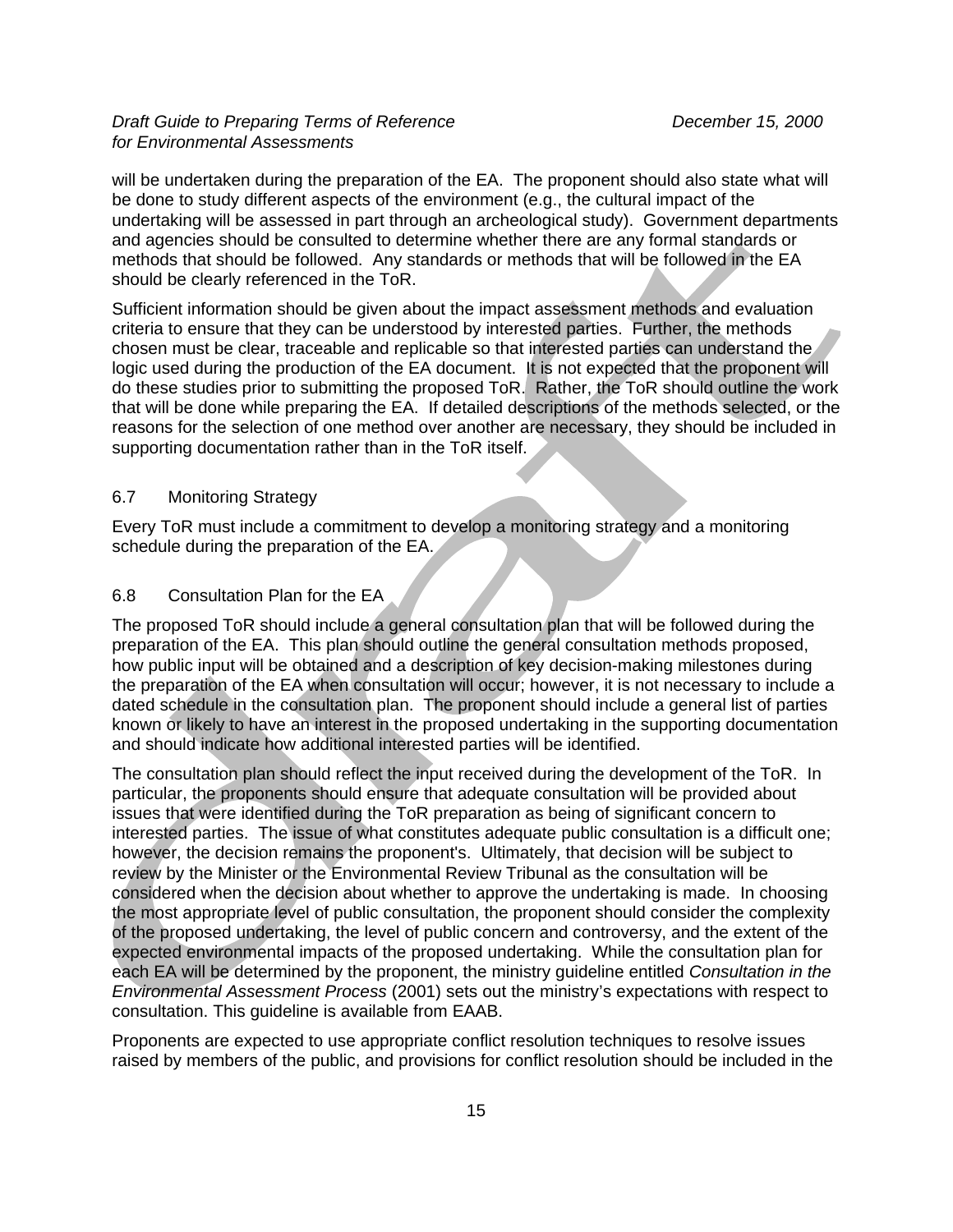consultation plan for the EA. Some examples of conflict resolution techniques include negotiation, arbitration and mediation. The Minister can order mediation of an issue if resolution cannot be reached independently. Therefore, proponents should refer to the ministry guideline entitled *The Use of Mediation in Ontario's Environmental Assessment Process* (2001) to gain an understanding of how and when mediation is appropriate during the EA process. If issues remain unresolved when the EA is submitted and/or mediation is complete, the Minister may refer the issue(s) to a hearing.

Additional details about the proposed consultation plan including rationale for the type and frequency of consultation, and a detailed list of interested parties identified prior to the submission of the proposed ToR could be included in supporting documentation.

#### 6.9 Providing Flexibility in the ToR to Accommodate New Circumstances

Proponents should be aware that the EAA does not provide for the amendment of a ToR once **approved.** Thus, the wording of the proposed ToR must be carefully considered as new issues may arise during the preparation of the EA that would preclude the fulfilment of the commitments made in the ToR. If the ToR does not provide flexibility and significant changes occur (in the list of alternatives that will be considered for example), a new ToR must be prepared. However, if the proponent was to complete additional studies or do additional work that builds on existing studies, a new ToR would not be required.

Proponents should ensure that any flexibility that is built into the ToR is consistent with both the purpose of the EAA, and the public interest. For example, proponents may choose to state only the purpose of the studies to be undertaken in the ToR and discuss the proposed methodologies in the supporting documentation. This would allow the proponent to alter study methods in response to changing technical standards while still ensuring that the potential impacts of the undertaking are adequately assessed.

#### 6.10 Other Approvals Required and Related Issues

Supporting documentation may include a list of other significant approvals required for the proposed undertaking to proceed or related issues that will be considered during EA preparation. These could include approvals such as: zoning bylaw amendments, building permits, Ministry of Environment ("MOE") Certificates of Approval, pipeline crossing approvals, approvals under federal legislation, business licences, charters, and operating permits. If approvals are required, proponents may wish to explore opportunities for streamlining processes and reducing duplication of efforts. All of the approvals issued by the ministry will beco-ordinated by the Project Officer (e.g., approvals under EAA, the *Environmental Protection Act*, the *Pesticides Act*, and the *Ontario Water Resources Act*).

Proponents are encouraged to identify federal approvals that are subject to the *Canadian Environmental Assessment Act* so that both provincial and federal EA requirements are met concurrently and duplication and delays are reduced.

The supporting documentation may also note government policies that need to be addressed as the EA is developed.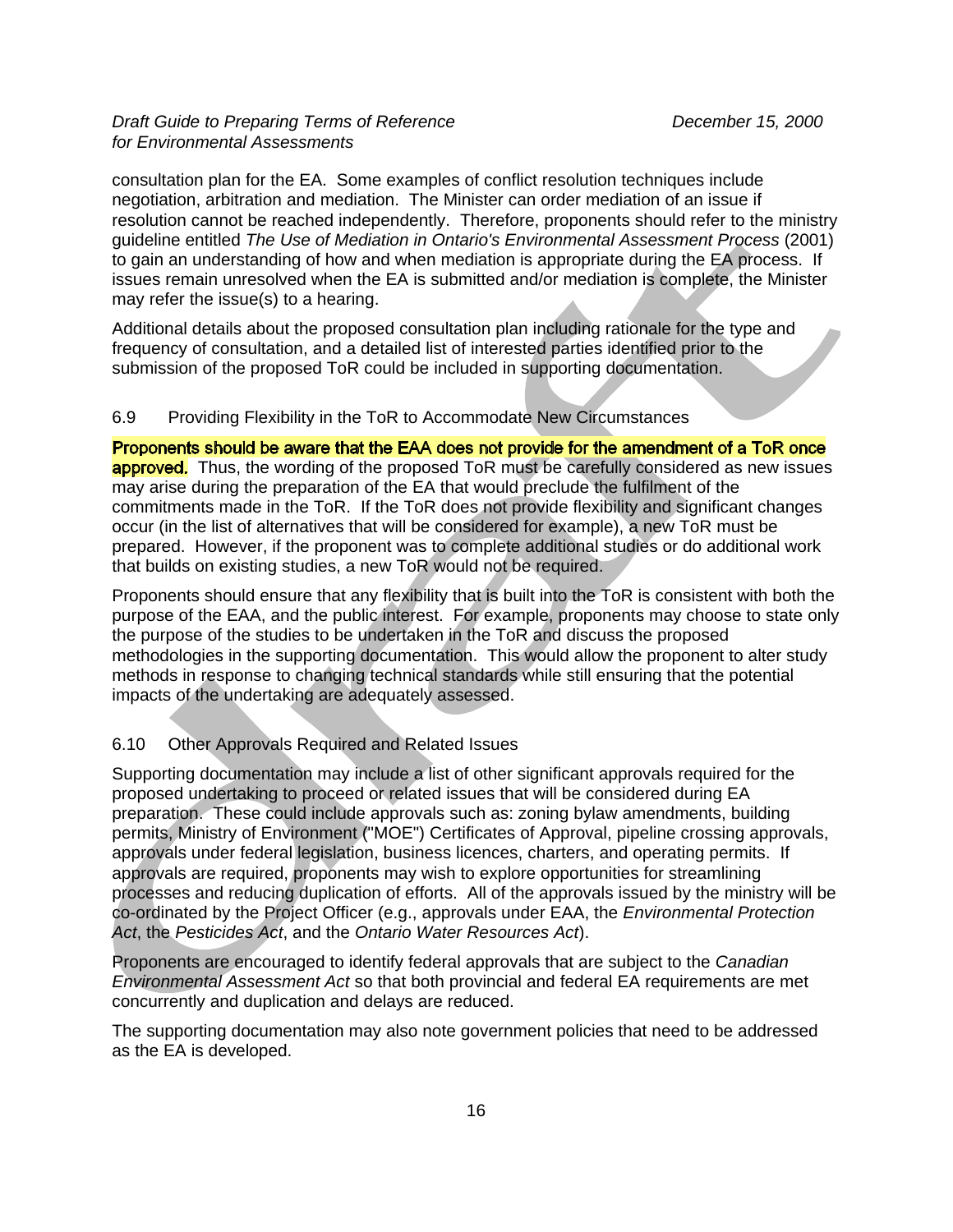### *7.0 Additional Documentation to Accompany the ToR*

#### 7.1 Consultation Record

The EAA requires that "**such persons as may be interested**" be consulted during the preparation of the ToR; however, the EAA does not specify how consultation should occur. To demonstrate how this requirement was met, ToR documents submitted to the Ministry should be accompanied by a separate consultation record describing the consultations undertaken during ToR preparation. The consultation record should:

- Identify all parties consulted during ToR preparation;
- Outline the consultation activities undertaken;
- Clearly and accurately state the issues and concerns raised;
- Provide copies of written comments received from interested parties; and
- Demonstrate how concerns were considered in the proposed ToR.

The descriptions should be brief and could be summarized in tabular form, if appropriate. Any reports generated as part of the discussions leading up to submission of the ToR should also be included.

The purpose of the consultation record is to demonstrate that section 5.1 of the EAA has been met during the preparation of the ToR.

#### 7.2 Supporting Documentation

Supporting documentation should accompany the ToR if appropriate, however, it should not form part of the proposed ToR as it is not approved by the Minister. Information contained in the supporting documentation should support the proponent's request that the ToR be approved by providing rationale for the choices made and details of processes or methodologies to be used. The supporting documentation could include one or more of the following if appropriate:

- A brief description of the problem or opportunity that prompted the proposed undertaking;
	- Information about studies or events that triggered the proponent's involvement with the proposed undertaking;
- A brief description of the proposed undertaking;
- Background information supporting the selection of alternatives for further study;
- A preliminary description of the environment;
- Details about the preliminary assessment of the alternatives;
- An explanation of the logic used to select alternatives to be analyzed in the EA and to eliminate other alternatives from consideration;
- Technical descriptions of the impact assessment methods to be used in the EA;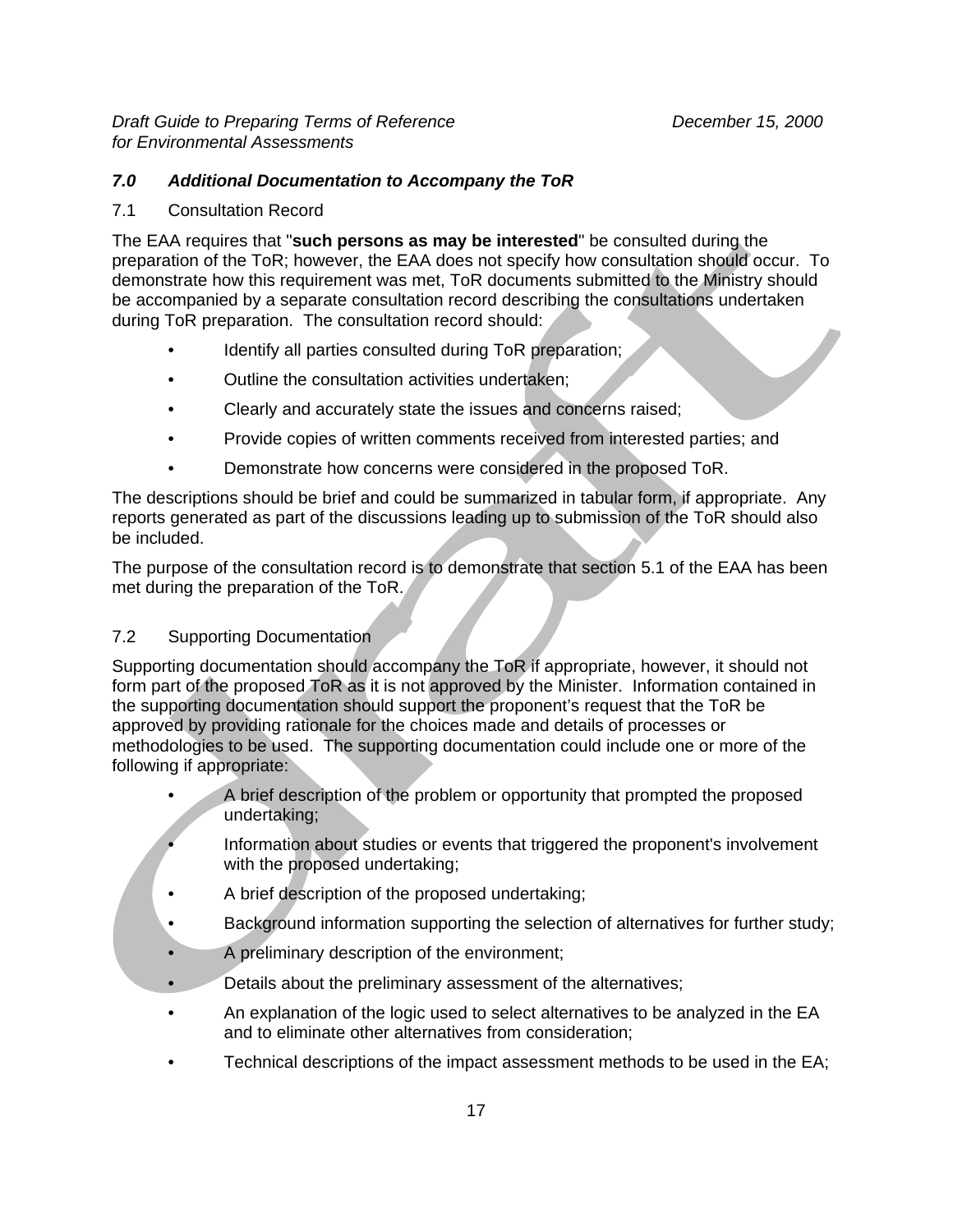- An explanation of the logic used to select the environmental effects that will be examined in the EA and to eliminate other effects from consideration;
- Detailed descriptions of the criteria to be used when evaluating alternatives;
- The rationale for the type and frequency of consultation selected;
- A preliminary list of parties to be included in future consultation efforts;
- A list of major approvals required before the undertaking may proceed; and
- A list of government policies, standards and guidelines to be considered in the development of the EA.

### *8.0 Submission of a Proposed ToR*

Before a proposed ToR is formally submitted, it may be appropriate for the proponent to circulate the draft ToR to the government review team (GRT) to ensure that potential issues have been identified and resolved. The GRT is composed of representatives of government agencies and ministries (including technical reviewers from MOE) who may be interested in the proposed undertaking. Circulation of the draft ToR should be discussed with the Project Officer.

Circulation of a draft ToR is generally recommended as amending the proposed ToR after submission is not easy. During circulation of a draft ToR, proponents can ensure that there are no outstanding issues that will need to be resolved during the review of the ToR. In general, extensive public consultation and circulation of a draft during the preparation of the ToR is an effective method of ensuring that no new issues will be uncovered during the ToR review.

When the proposed ToR is formally submitted to EAAB, under subsection 6(3.1) of the EAA, the proponent is responsible for publishing notification of submission of the proposed ToR (see sample in Appendix 4). The Minister will not make a decision about the proposed ToR until proper public notice has been given and any resulting submissions considered.

#### 8.1 Preparation for Submission

Two weeks prior to submission, the proponent should submit a completed *Terms of Reference Summary Form* (see Appendix 3) to allow a ToR summary to be posted on the ministry web site. The summary appears on the EA Activities portion of the Environmental Bill of Rights (EBR) web site which is located at www.ene.gov.on.ca/envision/env\_reg/ea/English/index.htm. The web site posting provides the public with an additional opportunity to comment on the proposed ToR. The posting on the EA Activities portion of the EBR web site is intended to inform the public and has no appeal provisions associated with it.

The proponent must publish a notice in a place appropriate to the community, to inform the public that a ToR has been submitted for the proposed undertaking. The notice will advise the public of where the submission can be reviewed and will invite comments to the Minister about the submission during the 30-day review period (see Appendix 4). The proponent should consult with the Project Officer before publishing any notices to determine what additional notices of submission of the ToR the Director will require under subsection 6(3.1) of the EAA.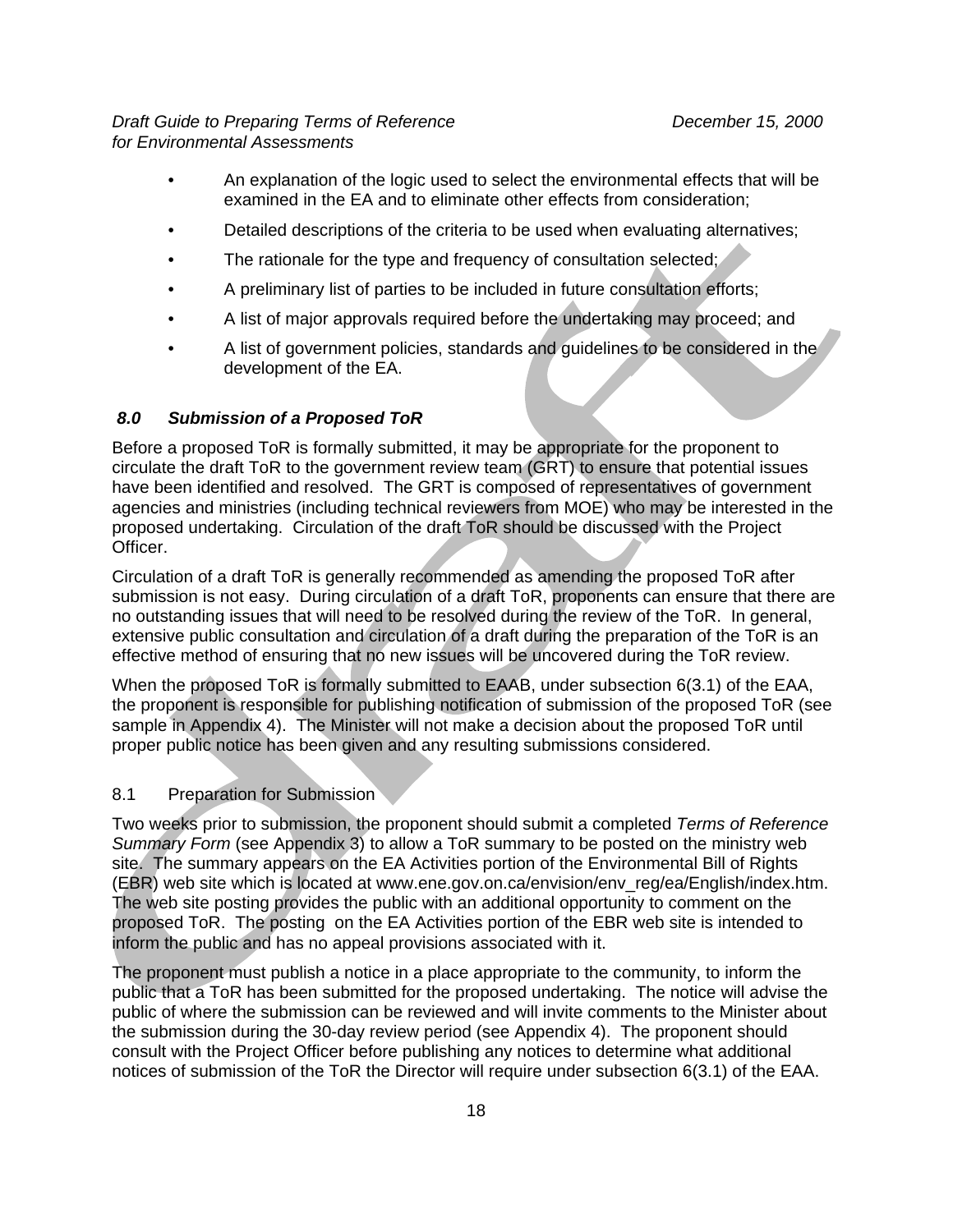#### 8.2 Submission of the ToR

Once public notices have been prepared, the proponent formally submits the ToR package to the ministry. In both the transmittal letter for the submission package and in the ToR, the proponent should note under which clause of the EAA the ToR is being submitted [6(2)(a), (b) or (c)]. If the proposal is to proceed under clause 6(2)(c) and subsection 6.1(3), the transmittal letter should briefly explain why the proposed framework for the EA is appropriate. This information will assist the Minister in making a decision about the proposed ToR.

The ministry's regulated time lines commence on the last business day of the week that the ToR is received. The proponent should also ensure that all of the following items have been completed before time lines begin:

- The proposed ToR is received by members of the GRT and places of public record;
- The ToR summary is posted on the ministry web site; and
- The public has been notified of the ToR submission.

The notice of submission should explain where the proposed ToR is available for viewing during the 30-day public and agency comment period and provide information about how comments may be submitted during the comment period. The ministry will provide guidance about the placement of the notice(s) and sample wording to assist the proponent in the preparation and publication of the notice (see Appendix 4). As with all requirements for giving notice, if some aspect of the proposed undertaking is referred to a hearing, it may become crucial that the proponent can prove that timely and appropriate notice was given to parties likely to be affected.

The proponent should co-ordinate the publication of the notice of submission of the ToR with the delivery of the proposed ToR to the ministry, places of public record and members of the GRT. The Project Officer will provide addresses for the GRT.

## *9.0 Evaluation of the ToR by the Ministry of the Environment*

Once the proponent has submitted the proposed ToR, the document is reviewed by government agencies and the public. Following that review, EAAB submits an analysis to the Minister. When evaluating the proposed ToR, the list of factors that the Project Officer will consider (at a minimum) include the following:

- Did the proponent meet the legislative requirements of the EAA?
- Did the proponent meet the expectations set out in MOE guidelines?
- Does the proposed ToR identify how the EA will be prepared?
- Is there a record of the consultation undertaken during ToR preparation?
- Did the proponent identify the concerns raised during the consultation associated with ToR preparation and attempt to record and consider these concerns in the proposed ToR and the supporting documentation?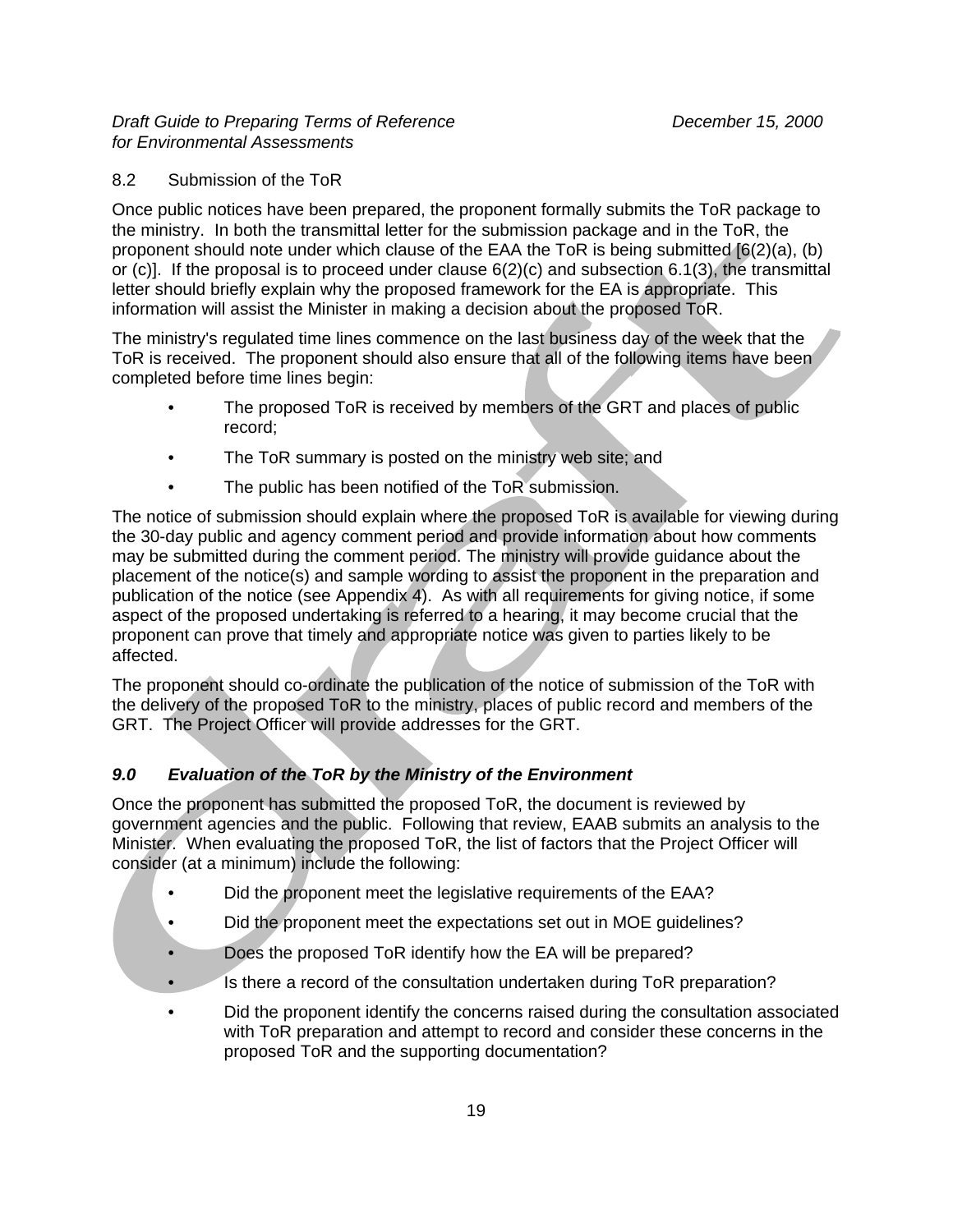- Is the range of alternatives that will be considered in the EA appropriate given the potential environmental effects and public concerns identified?
- Has appropriate rationale been provided for the selection of alternatives?
- Is the proposed ToR written in plain language that is clear and concise?
- Does the proposed ToR and supporting documentation provide sufficient information to allow the Minister to make an informed decision?
- Would an EA prepared in accordance with the proposed ToR be consistent with the intent of the EAA and the public interest?
- Does the ToR provide flexibility in responding to public and agency concerns during the preparation of the EA?

#### 9.1 Amending a ToR

Proponents should be aware that it is not easy for the proponent to amend the proposed ToR after submission. As a result, all proponents are encouraged to carefully consider the draft ToR prior to submission to determine whether there are any outstanding issues that will need to be resolved during the review of the ToR. In general, comprehensive public consultation during the preparation of the ToR is an effective method of ensuring that no new issues will be uncovered during the ToR review.

After the ToR is submitted, it is evaluated by the ministry, the GRT, and the public. If there are substantive issues related to the methods to be used to evaluate the proposed undertaking that have not been adequately addressed in the proposed ToR, the proponent will be informed that amendments to the proposed ToR may be appropriate. If the proponent decides to make revisions, detailed discussion with the Project Officer will assist in determining how to proceed with any change to the proposal.

A proponent may decide:

- not to make changes;
- to take a time out in the review process to make changes that reflect comments received (the deadlines regulation allows for an 8-week time out in the review process that can be used to amend the proposed ToR); or
- to withdraw the proposed ToR altogether in order to replace it with a new one or to end the consideration of the proposed undertaking.

If the proponent chooses to amend or withdraw the ToR, the Project Officer must be notified in writing. Written notice must be received before the Minister makes a final decision about the ToR. Each situation has unique elements, so proponents should work closely with the ministry in determining how to proceed.

The significance of the proposed changes, and the stage of the ministry's assessment of the proposed ToR at the time that the change is submitted have a substantial impact on the amount of time that will be added to the deadline for the Minister's decision. An overview of the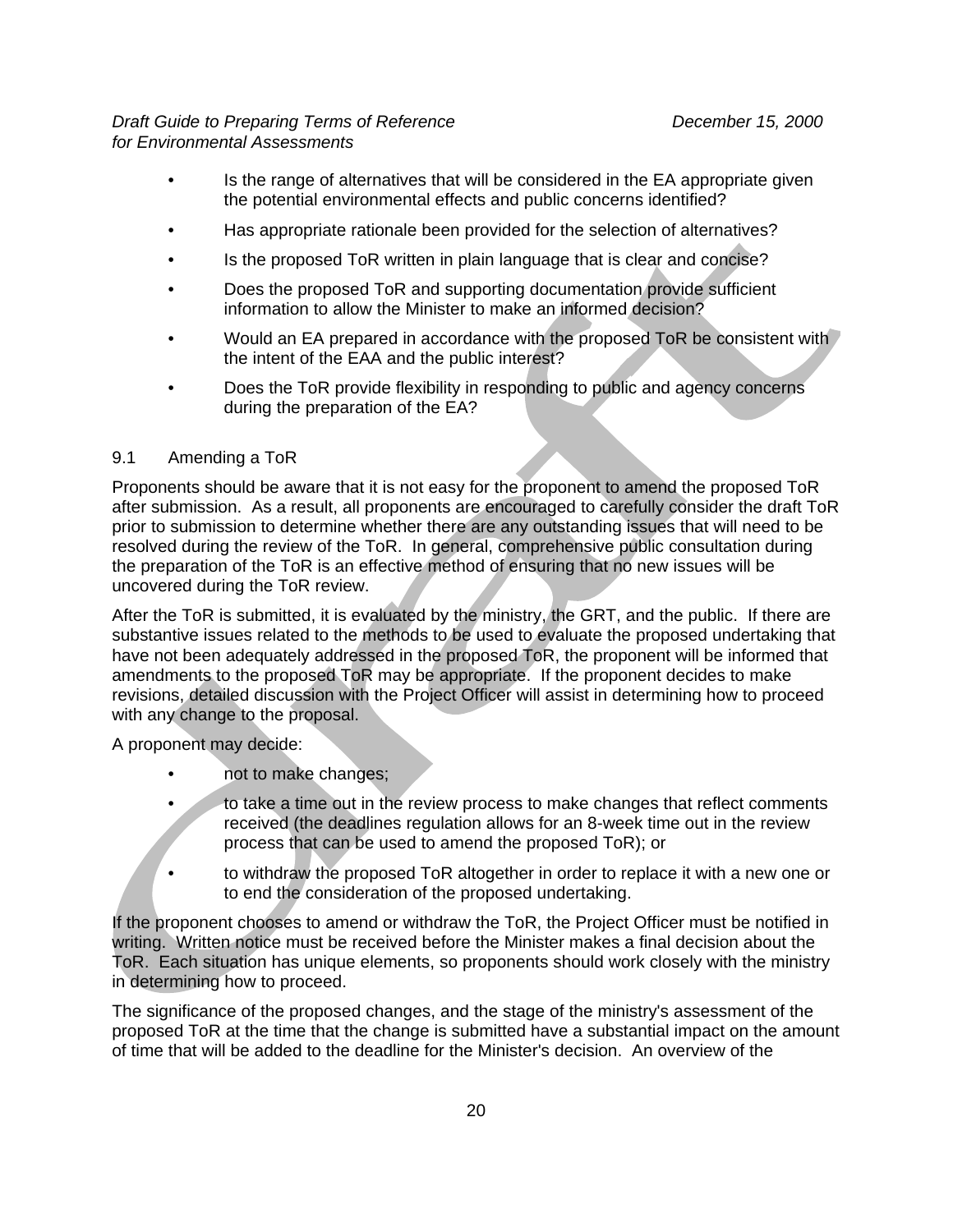relationship between submission of a request to amend the proposed ToR and deadlines is set out in Appendix 5.

If changes are necessary or the ToR is withdrawn and the proponent wishes to proceed with an undertaking, a new or amended ToR must be submitted. Whether the consultation done for the previously proposed ToR will be useful in meeting all or part of the need for public consultation on the second ToR will have to be determined by the proponent subject to the approval of the Minister.

No further amendments can be made once the Minister has made a decision about the ToR.

#### *10.0 Minister's Decision about the ToR*

10.1 Minister's Decision

The final decision about the proposed ToR lies with the Minister, who considers the submission made by the proponent, the recommendations of the GRT and comments received from interested parties during the public comment period. The Minister can decide to approve or reject the ToR, or refer the proposed ToR to mediation prior to making a final decision. The Minister may amend a proposed ToR before approving it. The EAA does not authorize the Minister to impose conditions of approval on a ToR.

In general, the proposed ToR will only be approved if the Minister is satisfied that an EA prepared in accordance with the ToR will be consistent with the purpose of the EAA and the public interest.

#### 10.2 Mediation

Mediation may be used to assist in the resolution of issues that arise with respect to the proposed ToR. There are two types of mediation: self-directed mediation (conducted without an order from the Minister) and referred mediation (conducted in response to the Minister's directive). Both types of mediation are explained in the ministry guideline entitled The Use of *Mediation in Ontario's Environmental Assessment Process* (2001).

#### 10.3 Minister's Option to Amend the Proposed ToR

If it is determined that it is necessary to amend the proposed ToR before approving it, the Ministry may give the proponent or other interested parties an opportunity to comment on the proposed amendments. The decision to provide an opportunity for comment will be based on the nature of the amendment proposed.

#### 10.4 Notification of the Minister's Decision

After the Minister has made a decision, proponents will be notified directly and provided with written reasons for the decision. Every person who submitted comments to EAAB during the review period and provided a current mailing address will also receive a copy of the Minister's decision and the reasons for that decision. When a large number of submissions is received, the Project Officer may determine that some form of community notification is more appropriate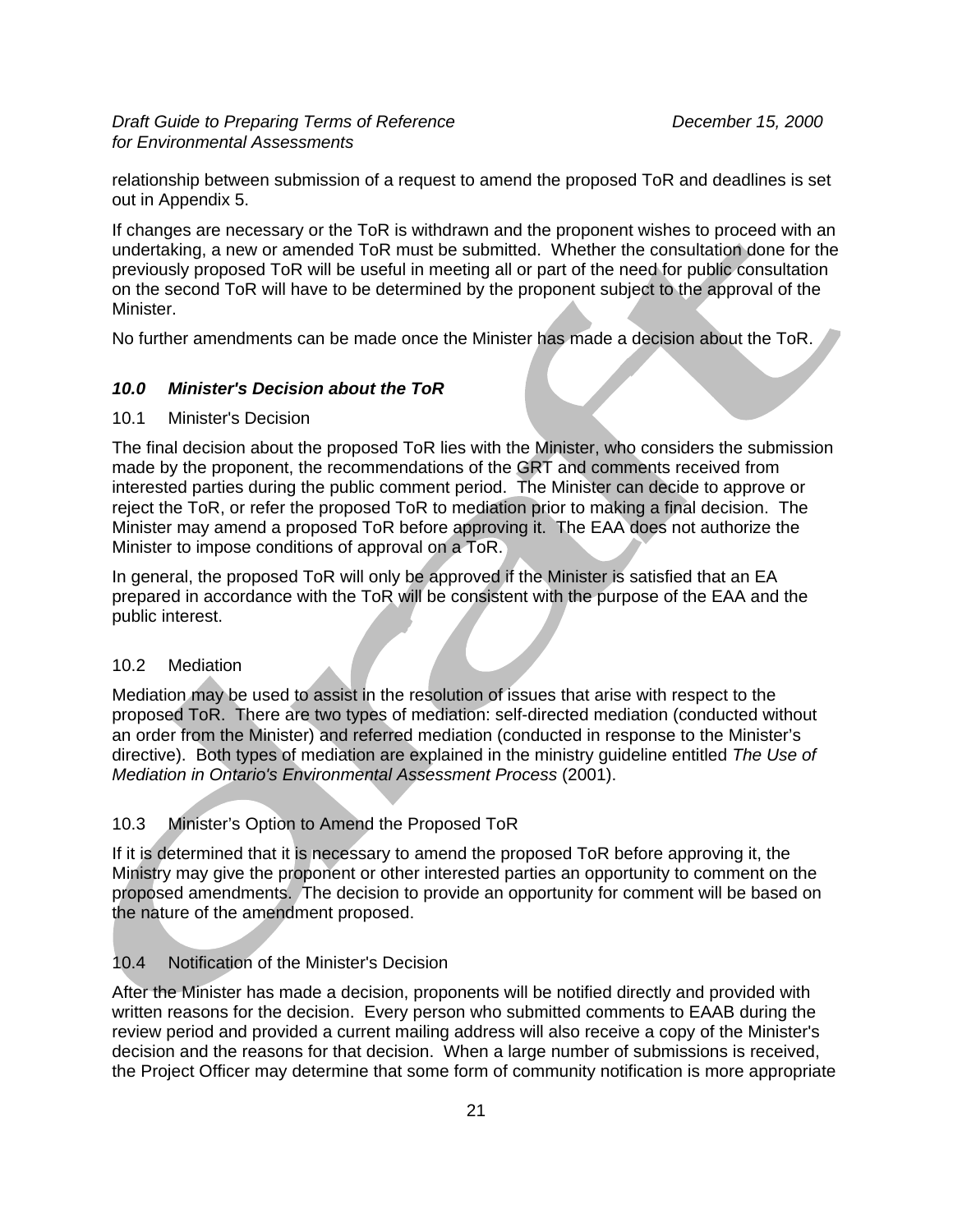than individual notification. The Minister's decision will be placed on the internet at the following address:

## **http://www.ene.gov.on.ca/envision/env\_reg/ea/English/index.htm**.

#### **11.0 Roles and Responsibilities**

11.1 The Proponent's Roles and Responsibilities

Proponents initiate projects subject to the EAA and have the principal responsibility for preparing the ToR. Proponents must make judgements and choices with respect to the content of the proposed ToR. For example, proponents are responsible for:

- Initiating meaningful consultation with interested parties to identify information needs and concerns early in the ToR preparation process;
- Identifying government reviewers with an interest in their proposed undertaking;
- Preparing a ToR in consultation with the ministry, other government agencies, municipalities, the public, First Nations, Federal departments and agencies and other interested parties;
- Using appropriate EA and technical professionals during the ToR preparation process;
- Ensuring that appropriate supporting documentation is prepared and included with the submission of the proposed ToR;
- Determining the amount of flexibility or certainty appropriate for the ToR;
- Ensuring that the proposed ToR meets all requirements set out in the EAA;
- Preparing a consultation record that documents the consultation initiated during the preparation of the ToR;
- Preparing a consultation plan that outlines the consultation to take place during the preparation of the EA;
- Consulting with the ministry prior to submission of the proposed ToR to discuss submission requirements;
- Delivering copies of the proposed ToR package to GRT members and places of public record; and
- Publishing notice that the ToR was submitted, specifying how and where documents are available and how comments can be submitted for the Minister's consideration.

The proponent is responsible for considering public concerns throughout the decision-making process. Proponents should advise interested parties of how concerns were addressed, or reasons that concerns were not addressed. Proponents should consult Appendices 6 and 7 to review the steps in the EA process, and to review the proponent's responsibilities during the circulation of a draft ToR.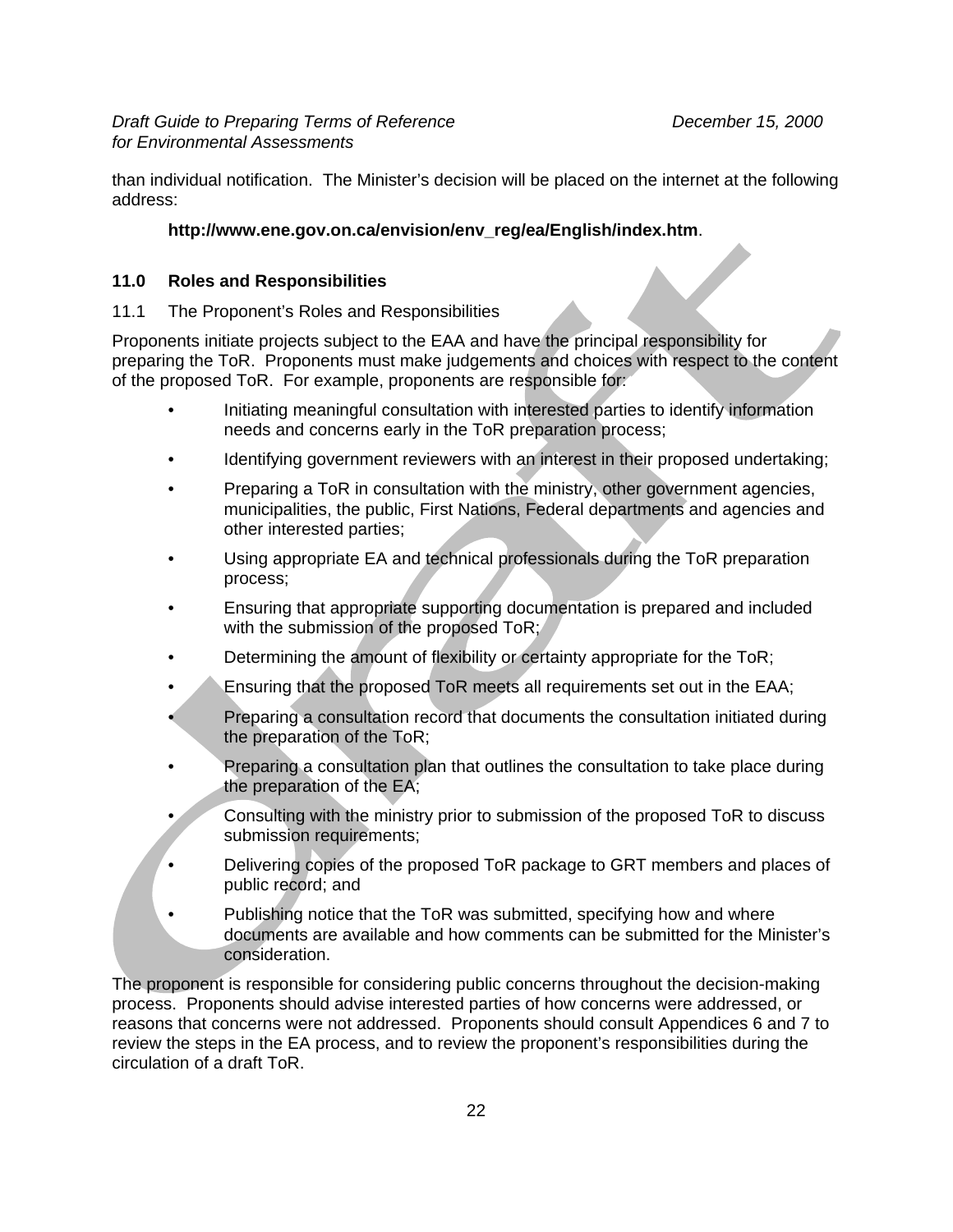### 11.2 Interested Parties' Roles and Responsibilities

Interested parties are encouraged to participate in the EA process. Specifically, interested parties are responsible for:

- Maintaining an awareness of events and proposed undertakings occurring within the community;
- Expressing opinions about the risks and merits of a proposed undertaking as early in the planning process as possible;
- Suggesting modifications to the proposed undertaking that would address any concerns; and
- Participating in the public review process provided by the proponent and the ministry.

#### 11.3 Government Review Team's Roles and Responsibilities

Members of the GRT may be involved from the outset of the preparation of the proposed ToR. They should assist proponents in identifying issues and other areas of concern within their jurisdiction. They should also use their knowledge of local issues and people to help identify groups that the proponent should consult.

The proposed ToR is evaluated by the GRT to determine whether the proponent has adequately considered the legislation, regulations, policies and program areas within their respective mandates. Members of the GRT are responsible for:

- Providing advice and direction within their mandated areas of responsibility that the proponent should consider as part of the decision-making process;
- Providing a consistent position throughout the course of a decision-making process, or providing relevant reasons if their positions change;
- Providing the proponent with timely input that facilitates good decision-making;
- Participating in the government review of the proposed ToR after the ToR is submitted to the ministry;
	- Identifying and confirming environmental effects related to their mandate; and
- Providing comments to the Project Officer within the legislated time lines for reviews.

## 11.4 EAAB's Roles and Responsibilities

EAAB's principal responsibility is to provide advice and guidance about the requirements of the EAA in order to allow proponents and the Minister to make informed decisions. Once a ToR is formally submitted, EAAB coordinates the government review of the submission and advises the Minister about whether the proposed ToR fulfills the requirements of the EAA. In addition to administering the EAA, the specific roles of EAAB are to: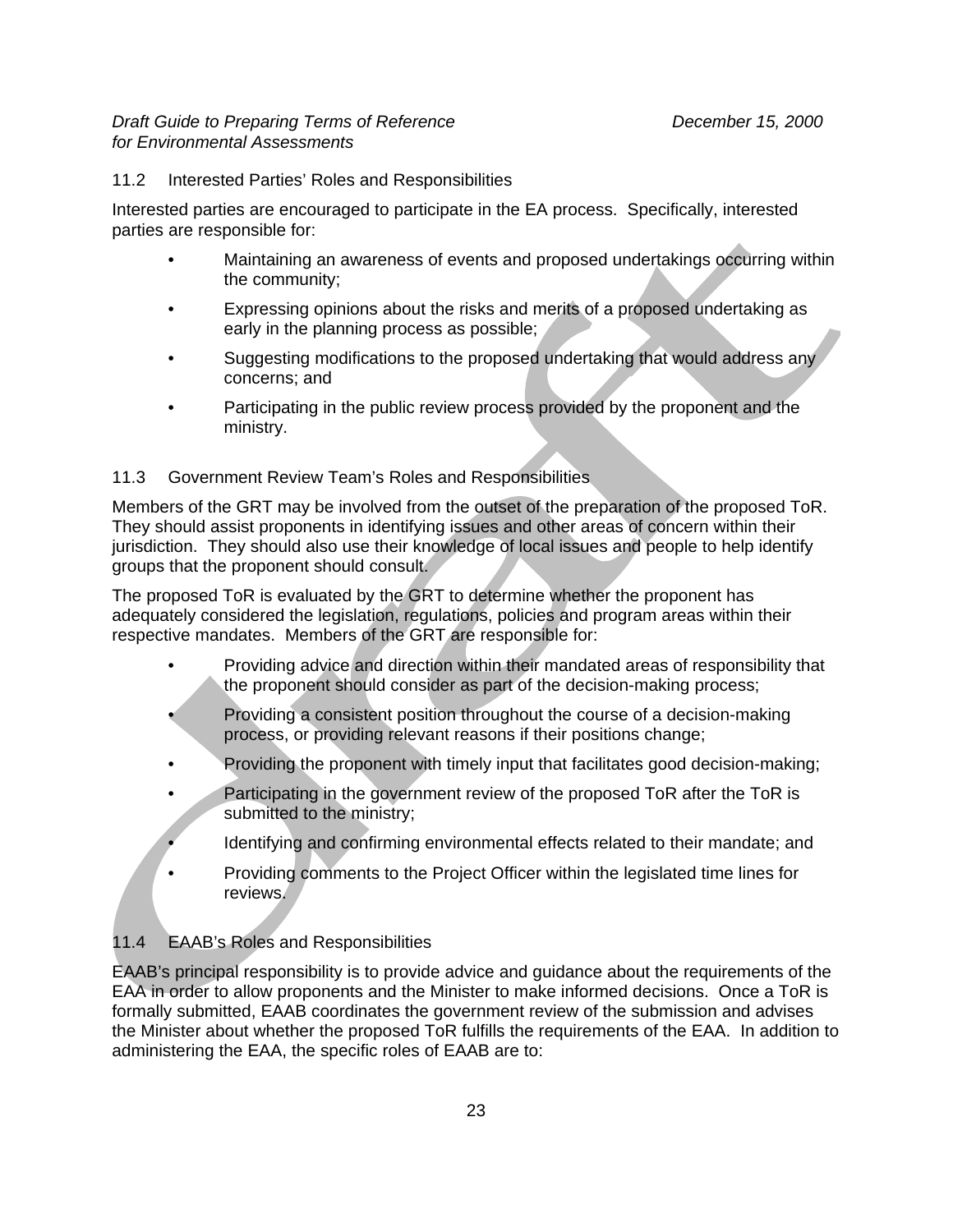- Provide information to proponents and interested parties about the requirements of the EAA;
- Promote responsible EA decision-making by encouraging proponents to use available guidance documents developed by EAAB, and to provide advice about the process to be followed;
- Facilitating co-ordination with other review processes such as the federal EA process in order to minimize unnecessary duplication and inconsistency;
- Evaluate the draft ToR and the ToR that is formally submitted by the proponent to ensure that all EA legislative requirements and procedures established by the ministry were followed;
- Co-ordinate comments from the public and GRT members during the ToR review period;
- Maintain the public file about the proposed ToR;
- Collect, analyse and advise the Minister about comments submitted during the public comment period;
- Encourage and facilitate the resolution of outstanding issues among the parties when necessary; and
- Present an analysis of the ToR to enable the Minister to make an informed decision about whether to approve or reject a proposed ToR.

#### *12.0 Moving on to the EA Stage*

The proponent is not advised to begin preparation of the EA until the ToR is formally approved by the Minister. As set out in subsection 6.1(1) of the EAA, an EA must be prepared in accordance with an approved ToR.

An approved ToR may become dated over time. Although an approved ToR does not have an expiry date, the proponent should be aware that an EA prepared in accordance with an outdated ToR may not provide the Minister with sufficient information to grant approval to proceed with an undertaking. If there is a significant delay between the approval of the ToR and the commencement of any study commitment made in the ToR, the proponent should verify that government standards or procedures referenced in the approved ToR have not changed. The proponent will be expected to conduct all studies and other work in accordance with the most current government standards or procedures available at the commencement of the study.

Should a proponent prepare an EA that does not meet the requirements of the approved ToR, the Director of EAAB can determine that the EA is deficient relative to the approved ToR. The Director may give the proponent a statement of deficiency that the proponent may attempt to remedy.

This guideline was designed to provide proponents and other interested parties with an understanding of the ToR and its place within the EA process, and some general guidance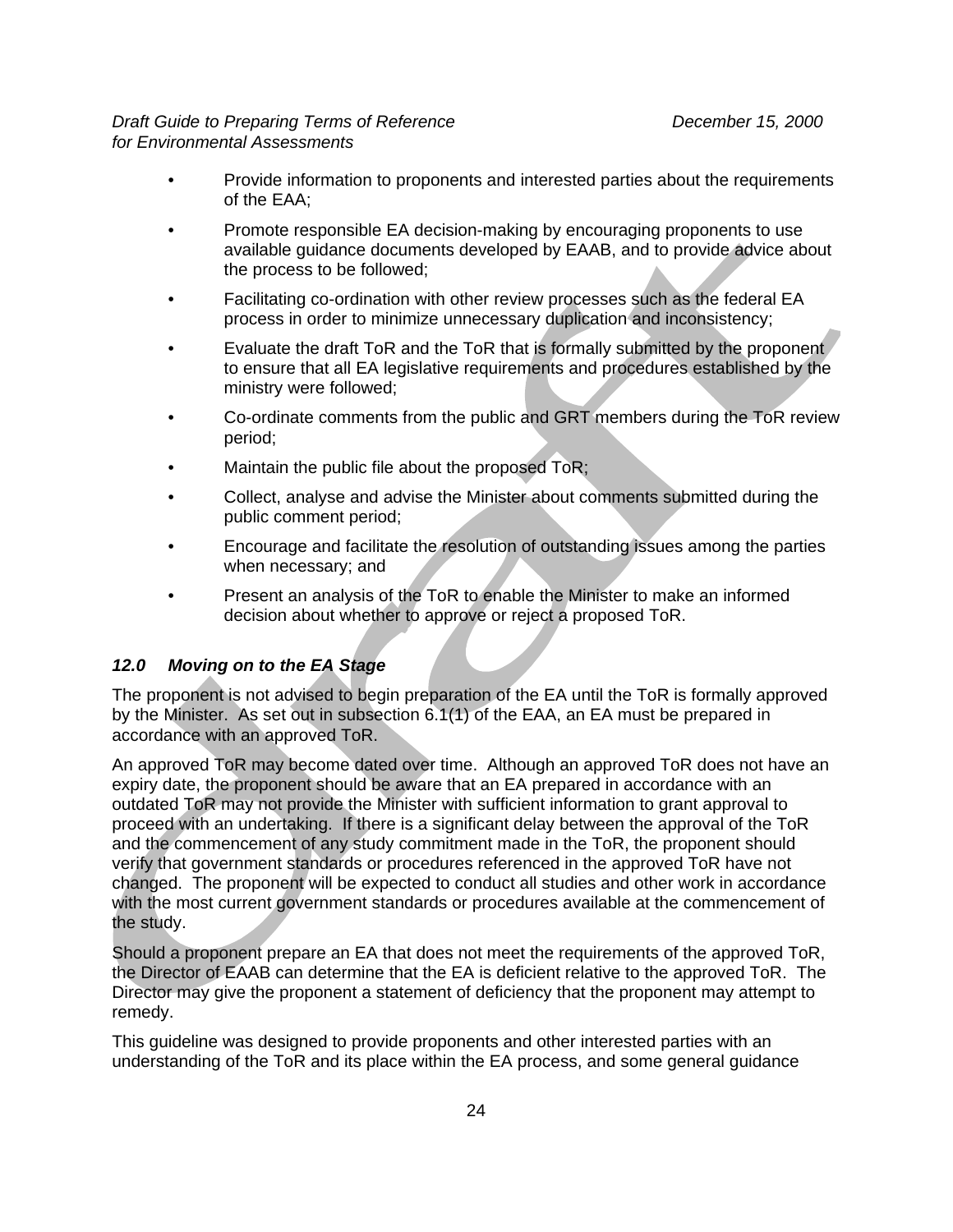about the ToR preparation process. Specific questions about the ToR for a particular undertaking should be referred to the Project Officer assigned to that proposed undertaking.

For more information about terms of reference or Ontario's EA process, please contact:

Environmental Assessment and Approvals Branch 2 St. Clair Avenue West, Floor 12A Toronto, Ontario M4V 1L5

Telephone Number: 416-314-8001<br>Toll-free Telephone Number: 1-800-461-6290 Toll-free Telephone Number:<br>Fax Number: Fax Number: 416-314-8452<br>E-mail: EAABGen@ene.gov.on.ca EAABGen@ene.gov.on.ca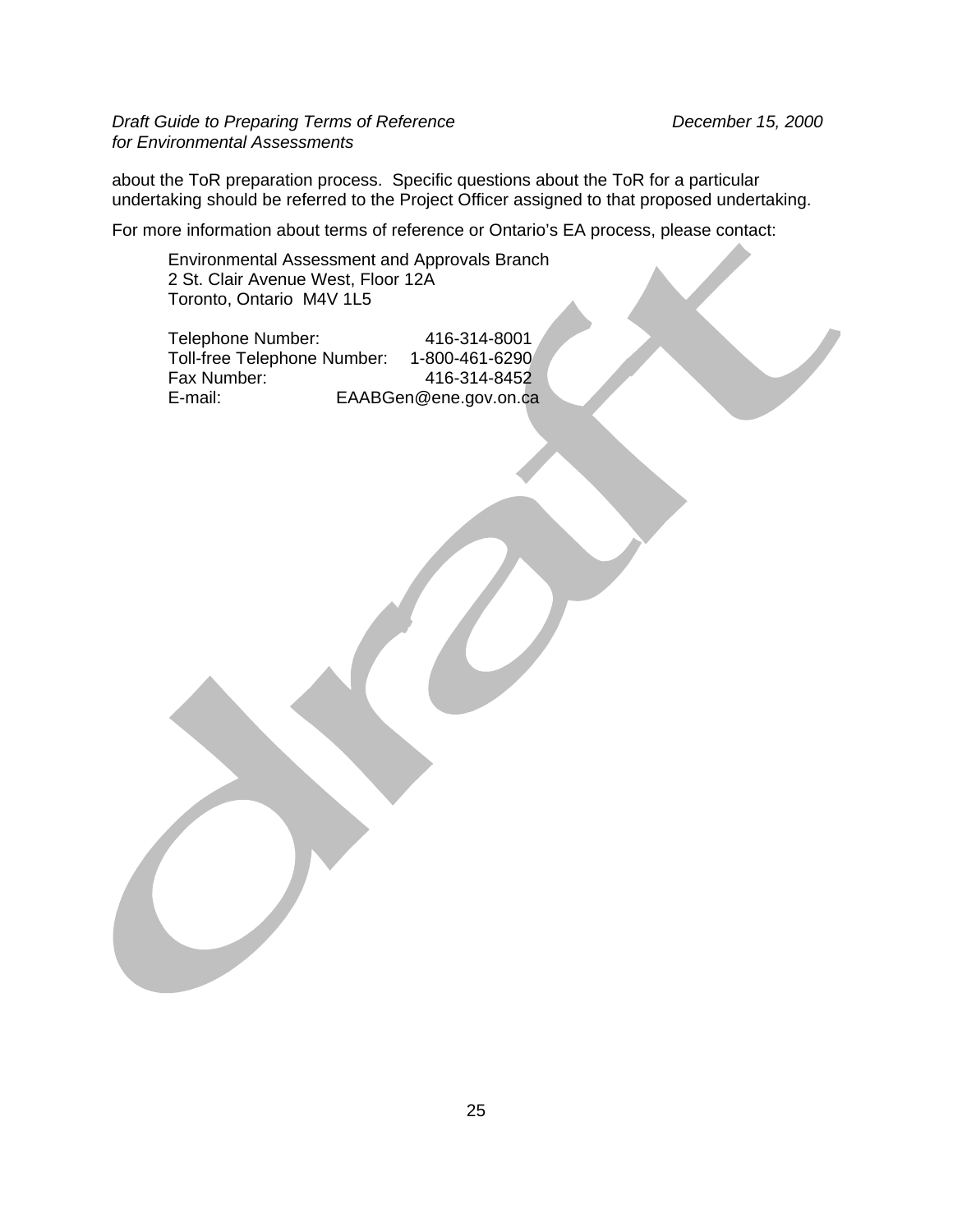## **APPENDIX 1: TERMS AND ABBREVIATIONS**

Alternative Methods: Alternative methods of carrying out the proposed undertaking are different ways of doing the same activity. Alternative methods could include consideration of one or more of the following: alternative technologies, alternative methods of applying specific technologies, alternative sites for a proposed undertaking, alternative design methods, alternative methods of operating any facilities associated with a proposed undertaking (e.g., facility capacity, service area, rate of use, fee structure), alternative preventative and monitoring techniques, and alternative end uses for a site or facility where appropriate.

Alternatives: Both alternative methods and alternatives to a proposed undertaking.

- Alternative To: Alternatives to the proposed undertaking are functionally different ways of approaching and dealing with a problem or opportunity (e.g., functionally different methods of addressing a waste disposal problem may include source reduction, recycling, composting, energy from waste facilities, incineration, and disposal at a landfill site).
- Amendment: A change to a proposed ToR which can be initiated by the proponent before the Minister's decision is given under subsection 6(4), or which can be initiated by the Minister before a decision is made.

Application: An application for approval to proceed with an undertaking under the EAA.

Approved ToR: A ToR that has been approved by the Minister of the Environment.

- Consultation: The activities carried out by a proponent to provide a two-way communication process to involve interested parties in the planning, implementation and monitoring of a proposed undertaking. Consultation is intended to:
	- 1. **identify most significant concerns;**
	- 2. uncover most relevant guidelines, policies and standards;
	- 3. facilitate the development of a list of all required approvals, licences or permits;
	- 4. provide advice to the proponent about the preparation of the ToR and EA document;
	- 5. ensure that information held by review agencies is shared; and
	- 6. encourage the submission of requests for further information and analysis early in the EA process.
- Consultation Record: A document submitted with the proposed ToR that identifies all parties consulted during ToR preparation; outlines the preliminary consultation activities undertaken; clearly and accurately summarizes the issues and concerns raised; provides copies of written comments received from interested parties; and demonstrates how concerns raised were addressed in the proposed ToR. The consultation record is NOT approved by the Minister.
- Do Nothing Alternative: An alternative that is typically included in the EA document that examines the implications of doing nothing to address the problem or opportunity that has been identified.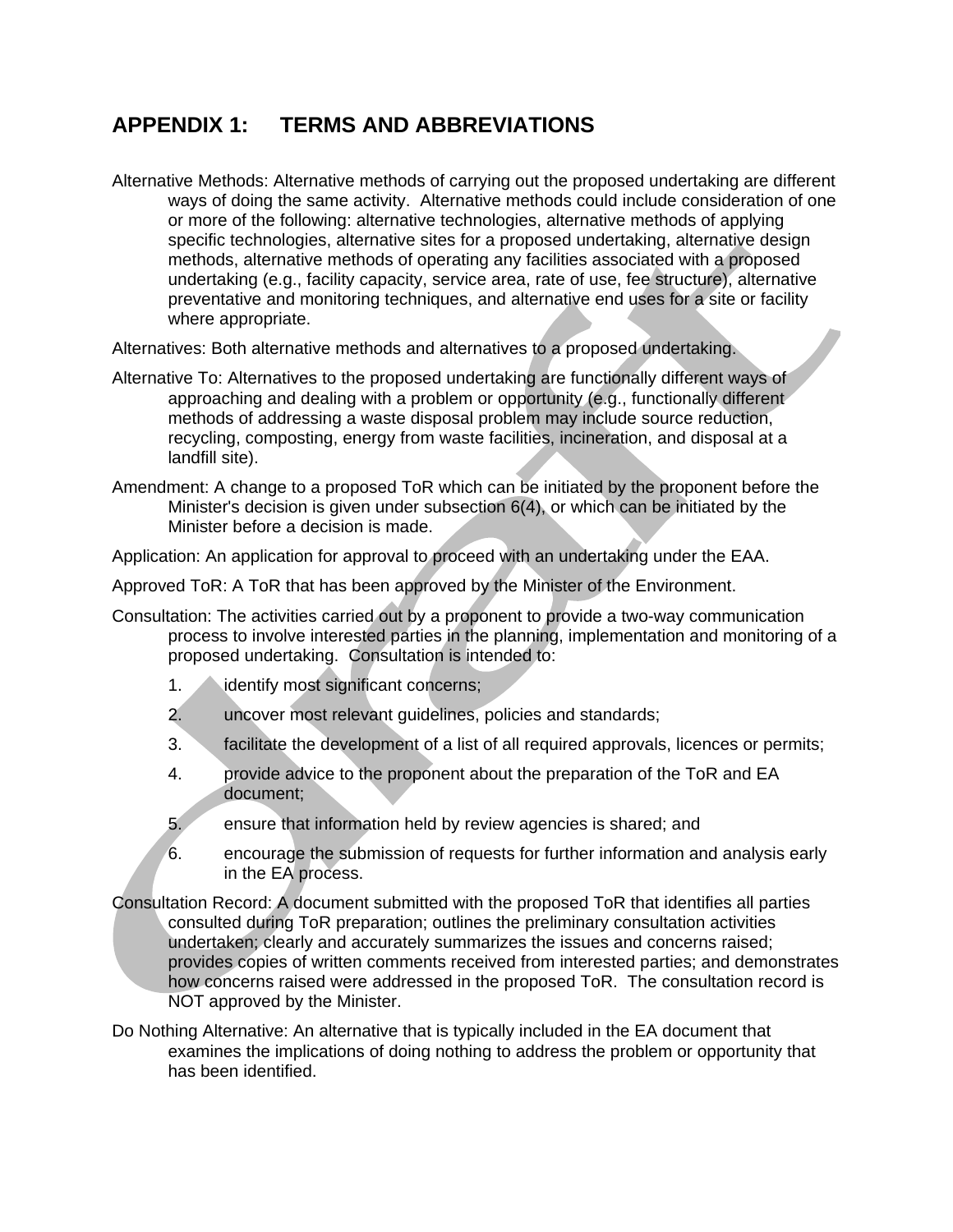- Draft ToR: The proposed ToR before formal submission to the Ministry. The proponent may opt to circulate the draft to the GRT so that issues or concerns can be resolved between the proponent and the reviewers before formal submission.
- EA: Environmental Assessment.
- EAA: Environmental Assessment Act.
- EAAB: Environmental Assessment and Approvals Branch.
- EBR: Environmental Bill of Rights.

Environment:

- (i) air, land or water;
- (ii) plant and animal life, including man;
- (iii) the social, economic and cultural conditions that influence the life of man or a community;
- (iv) any building, structure, machine or other device or thing made by man;
- (v) any solid, liquid, gas, odour, heat, sound, vibration or radiation resulting directly or indirectly from the activities of man, or;
- (vi) any part or combination of the foregoing and the interrelationships between any two or more of them.
- Environmental Assessment: When used in relation to a proposed undertaking, means an environmental assessment submitted pursuant to subsection 6.2(1).
- Environmental Assessment and Approvals Branch (EAAB): The Branch that administers the EAA. The Branch is part of the Operations Division of the Ministry of the Environment.
- Environmental Effects: The effects that a proposed undertaking has, or could potentially have, on the environment, either positive or negative, direct or indirect.
- Government Review Team (GRT): The staff from MOE and various other ministries and agencies (including MOE technical reviewers) who contribute to the review of the proposed ToR by providing comments from their mandated areas of responsibility.
- GRT: Government Review Team.
- Interested parties: Individuals or organizations with an interest in a particular undertaking. Interested parties are not required to demonstrate that they may be affected by a particular undertaking. Often called stakeholders.
- Master Plans: Master Plans are long range plans, integrating infrastructure requirements for present and future land use with environmental planning principles. These plans examine the whole infrastructure system in order to outline a framework for planning for subsequent projects and/or developments.

Minister: Minister of the Environment.

Ministry: Ministry of the Environment.

- MOE: Ministry of the Environment.
- MOE Technical Reviewers: Ministry staff, other than the Project Officer, who contribute to the review of the proposed ToR. Comments from MOE reviewers form the MOE position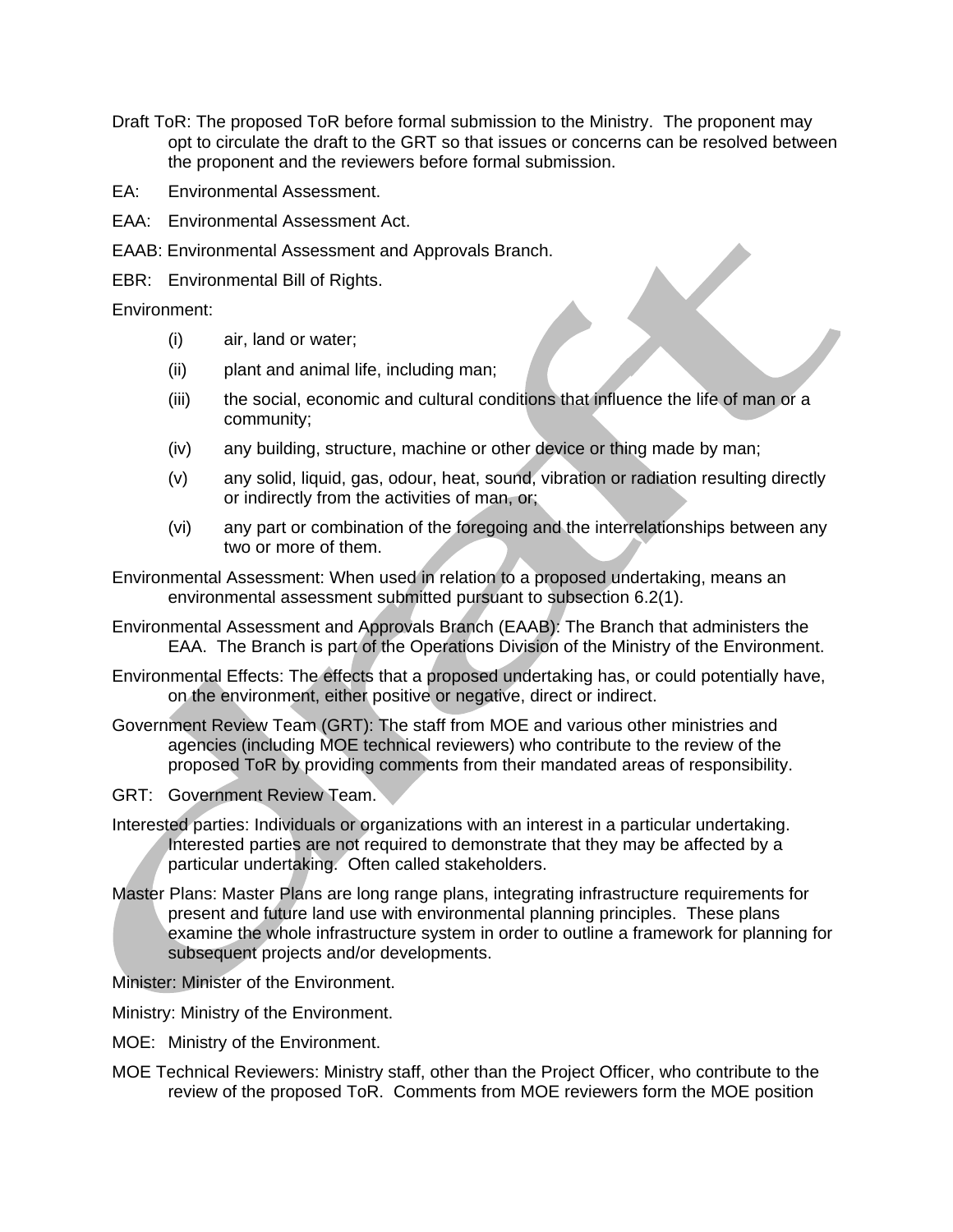with respect to those matters related to the administration of statutes other than the EAA for which MOE is responsible.

- Project Officer: The assigned staff member from EAAB Project Co-ordination Section who coordinates the administration of the EA process for a specific undertaking.
- Proponent: The person or organization proposing or managing a proposed undertaking.
- Proposed ToR: A ToR that has not yet received the approval of the Minister.
- Supporting Documentation: Documentation that is submitted to the ministry in addition to the proposed ToR which is intended to clarify issues discussed in the proposed ToR. Information contained in the supporting documentation should support the proponent's request that the ToR be approved by providing rationale for the choices made and details of processes or methodologies to be used. The supporting documentation is NOT approved by the Minister.
- Terms of Reference (ToR): The formal document submitted for the Minister's approval early in the EA process which sets out the work plan to be followed during the production of the EA document. Once approved, the ToR forms the framework against which the EA document is compared.
- ToR: Terms of Reference.
- Undertaking: An enterprise, activity or a proposal, plan or program with respect to an enterprise or activity that a proponent initiates or proposes to initiate.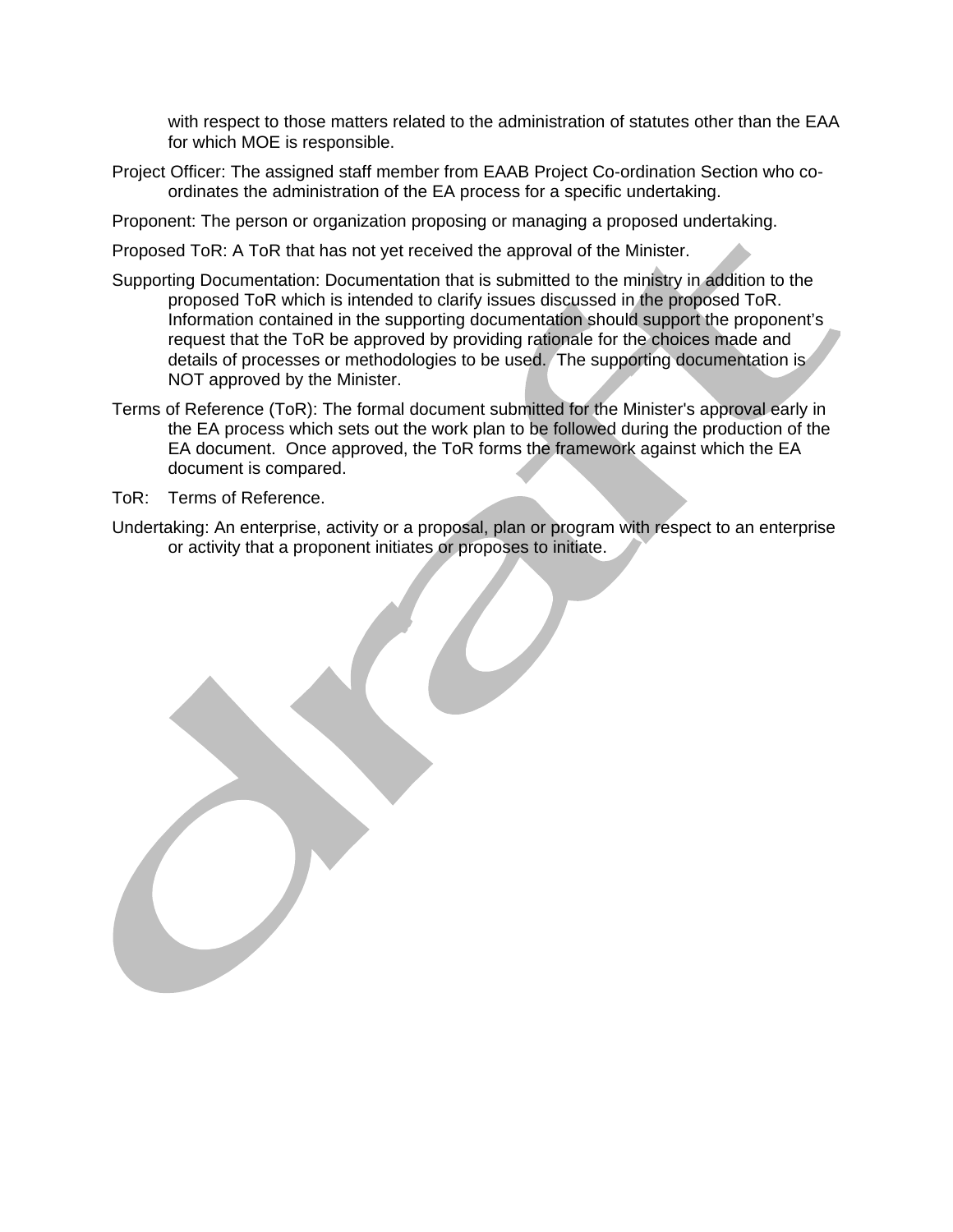**Draft Guide to Preparing Terms of Reference Community Community Community Precember 15, 2000** *for Environmental Assessments* 

# **APPENDIX 2:TIME LINES IN THE ENVIRONMENTAL ASSESSMENT PROCESS**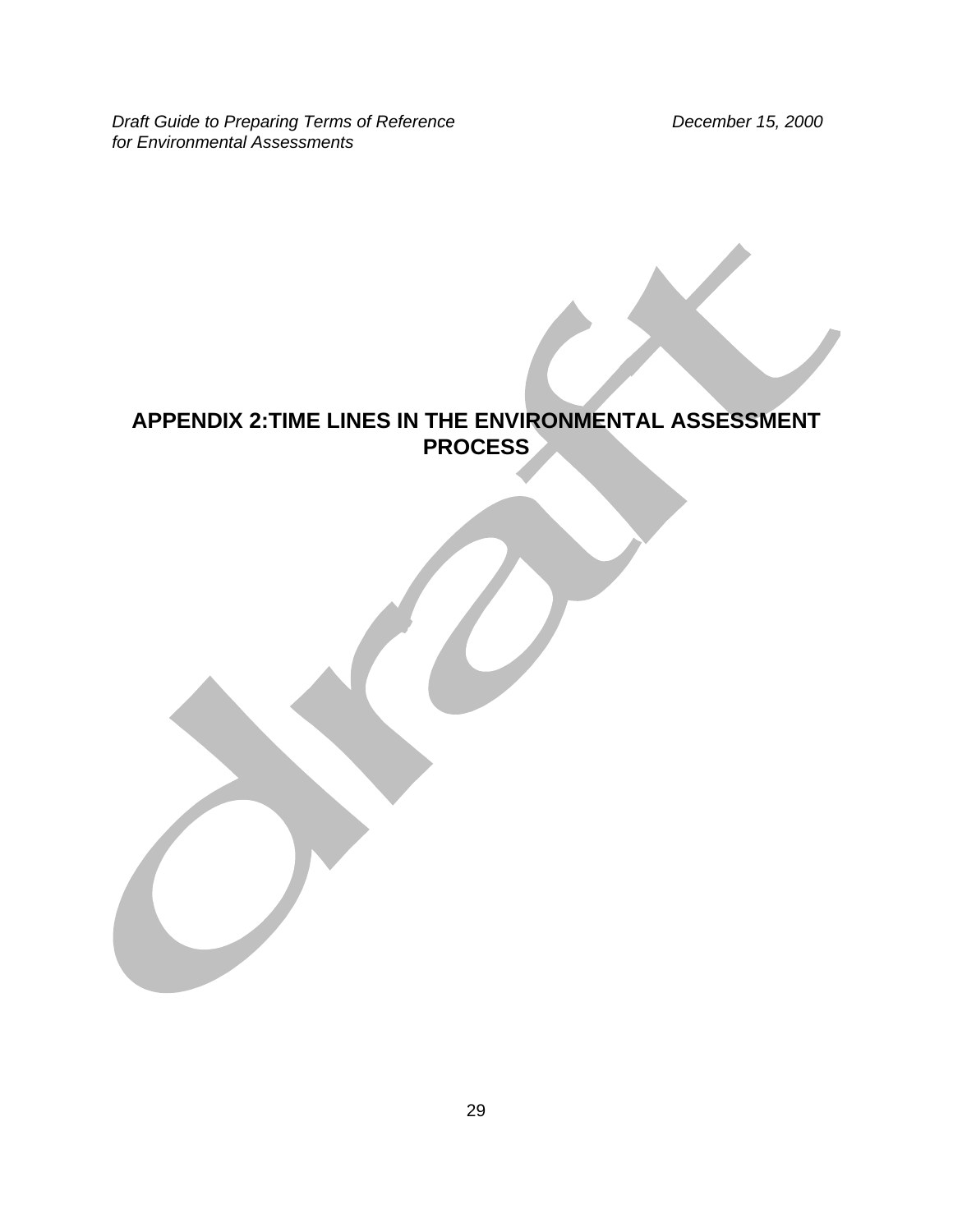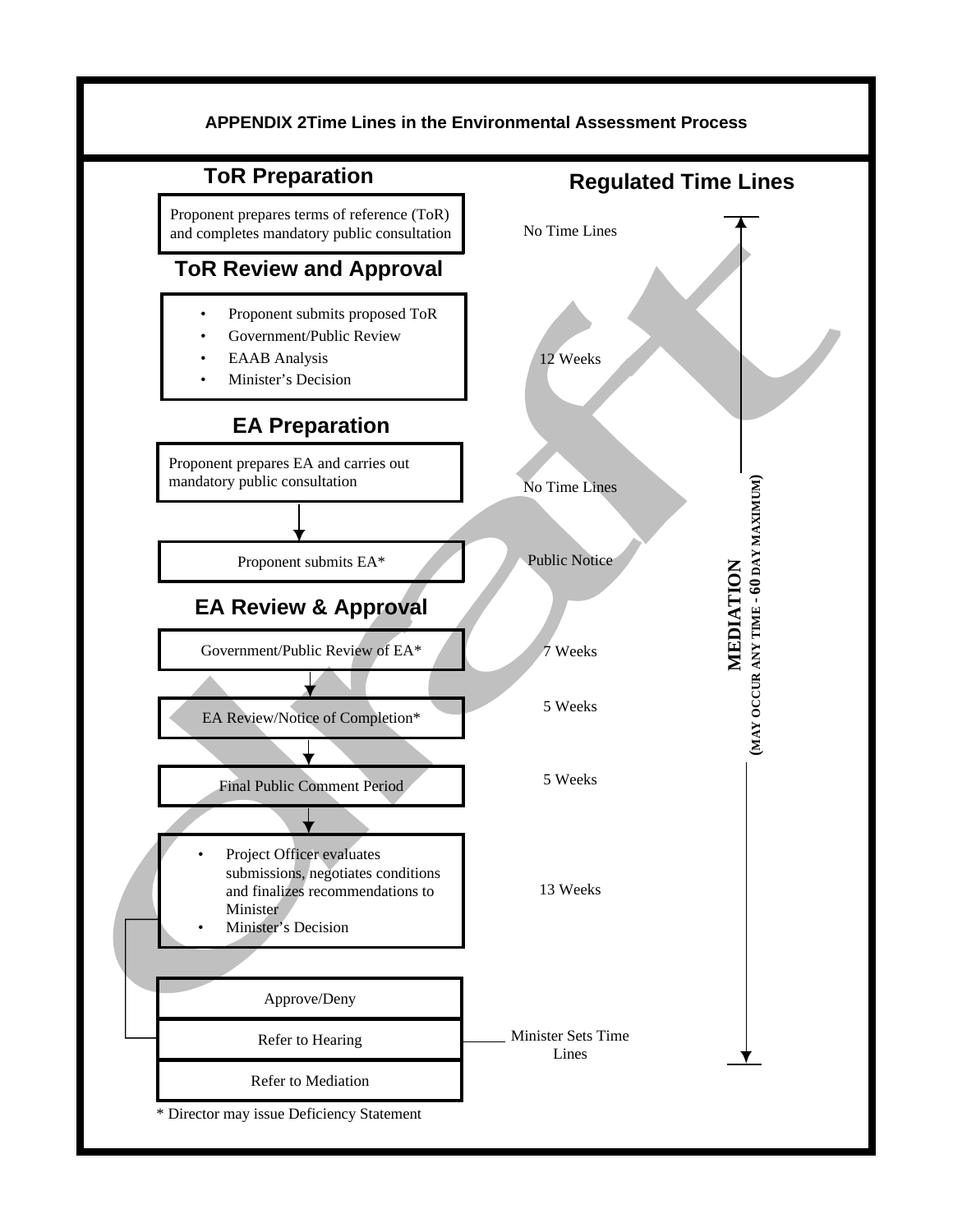# **APPENDIX 3:TERMS OF REFERENCE FORMS**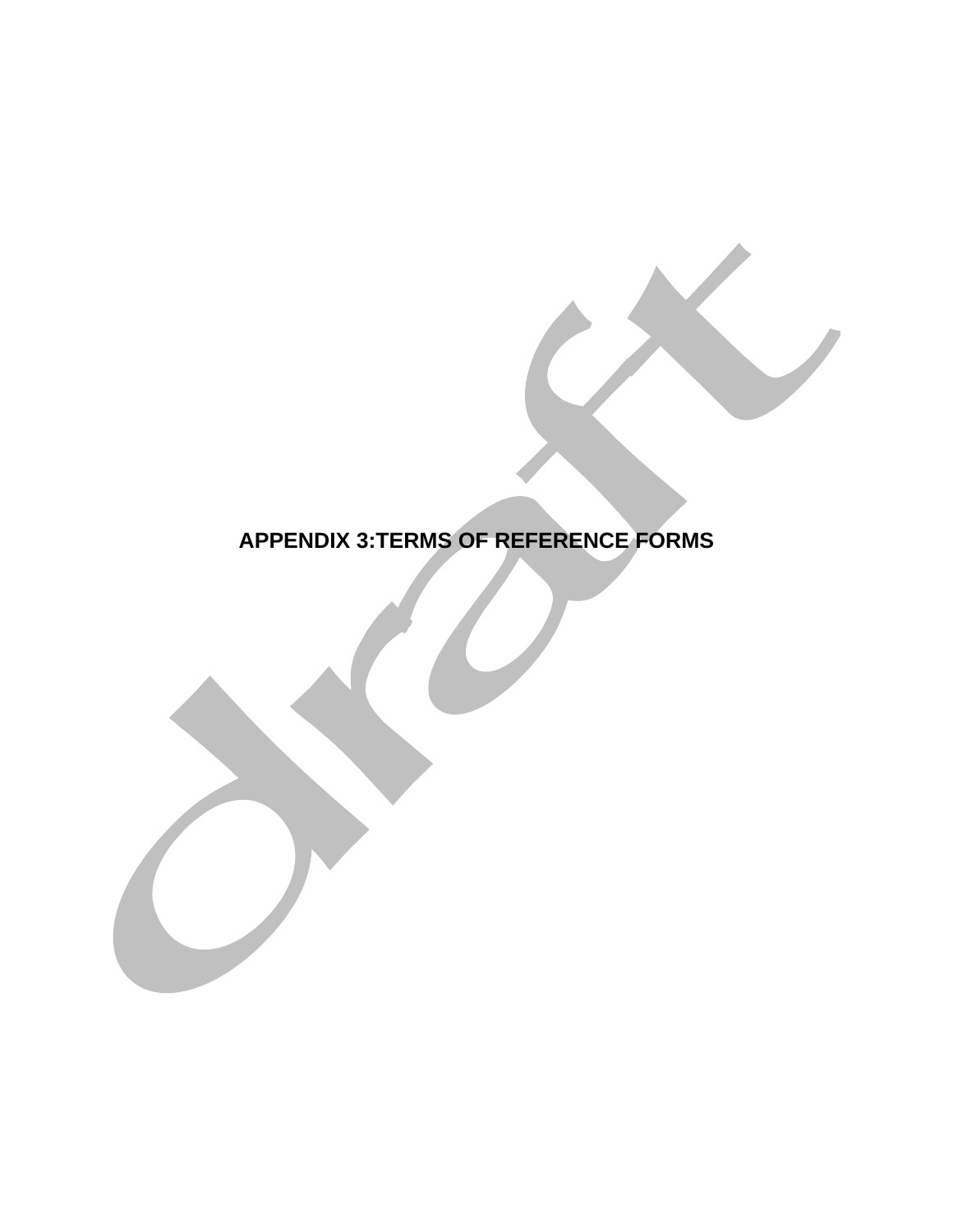#### **General Information and Instructions**

#### **General:**

The information provided on this form is voluntary and precedes the completion of the Terms of Reference Summary Form for the Environmental Assessment Activities site of the Environmental Bill of Rights web site. The Project Initiation Form is a customer-service tool that expedites the assignment of a Project Officer to your proposal.

#### **Instructions:**

- 1. Questions regarding the completion and submission of this form should be directed to Client Services at the Environmental Assessment and Approvals Branch (416-314-8001 or 1-800-461-6290).
- 2. Based on your initial understanding of the proposed undertaking, please list the "Key Agencies" that may have a mandated interest in the project. In addition, please consider which ministries and agencies will likely be involved in the development and review of the terms of reference. Note: a Government Review Team master list is available from the Environmental Assessment and Approvals Branch for your review and consideration. To obtain a copy please call 416-314-8001 or 1-800-461-6290.
- 3. Please send the completed form to: Ministry of the Environment,

Director, Environmental Assessment and Approvals Branch 2 St. Clair Avenue West, Floor 12A, Toronto, ON M4V 1L5

#### **Proponent Information**

| Name of Organization:        |                                |                                       |                           |         |
|------------------------------|--------------------------------|---------------------------------------|---------------------------|---------|
| Contact Name:                |                                | Fax:<br>Tel:                          |                           | E-mail: |
| Proponent Type:              |                                |                                       | Complete Mailing Address: |         |
| $\Box$<br>Crown Corporation  | <b>Federal Government</b><br>П | $\Box$<br><b>Municipal Government</b> |                           |         |
| <b>Provincial Government</b> | Joint Proponents<br>П          | Other (describe):<br>П                |                           |         |

#### **Project Information**

Project Location: *(lot, concession, address, alignment, study area, etc. Please include a map showing the location of the project within the context of existing political and geographical features. The map should fit onto one letter-sized page.)* 

Project Background: *(Add one additional page if required to provide a complete summary.)* 

Anticipated Terms of Reference Submission Date:

Key Agencies:

Other Interested Parties: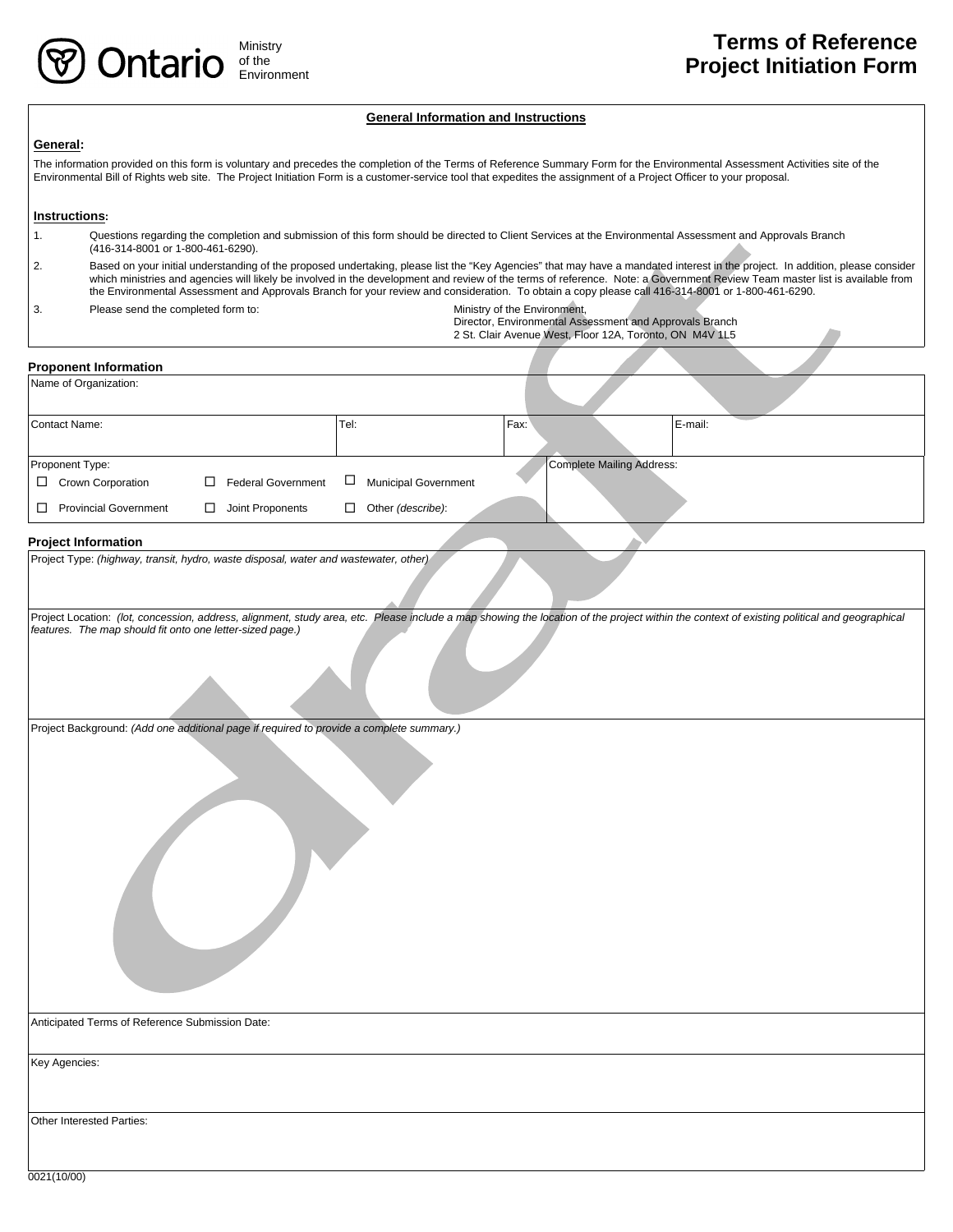#### **General Information and Instructions**

#### **General:**

Information requested on this form is collected under the authority of Ontario Regulation 615/98 made under the *Environmental Assessment Act*. The project information provided on this form will be posted for a minimum 30-day consultation period, on the Environmental Assessment Activities portion of the Environmental Bill of Rights (EBR) web site.

The Terms of Reference Summary Form must be posted on the web site in both English and French. The Ministry requires 5 - 10 business days for translation services. Thus, the completed summary form should be submitted to the Project Officer assigned to the undertaking two weeks prior to the posting date. The proponent is responsible for ensuring that copies of the terms of reference (ToR) are delivered to the appropriate government reviewers and identified stakeholders on or before the posting date. The proponent must contact the Project Officer to determine an appropriate posting date. The posting of the ToR summary information also represents the commencement of the regulated time line for the review and approval of the proposed ToR.

#### **Instructions:**

- 1. Please refer to A Guide to Preparing Terms of Reference for Environmental Assessments for an explanation of the information to be summarized.
- 2. The information provided on this form must be thorough and accurate. Questions regarding the completion and submission of this form should be directed to the Project Officer assigned to your undertaking. Incomplete forms cannot be processed.
- 3. Please ensure that you have included the proposed **Distribution List**, the **Study Area Map** and a copy of the proposed **Terms of Reference** with this form.
- 4. Please send the completed form to: Ministry of the Environment,

of the Environment

**Intario** 

- Director, Environmental Assessment and Approvals Branch
- 2 St. Clair Avenue West, Floor 12A, Toronto, ON M4V 1L5
- 5. Information provided on this form is not considered confidential and all or part of it may be posted on the Environmental Assessment Activities portion of the Environmental Bill of Rights web site.

#### **Proponent Information**

| Name of Organization         |                                |                                 |
|------------------------------|--------------------------------|---------------------------------|
| Proponent Type:              |                                | <b>Complete Mailing Address</b> |
| <b>Crown Corporation</b>     | <b>Federal Government</b><br>┑ | $\Box$<br>Municipal Government  |
| <b>Provincial Government</b> | Joint Proponents               | Other (describe):<br>П          |
|                              |                                |                                 |

#### **Project Information**

| Project Type (highway, transit, hydro, waste disposal, water and wastewater, other) |  |  |
|-------------------------------------------------------------------------------------|--|--|
| Project Location (lot, concession, address, alignment, study area, etc.)            |  |  |

Summary (Summarize the proposed terms of reference using the headings below. Further use of subheadings may be appropriate. The summary should not exceed 4 pages.) Background

Description of the Proposed Undertaking

Description of the Expected and Potential Environmental Effects *(Social, Cultural, Economic and Biophysical)* 

Alternatives to be considered in the EA *(List and describe.)* 

Environmental Assessment Work Plan *(Proposed activities to be completed during the preparation of the EA)* 

Environmental Assessment Consultation Plan *(Describe briefly.)* 

0020(10/00)(Front)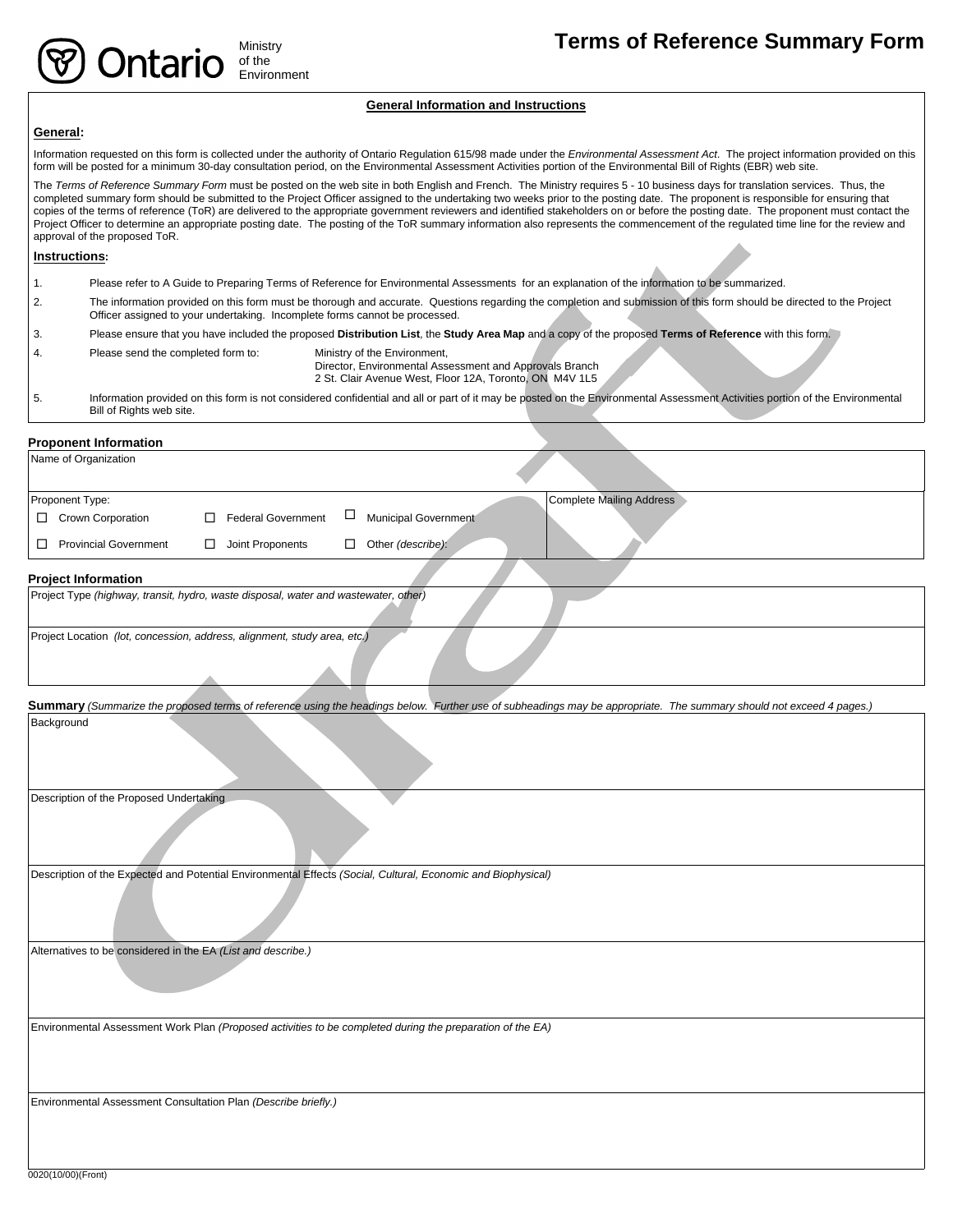|  | <b>Summary</b> (continued) |
|--|----------------------------|
|--|----------------------------|

Other Approvals *(Consideration should be given to approvals required under other legislation)* 

Consultation *(Describe the consultation that was undertaken to develop these terms of reference.)* 

#### **Translation of Summary Form** *(translation of the complete ToR document is not required)*

Proponent requests that MOE provide translation of Summary Form **Proponent has attached translation of Summary Form** 

#### **Statement of Proponent**

I, the undersigned hereby declare that, to the best of my knowledge, the information contained herein and the information submitted in support of this form is complete and accurate in every way. Name *(please print)* Title Signature Date *(yyyy/mm/dd)* **Date**  (yyyy/mm/dd)

0020(10/00)(Reverse)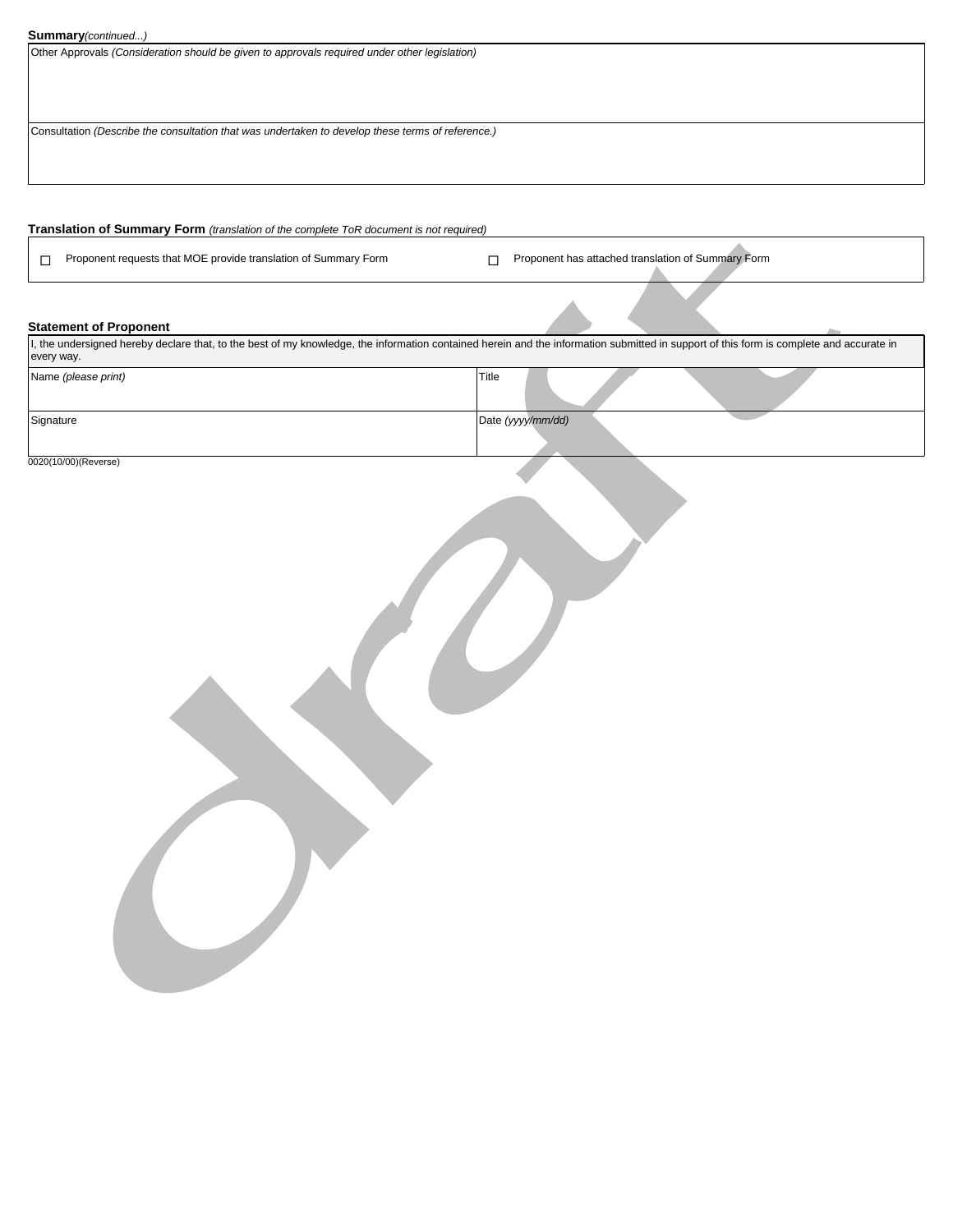**Draft Guide to Preparing Terms of Reference Community Community Community Precember 15, 2000** *for Environmental Assessments* 

# **APPENDIX 4:SAMPLE NOTICE OF SUBMISSION**

35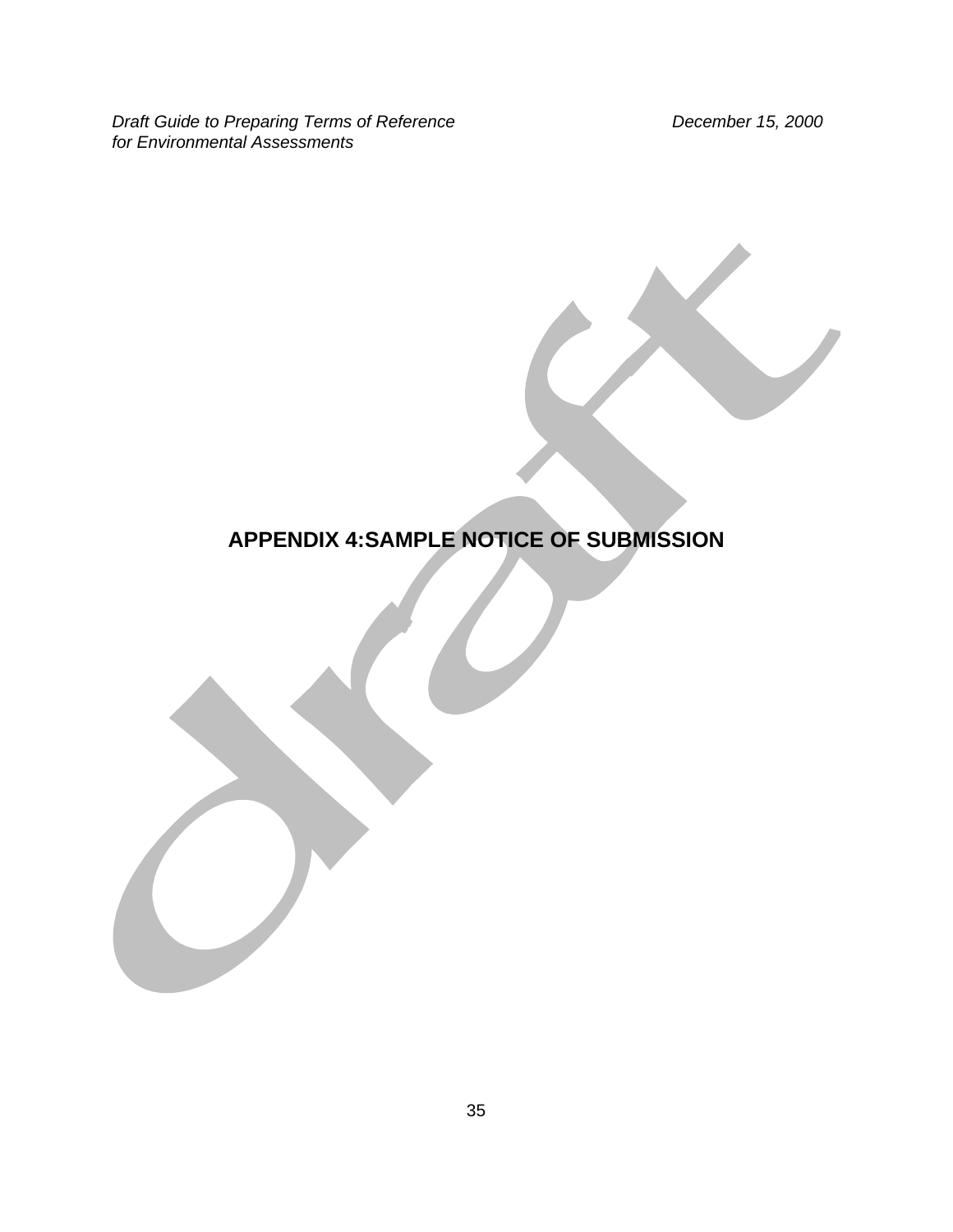### **APPENDIX 4**

#### Sample Notice of Submission Terms of Reference **Name of Proposed Undertaking**

As part of the **<undertaking>** planning process, Terms of Reference (ToR) were recently submitted to the Ontario Ministry of the Environment (MOE) for formal review as required under the provincial *Environmental Assessment Act*. If approved, the ToR will serve as a benchmark for the preparation and review of the environmental assessment (EA) document for this undertaking.

The **<undertaking under consideration>** is intended to address the **<identified problem or opportunity>**. If approved, the proposed undertaking and its alternatives will be located in the location(s) identified on the map below.



You may inspect the ToR during normal business hours at the following locations:

- 1. Ministry of the Environment Environmental Assessment & Approvals Branch 2 St. Clair Avenue West Toronto, ON M4V 1L5 (416) 314-8001
- 2. **<Appropriate MOE district and/or regional offices>**
- 3. **<Proponent's offices>**
- 4. **<Other locations as appropriate to meet the needs of the interested public (e.g., municipal offices, public libraries)>**

Your written comments regarding the ToR must be received prior to **<the last day in the**  public comment period>. All comments should be submitted to:

**<Name of Project Officer>**, Project Officer Environmental Assessment & Approvals Branch Ministry of the Environment 2 St. Clair Avenue West Toronto, ON M4V 1L5 (416) 314-**<####>** 

A copy of all comments will be forwarded to the proponent.

Under the *Freedom of Information and Protection of Privacy Act* and the *Environmental Assessment Act*, unless otherwise stated in the submission, any personal information such as name, address, telephone number and property location included in a submission will become part of the public record files for this matter and can be released, if requested, to any person.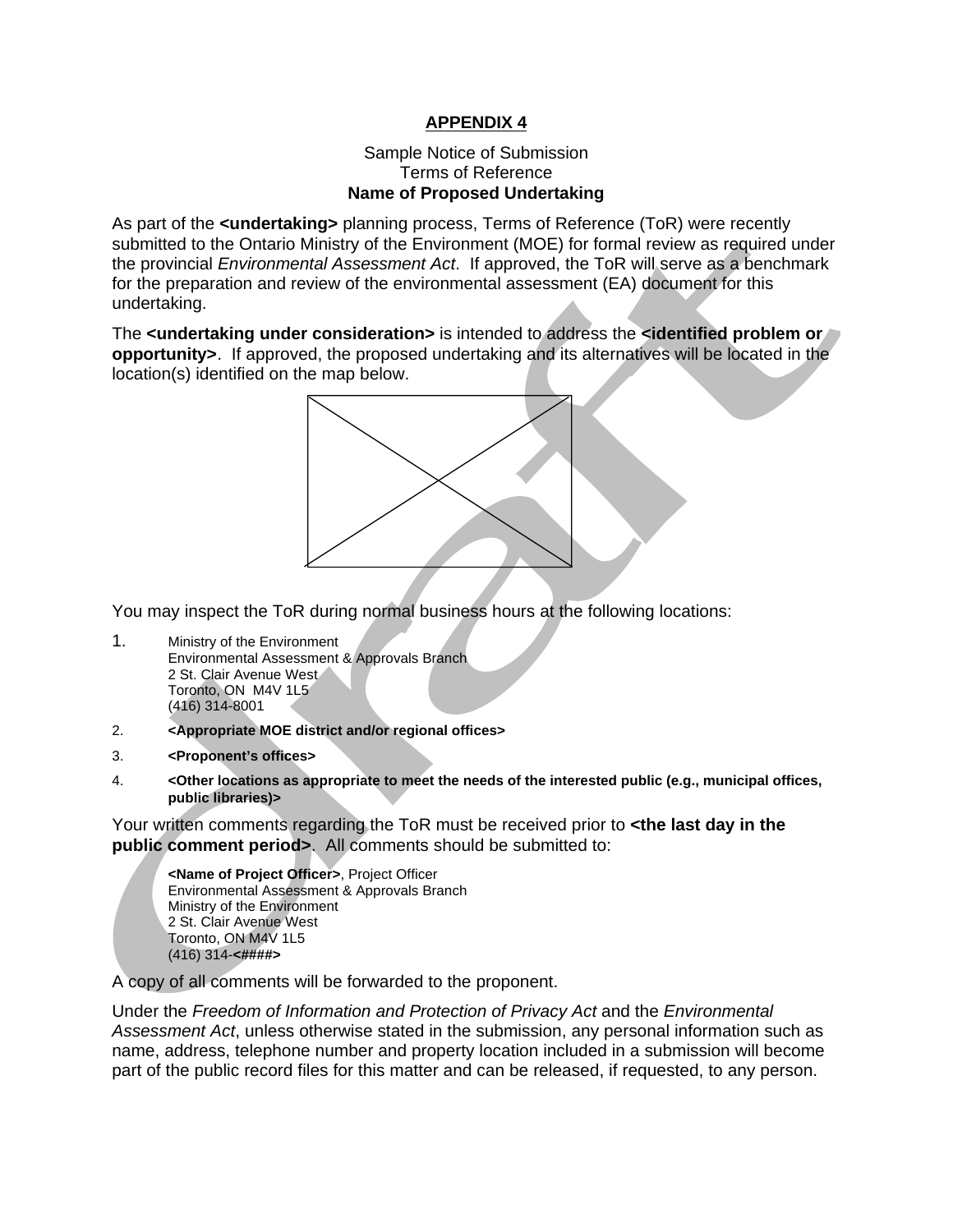**Draft Guide to Preparing Terms of Reference Community Community Community Precember 15, 2000** *for Environmental Assessments* 

# **APPENDIX 5:ToR AMENDMENTS AFTER FORMAL SUBMISSION**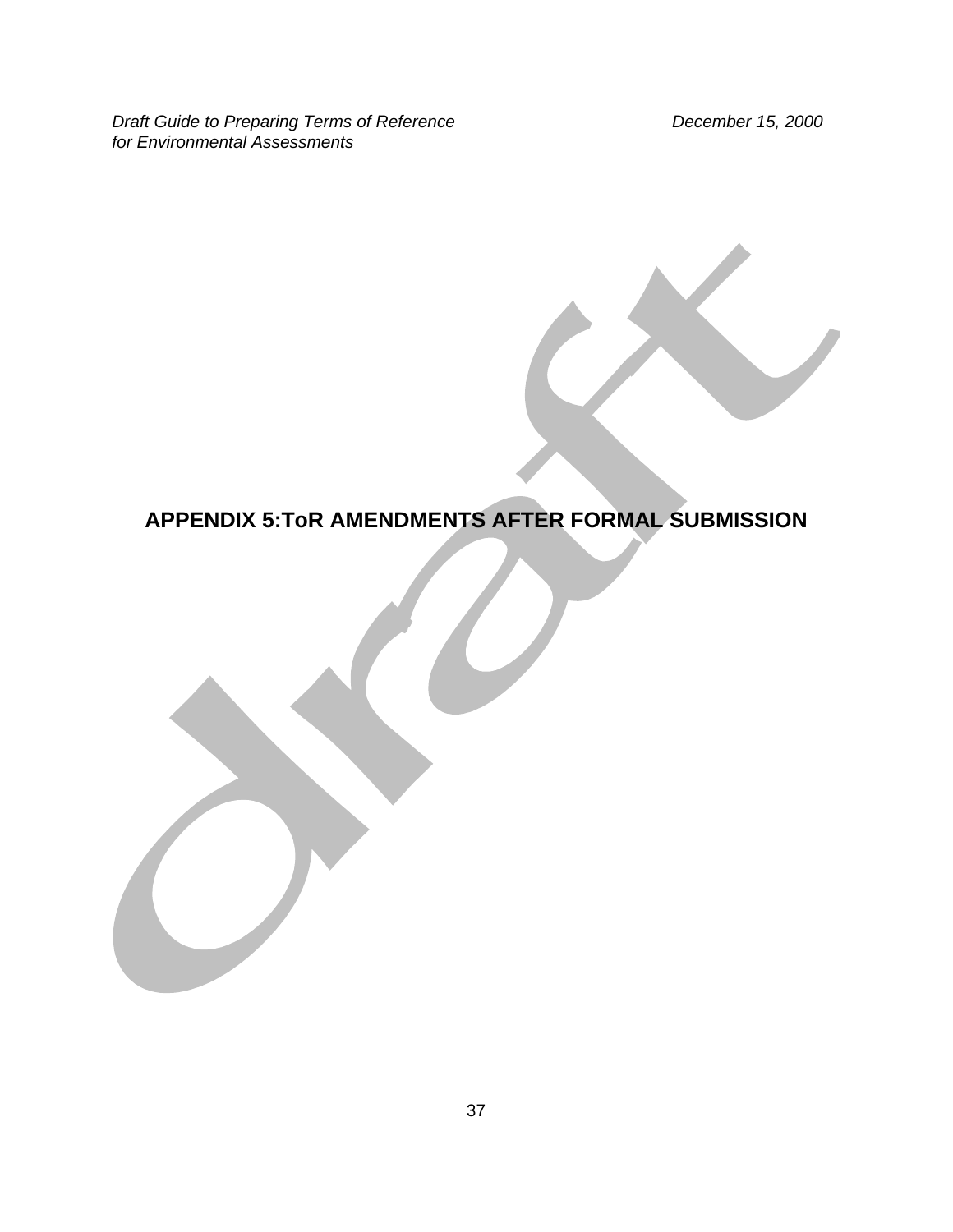#### **APPENDIX 5**

#### **TOR AMENDMENTS AFTER FORMAL SUBMISSION**

Any ToR submission should be thoroughly reviewed by the proponent prior to formal submission to ensure that appropriate consultation has been conducted, and that all issues have been addressed. If the proponent should become aware of an issue that was not adequately addressed in the original submission and chooses to make amendments to the proposed ToR after the formal submission date, the regulated time lines will be affected. The extent to which time lines will be altered depends on both the extent of the amendments and the review stage during which the amendments are made. The information below provides a general overview of the effect that amendments will have on the regulated time lines.

Proponents who intend to extensively amend the submitted ToR should withdraw the ToR before the Minister's decision. Resubmitted ToRs are treated in the same way as new ToRs.

#### **Amendments During the Review Period (The First Five Weeks after Submission)**

During the 5-week review period immediately following submission, the proposed ToR is reviewed and evaluated by the public, members of the government review team, and the Project Officer.

EAAB does not recommend that proponents suspend the ToR review period in order to make amendments. It is in the proponent's best interest to ensure that all comments are received before any changes are made so that the amendment period can be used to address all issues and concerns. However, should the proponent choose to make an amendment during this period, the following procedure applies.

If the proponent notifies the ministry during the review period that the proposed ToR will be amended, the proponent must advise all reviewing parties (including those informed by the published notice) to suspend the review until the new material is submitted. This suspension in the review process is referred to as a "time-out period". The proponent is responsible for repeating the notification and consultation process and providing detailed explanations of all changes made in the new submission once changes have been made and resubmitted. Detailed information about the notification procedures must be provided to the Project Officer with the submission of the amended ToR. This information will contribute to the ministry's determination of whether the second submission is an amended ToR or a new ToR.

If the submission is considered to be an amended ToR, the time-out period must be limited to 8 weeks. Therefore, the Minister will proceed to consider the proposed ToR as originally submitted if the proposed amendment is not received within 8 weeks of the suspension of review.

Once the amended ToR is resubmitted, the Minister will repeat the public comment period. As a result, the Minister will make a decision 12 weeks after the amended ToR is submitted.

#### **Amendment after the Review Period**

By the fifth week after submission, the government review team has submitted their comments to the Project Officer and those comments have been shared with the proponent. If the proponent chooses to revise the proposed ToR in response to the comments received, the proponent must inform the Project Officer in writing. Only minor amendments to small portions of the proposed ToR are appropriate after the end of the review period.

If the proponent wishes to make significant changes to the proposed ToR, it is most appropriate to withdraw the ToR and make a new submission once changes have been completed.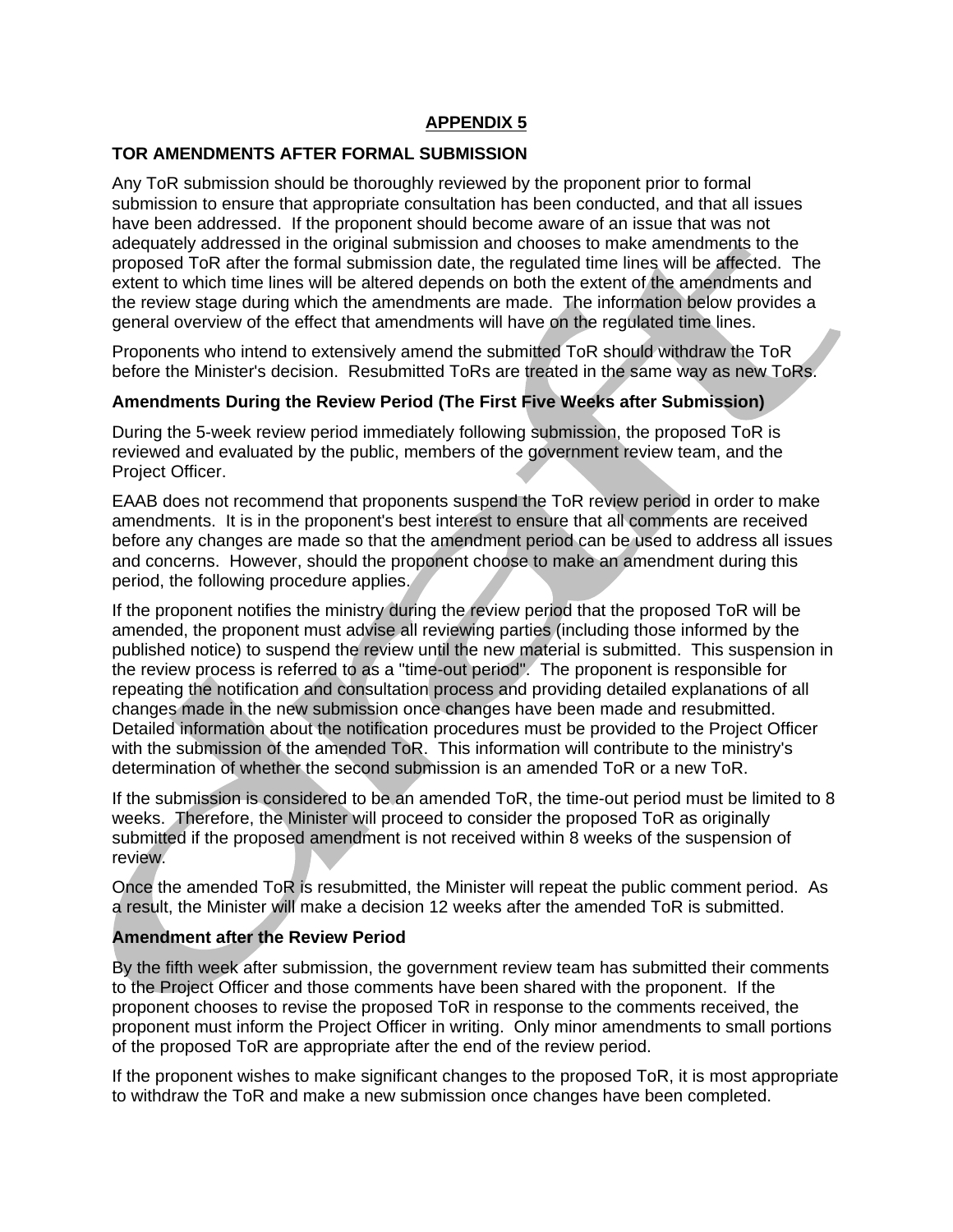Proponents who are unsure as to the most appropriate course of action should consult the Project Officer.

The proponent is responsible for notifying all members of the government review team that changes have been made, however, only reviewers and members of the public with a specific interest in the section being amended should be asked to review the proposed changes. As the public consultation period is complete, public notification and consultation about minor amendments may not be required provided that the changes do not change the intent of the original submission. The Project Officer should be consulted prior to re-submission to determine whether the amendments should be circulated for public comment.

The proponent is responsible for providing detailed explanations of all changes made in the new submission when changes are made and resubmitted. Detailed information about any consultation conducted with respect to the amendments must be provided to the Project Officer with the submission of the amended ToR. This information will contribute to the ministry's determination of whether the second submission is an amended ToR or a new ToR.

Once amendments have been submitted, the deadline for the Minister's decision will be rescheduled. In general, a time out may not last longer than 8 weeks. As a result, the Minister will resume consideration of the proposed ToR as originally submitted if amendments are not received within 8 weeks of the time out.

If the proposed ToR is resubmitted within the 8-week time-out period, and the Project Officer determines that the changes were not substantial, then the Minister will make a decision about the proposed ToR within 7 weeks of the re-submission date.

If a submission is determined to be substantially different from the initial ToR submission, the Minister will treat the submission as a new ToR and may take the full 12-week review period to make a decision.

#### **AMENDMENTS BY THE MINISTER**

The Minister may determine that it is necessary to amend the ToR before it can be approved. If this occurs, the Minister may simply make the change(s), or the proponent and other interested parties may be given the opportunity to comment on the proposed amendment(s). The Minister's decision about whether to offer an opportunity for comment will depend on the nature of the proposed amendment(s).

The Minister will make every effort to meet the deadlines prescribed in the regulation, subsection 10(4) provides that "a decision of the Minister is not invalid solely on the ground that the decision was not made before the applicable deadline." Therefore, the Minister's decision is still valid if unforeseen circumstances delay the Minister's decision beyond the time allotted in the deadlines regulation.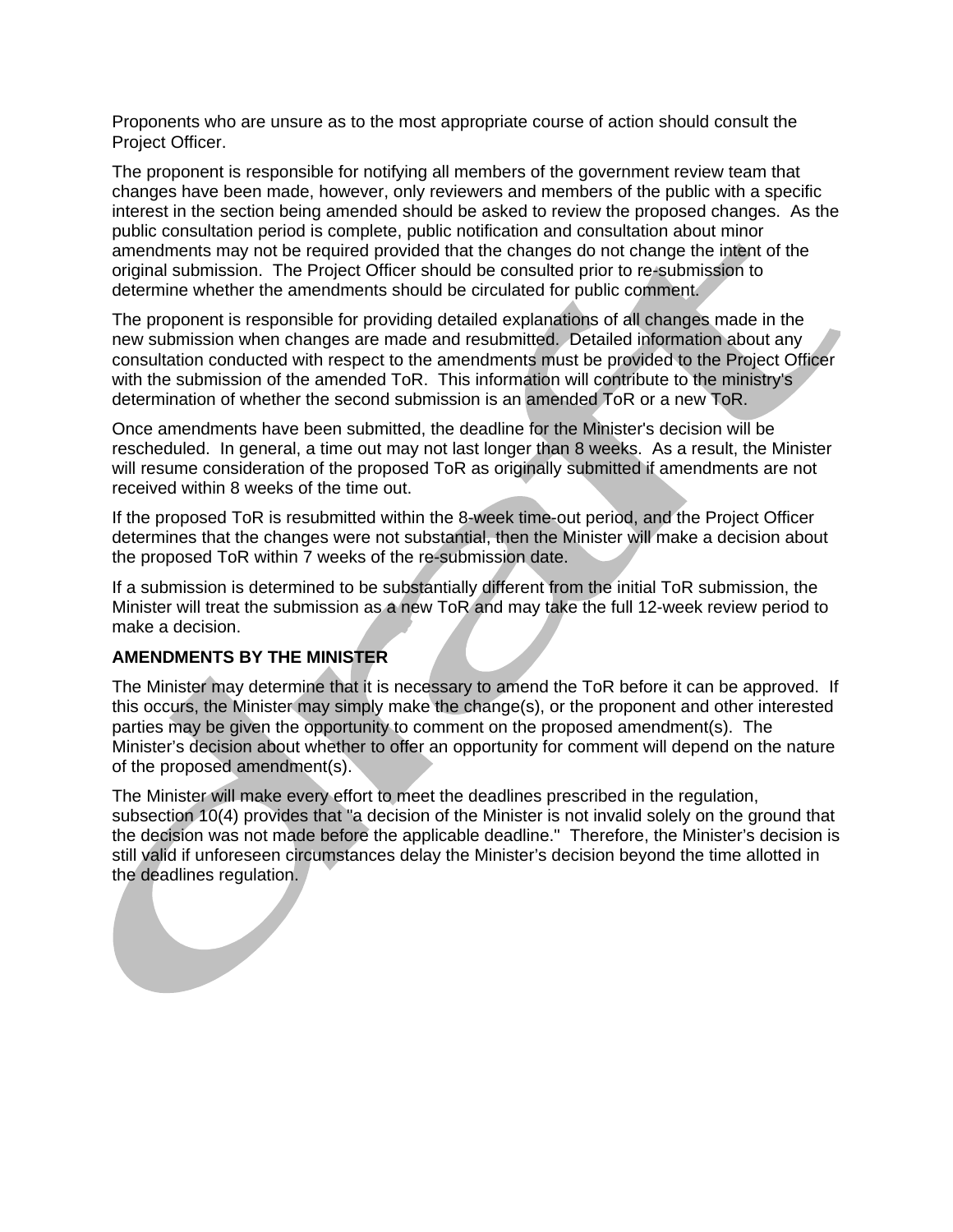# **APPENDIX 6:STEPS IN THE TERMS OF REFERENCE PROCESS**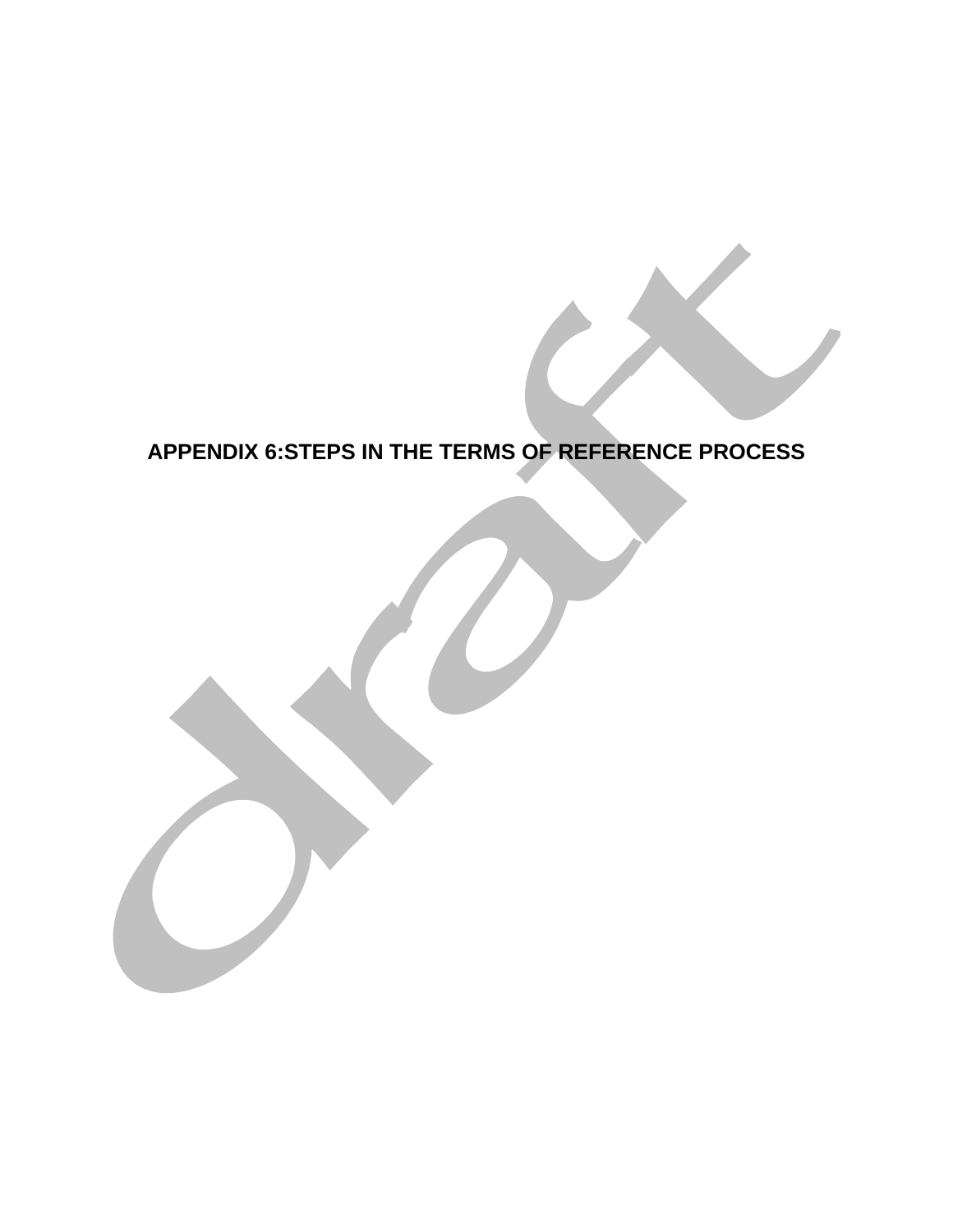

Ministry **Steps in the Terms of Reference Process Instructions for Proponents** 

#### **General Information and Steps**

#### **General:**

The preparation, review, and approval of the Terms of Reference (ToR) are required before the approval process for an environmental assessment document can begin under the *Environmental Assessment Act* (EAA). The following list of steps in the ToR preparation process is intended as a guide for proponents. In depth instructions and clarification can be obtained from the most recent edition of the *Guide to Preparing Terms of Reference for Environmental Assessments* and from the Project Officer assigned to an undertaking.

#### **Steps:**

- 1. The proponent determines whether an undertaking exists as defined in the EAA.
- 2. The proponent contacts the Ministry of the Environment (MOE) to get information about EAA requirements.

| Telephone: | 416-314-8001   |
|------------|----------------|
| Toll-free: | 1-800-461-6290 |
| Fax:       | 416-314-8452   |

3. The proponent determines whether the EAA applies.

of the<br>Environment

- a. If not, proponent proceeds with other approvals as necessary.
- b. If the EAA applies, the proponent continues with step four.
- 4. The proponent fills out and submits a *Terms of Reference Project Initiation Form*.
- 5. The proponent receives a letter acknowledging the undertaking, a copy of the *Guide to Preparing Terms of Reference for Environmental Assessments* (2001), if necessary, and the name of the Project Officer assigned to the proposed undertaking.
- 6. The proponent plans a project initiation meeting to discuss the proposed undertaking, EA procedures and EAAB expectations with the Project Officer (optional).
- 7. The proponent prepares the ToR.

#### **Terms of Reference Preparation**

- 8. The proponent identifies the most appropriate membership for the government review team for the undertaking in consultation with the Project Officer.
- 9. The proponent conducts public consultation while preparing the ToR. The guideline entitled *Consultation in the Environmental Assessment Process* (2001) is consulted.
- 10. The proponent prepares a draft ToR (not a legislated requirement). If the proponent chooses to circulate, the proponent will follow the instructions for the circulation and review of a draft ToR contained in the Appendix 7 of the *Guide to Preparing Terms of Reference for Environmental Assessments* (2001).
- 11. The proponent prepares the final draft of the ToR.

#### **Two weeks prior to submission**

- 12. The proponent informs the Environmental Assessment and Approvals Branch (EAAB) of the intended submission date.
- 13. The proponent confirms the membership of the government review team.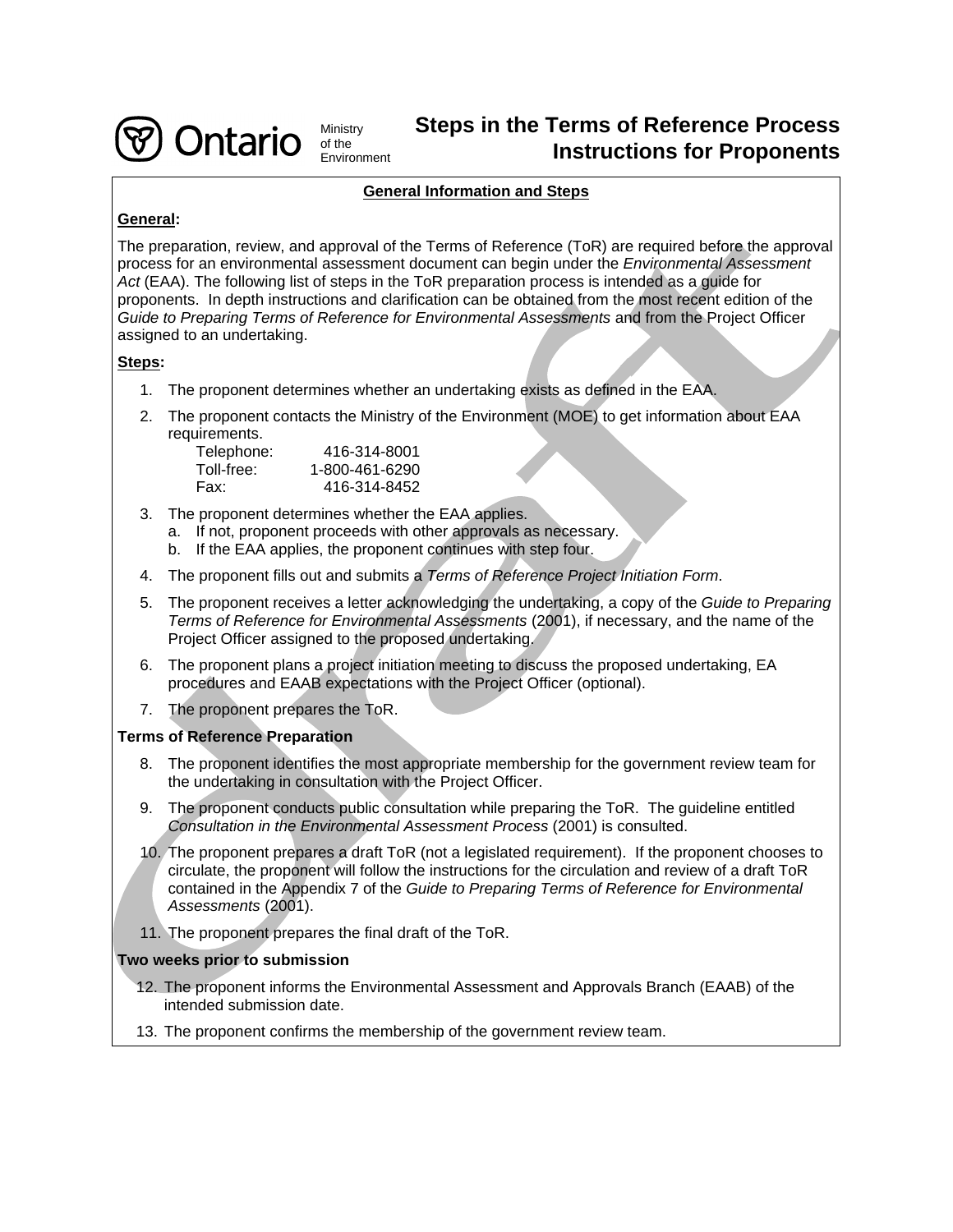

# Ministry **Steps in the Terms of Reference Process Instructions for Proponents**

- 14. The proponent submits a *Terms of Reference Summary Form* to EAAB.
- 15. The proponent submits a translation of the *Terms of Reference Summary Form* to EAAB (optional).

#### **Submission Date**

- 16. The proponent submits the proposed ToR to EAAB.
- 17. The proponent gives public notice of submission of the proposed ToR.
- 18. The proponent provides copies of the proposed ToR to all members of the government review team.
- 19. The proponent delivers copies of the proposed ToR to places of public record identified in the public *Notice of Submission*.

#### **After ToR Submission**

- 20. The proponent receives a letter acknowledging the submission of the proposed ToR.
- 21. The proponent receives government review team comments from the Project Officer.
- 22. The proponent responds to government review team comments within one week of receipt.
- 23. The proponent receives public comments from the Project Officer.
- 24. The proponent provides responses to public comments to the Project Officer.
- 25. The proponent considers whether the proposed ToR needs to be changed in response to comments received.
	- a. If the proponent chooses not to modify the proposed ToR, the proponent notifies the Project Officer in writing.
	- b. If the proponent chooses to modify the proposed ToR, the proponent notifies the Project Officer in writing and the Minister's decision is put on hold.
		- i. The proponent may be required to re-circulate the amended ToR to members of the government review team and the public for comment prior to re-submission.
		- ii. The time line for the Minister's decision about the proposed ToR is extended.
	- c. If the proponent chooses to withdraw the proposed ToR in order to replace it with a new one or to end the consideration of the proposed undertaking, the proponent informs the Project Officer in writing.

26. The proponent is notified of the Minister's final decision.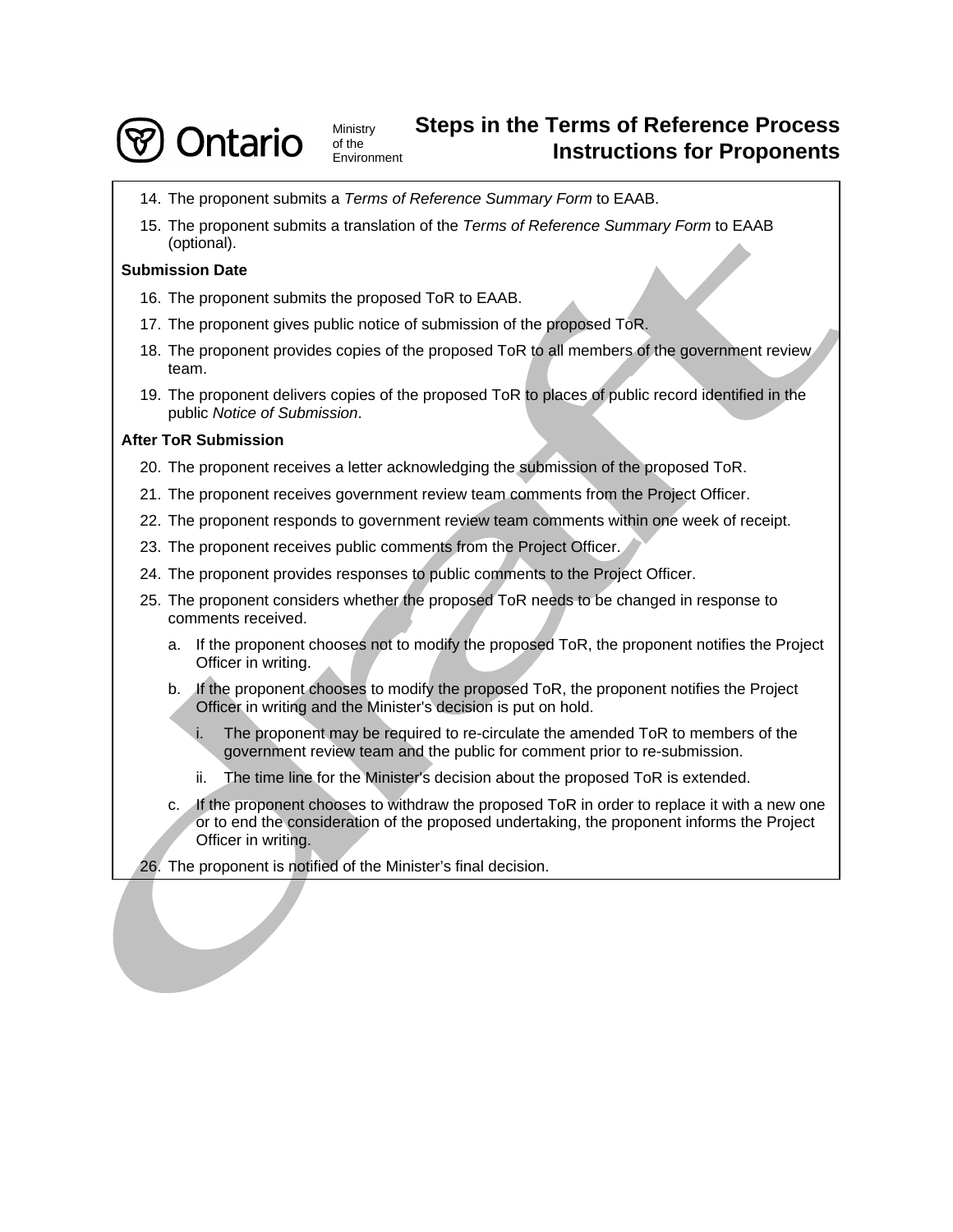# **APPENDIX 7:DRAFT TERMS OF REFERENCE CIRCULATION AND REVIEW INSTRUCTIONS FOR PROPONENTS**